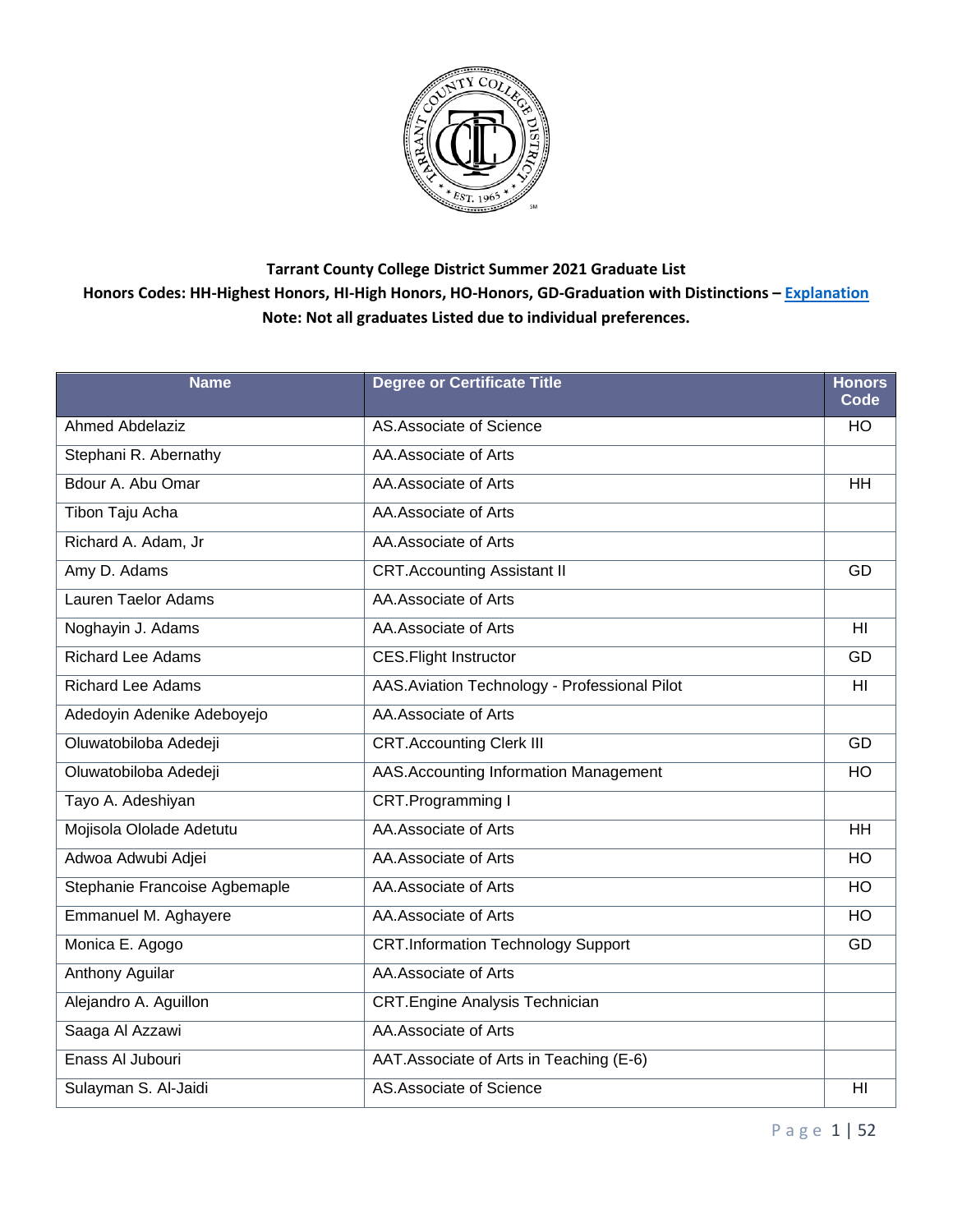

| <b>Name</b>              | <b>Degree or Certificate Title</b>                  | <b>Honors</b><br>Code |
|--------------------------|-----------------------------------------------------|-----------------------|
| <b>Andres Albarran</b>   | AA.Associate of Arts                                |                       |
| Moses S. Albayadani      | AA.Associate of Arts                                | <b>HO</b>             |
| Terrese I. Albright      | AA.Associate of Arts                                |                       |
| Llena A. Alcayde         | <b>CRT. Vocational Nursing</b>                      | GD                    |
| Nathan Matthew Alderson  | <b>CRT.Basic Firefighter Certification</b>          | GD                    |
| Cheyllee Kellenn Aldrich | <b>AAS.Library Technician</b>                       |                       |
| Quintin J. Alexander     | AA.Associate of Arts                                |                       |
| Imran Ali                | <b>CRT.Aviation Maintenance Technology Airframe</b> |                       |
| Imran Ali                | AAS. Aviation Maintenance Technology Airframe       |                       |
| Saima Ali                | <b>CRT.Cybersecurity Specialist</b>                 | GD                    |
| Maurice Alidza           | <b>CRT.Ethical Hacking</b>                          | GD                    |
| Maurice Alidza           | <b>CRT.Cybersecurity Specialist</b>                 | GD                    |
| Jessica C. K. Allcock    | AA.Associate of Arts                                |                       |
| Ashley Elaina Allen      | AA. Associate of Arts in Business                   |                       |
| Dara D. Allen            | <b>CRT. Vocational Nursing</b>                      |                       |
| Elena K. Allen           | AA.Associate of Arts - Cornerstone                  | HO                    |
| Jamesha Renea Allen      | AA.Associate of Arts                                |                       |
| Braxton D. Allison       | AA.Associate of Arts                                |                       |
| Ahmad Mohammad Alshamali | AS. Associate of Science in Engineering             |                       |
| Alyssa B. Alvarez        | AA.Associate of Arts                                |                       |
| Cristina Anahi Alvarez   | AA.Associate of Arts                                |                       |
| Latanya Monique Alvarez  | <b>CAT.Paralegal Studies</b>                        | GD                    |
| Blake A. Alvord          | AS.Associate of Science                             |                       |
| Mary M. Amason           | AA.Associate of Arts                                | HI                    |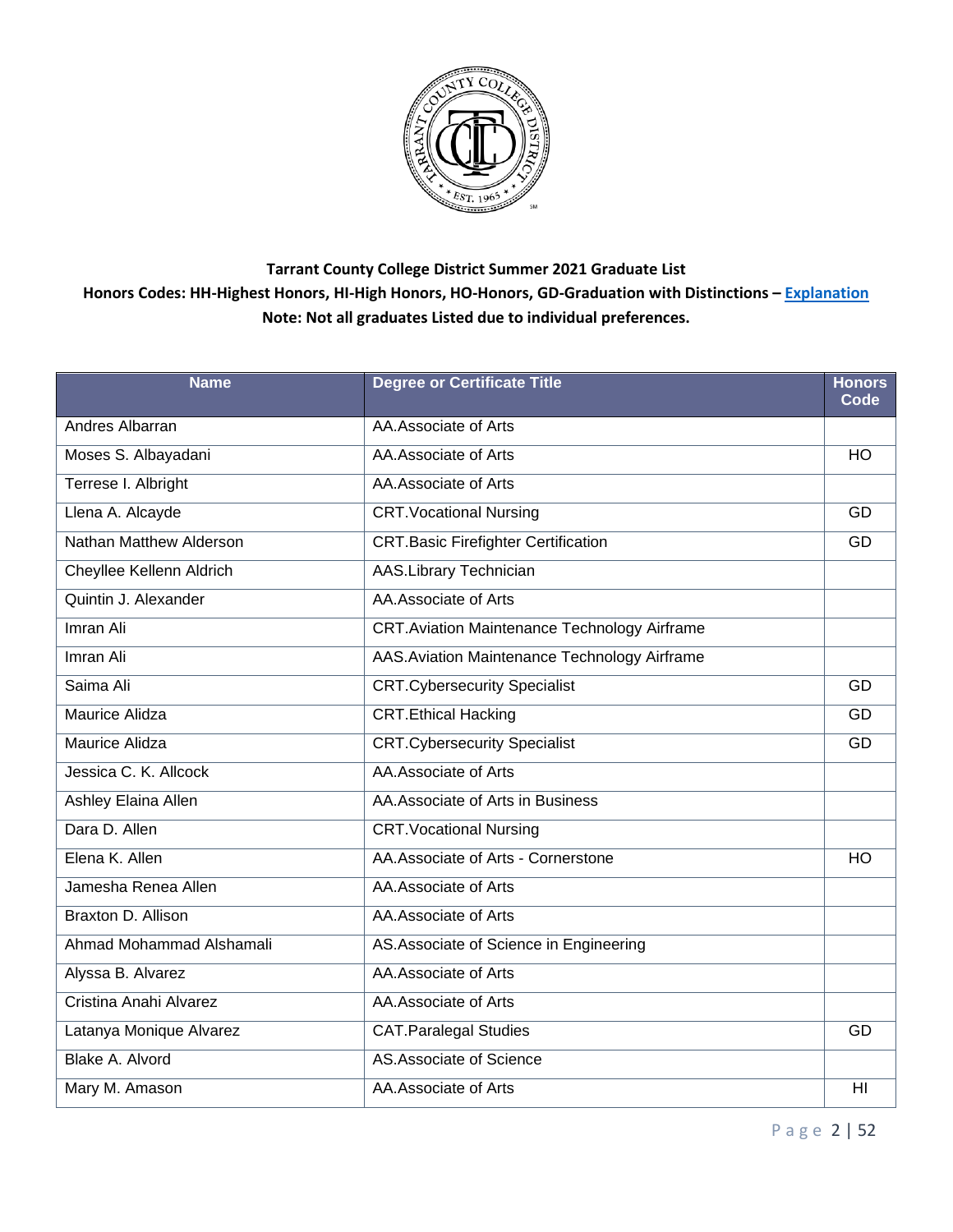

| <b>Name</b>                   | <b>Degree or Certificate Title</b>                    | <b>Honors</b><br>Code |
|-------------------------------|-------------------------------------------------------|-----------------------|
| Austin J. Amato               | <b>AAS.Criminal Justice</b>                           |                       |
| <b>Colton Scott Anders</b>    | AA.Associate of Arts                                  |                       |
| Chad Anderson                 | AA.Associate of Arts                                  |                       |
| Meghan D. Anderson            | AA.Associate of Arts                                  |                       |
| Michael Ryan Anderson         | AA.Associate of Arts                                  |                       |
| Shaun A. Anderson             | <b>CRT.Aviation Maintenance Technology Powerplant</b> |                       |
| Shaun A. Anderson             | AAS. Aviation Maintenance Technology Powerplant       |                       |
| Efrain L. Andrade             | AA.Associate of Arts                                  |                       |
| Marisol A. Angel Garcia       | AA.Associate of Arts                                  | H <sub>l</sub>        |
| Robin Gail Angell             | AA.Associate of Arts                                  |                       |
| Jessica E. Angelopoulos       | AA.Associate of Arts                                  |                       |
| <b>Chantil Allysse Angton</b> | <b>CRT.Marketing II</b>                               |                       |
| Chantil A. Angton             | <b>CRT.Marketing I</b>                                |                       |
| <b>Chantil Allysse Angton</b> | AAS. Business Administration - Marketing              |                       |
| <b>Madison Renee Apgar</b>    | AA.Associate of Arts - Cornerstone                    |                       |
| Frankie Aponte Amezquita      | AAS. Aviation Technology - Professional Pilot         | <b>HO</b>             |
| Robert K. Appleman            | <b>AAS.Criminal Justice</b>                           | HI                    |
| Alison E. Arcement            | AAS.Geographic Information Systems                    |                       |
| Adrian M. Arcipreste          | AA. Associate of Arts in Business                     |                       |
| Francisco R. Argueta          | AA.Associate of Arts                                  |                       |
| Katy A. Arias                 | AS.Associate of Science                               |                       |
| Quentin A. Armstrong          | <b>CRT.Information Technology Support</b>             |                       |
| Ruby Andrea Arredondo Rivera  | AA.Associate of Arts                                  |                       |
| Abigail Arreola               | AA.Associate of Arts                                  | HO                    |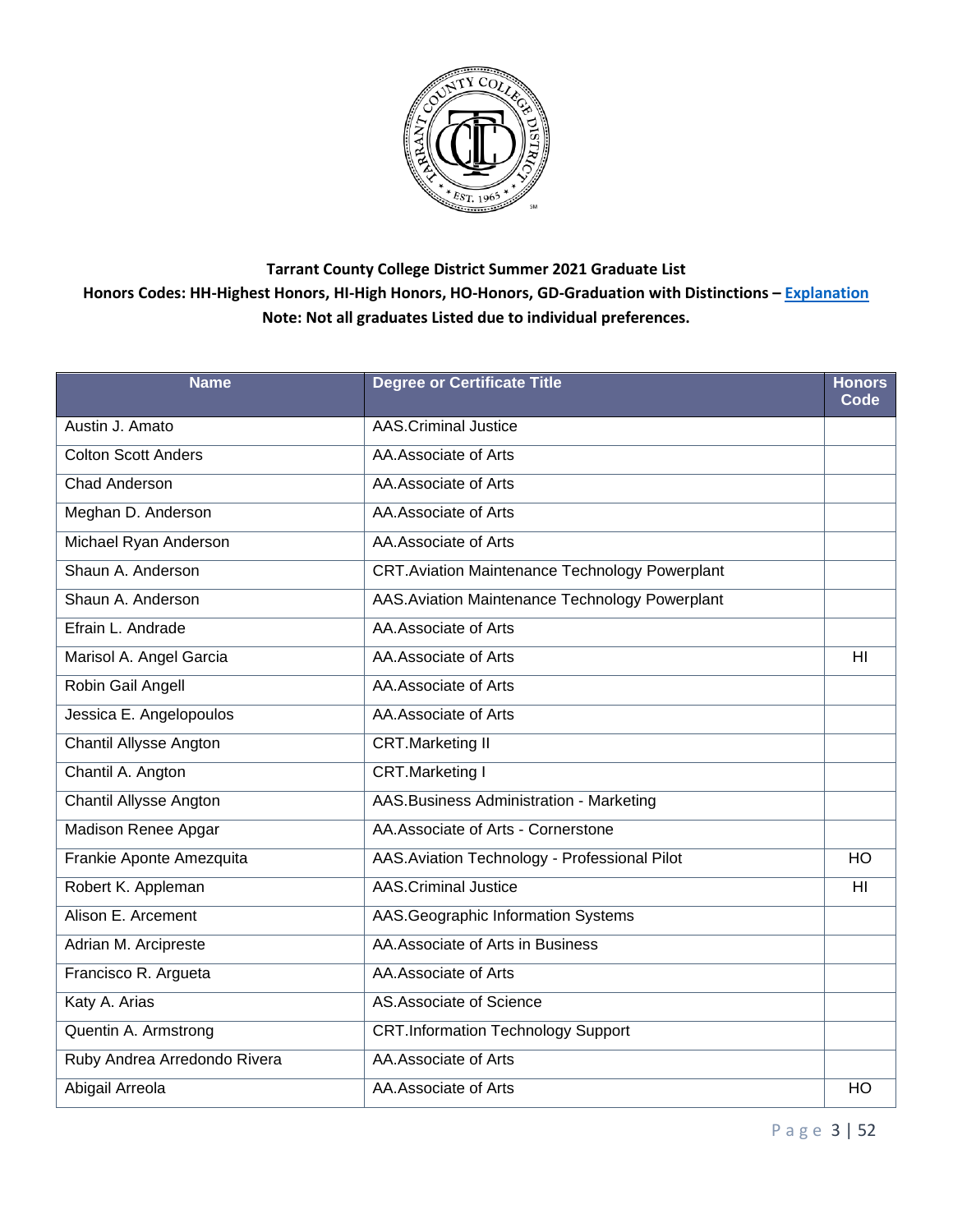

| <b>Name</b>               | <b>Degree or Certificate Title</b>                    | <b>Honors</b><br>Code |
|---------------------------|-------------------------------------------------------|-----------------------|
| Tatianna S. Ashford       | AS.Associate of Science                               |                       |
| Lena Ashie-Winns          | <b>CRT. Vocational Nursing</b>                        | GD                    |
| Naya L. Ashton            | AA. Associate of Arts in Business                     |                       |
| Tatum L. Aston            | AA.Associate of Arts - Cornerstone                    | HI                    |
| <b>Roland Atore</b>       | <b>CRT.Aviation Maintenance Technology Powerplant</b> |                       |
| <b>Roland Atore</b>       | AAS. Aviation Maintenance Technology Powerplant       |                       |
| <b>Marie Austin</b>       | <b>CRT.Transportation Management</b>                  |                       |
| Jasmine Ayala             | AAS. Physical Therapist Assistant                     | HO                    |
| Berhanu H. Ayane          | <b>CRT.Management II</b>                              |                       |
| Berhanu H. Ayane          | CRT.Management I                                      |                       |
| Berhanu H. Ayane          | <b>AAS.Business Administration - Business</b>         |                       |
| Berhanu Haile Ayane       | AAS. Business Administration - Management             |                       |
| Hanna R. Babbitt          | AS.Associate of Science                               |                       |
| Elizabeth Jean Badgley    | AA.Associate of Arts                                  | HO                    |
| Inderjit Singh Badwal     | AA.Associate of Arts                                  |                       |
| <b>Samuel Paul Bailey</b> | AA.Associate of Arts                                  |                       |
| Laurin L. Baker           | AA.Associate of Arts                                  | HI                    |
| Franck M. Bakole          | <b>CRT.Cybersecurity Specialist</b>                   |                       |
| Emerance Bakonga          | AA.Associate of Arts                                  |                       |
| Garrett R. Ball           | <b>CRT.Information Technology Support</b>             |                       |
| Jonathan A. Ballester     | AA.Associate of Arts                                  |                       |
| Ylontinee D. Ballott      | AA.Associate of Arts                                  |                       |
| Nanette Banda             | AA.Associate of Arts                                  |                       |
| <b>Kyndal Banks</b>       | AA.Associate of Arts                                  | HI                    |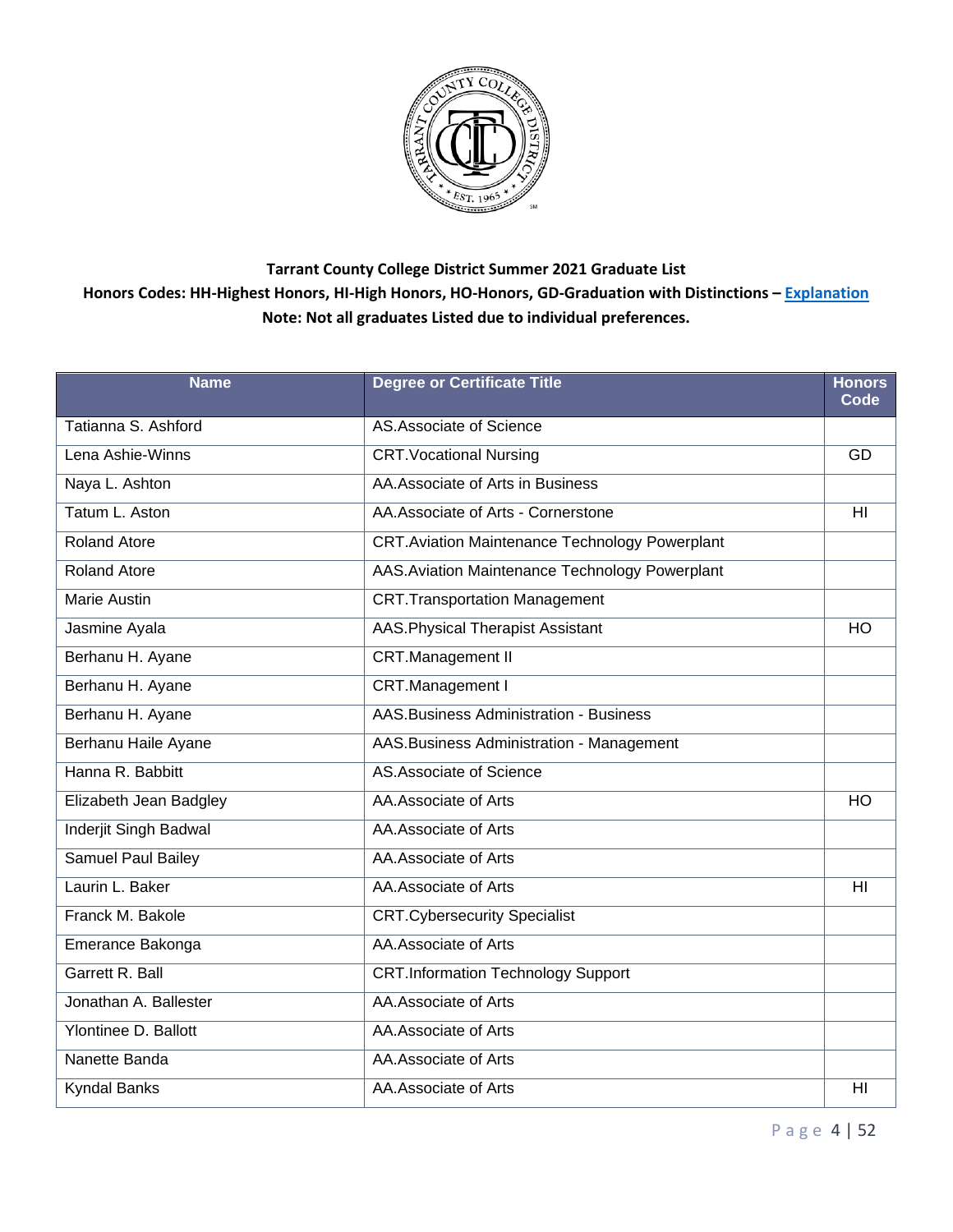

| <b>Name</b>                  | <b>Degree or Certificate Title</b>        | <b>Honors</b><br>Code |
|------------------------------|-------------------------------------------|-----------------------|
| Anastasia K. Bankston        | AA.Associate of Arts                      |                       |
| Lindsay Elyse Barker         | AA.Associate of Arts                      | <b>HO</b>             |
| Armando L. Barrera           | AA.Associate of Arts                      |                       |
| Michael C. Barrett Lebron    | AA.Associate of Arts                      |                       |
| Ralph G. Bartolome           | AA.Associate of Arts                      |                       |
| Sunita Basnet                | AAS.Nursing                               | <b>HO</b>             |
| Anastacia A. Basnyat         | AA.Associate of Arts                      |                       |
| Alfredo J. Basulto           | AA.Associate of Arts                      | <b>HO</b>             |
| <b>Michael William Bathe</b> | AA.Associate of Arts                      |                       |
| Elisabeth A. Batista         | AA.Associate of Arts                      | $\overline{HO}$       |
| Rachel M. Baugh              | <b>AAS. Physical Therapist Assistant</b>  | H <sub>l</sub>        |
| Joshua T. Beaulieu           | AA.Associate of Arts                      |                       |
| Bartanya E. Bell             | AA. Associate of Arts in Business         |                       |
| Jonathan Edward Beltran      | AS.Associate of Science                   |                       |
| Dylan M. Bennett             | <b>CRT.Information Technology Support</b> |                       |
| Joshua A. Bennett, Jr        | CRT.Management I                          |                       |
| Matthew A. Bianchini         | <b>CRT.Information Technology Support</b> |                       |
| Matthew A. Bianchini         | AA.Associate of Arts                      |                       |
| <b>Marcus Biddle</b>         | <b>CRT.Engine Analysis Technician</b>     |                       |
| Tiana M. Bingham             | AA.Associate of Arts                      |                       |
| Rebina Bista                 | AA.Associate of Arts                      | HI                    |
| <b>Esther Biswa</b>          | AAS.Nursing                               |                       |
| Keundra K. Blackman          | AA.Associate of Arts                      | H <sub>l</sub>        |
| Kennedy Brooke Blanchard     | AA.Associate of Arts                      |                       |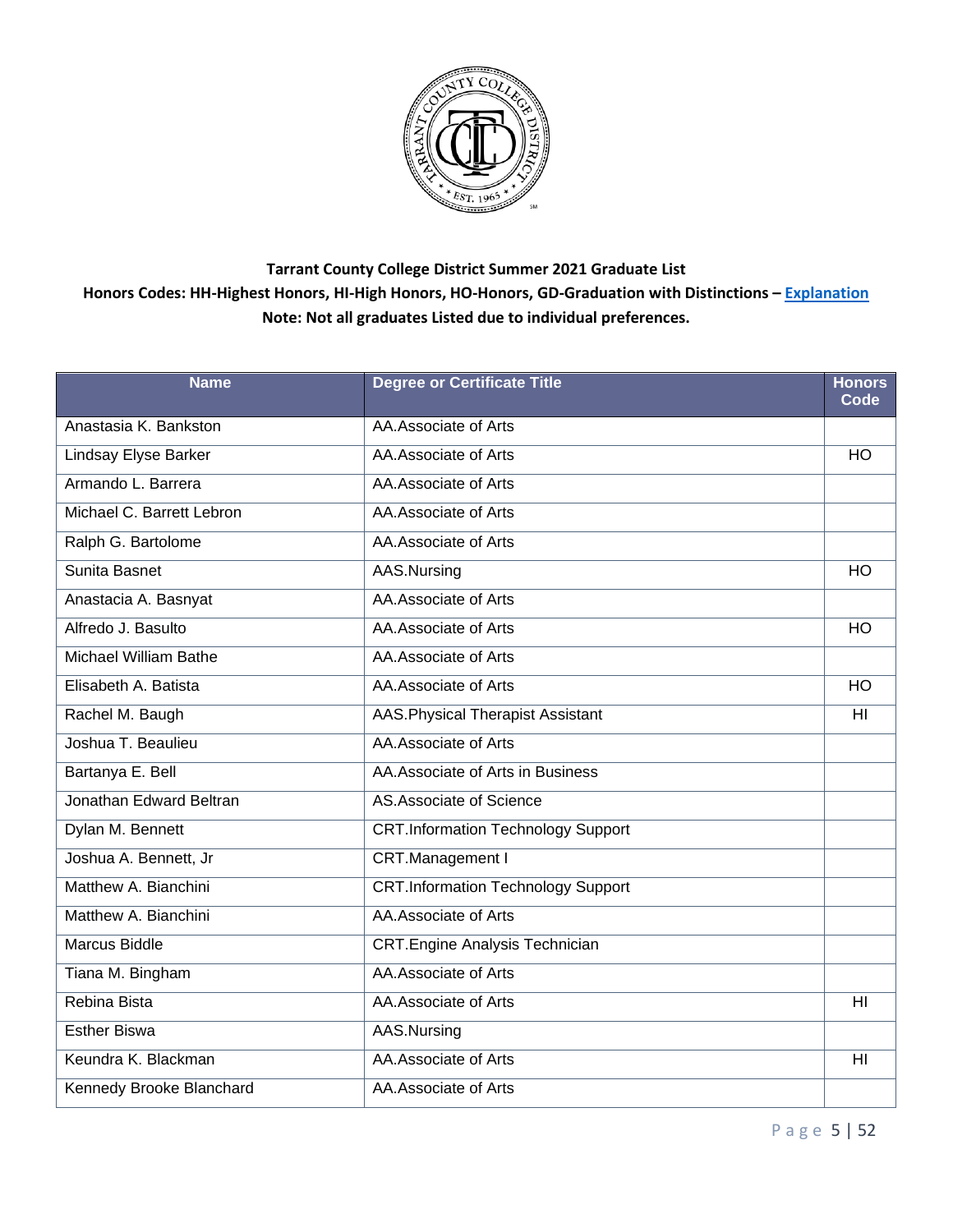

| <b>Name</b>                  | <b>Degree or Certificate Title</b>        | <b>Honors</b><br>Code |
|------------------------------|-------------------------------------------|-----------------------|
| Melissa Bland                | CAT.Computed Tomography Advanced          |                       |
| Mikayla Blankenship          | <b>CRT.Information Technology Support</b> |                       |
| Dusty Tucker Blaylock        | AA.Associate of Arts                      | HO                    |
| Samantha Ann Bliss           | AA.Associate of Arts                      |                       |
| Tiara Brianna Blue           | AA.Associate of Arts                      |                       |
| Morgan E. Bonner             | AA.Associate of Arts                      | HI                    |
| Diana O'Bryan                | AA.Associate of Arts                      |                       |
| Sydney Madison Booth         | AA. Associate of Arts                     | <b>HH</b>             |
| Adam S. Bordow               | CRT.Programming II                        |                       |
| Adam S. Bordow               | AAS.Information Technology-Programming    |                       |
| Jared-Denzel Valaje Bourgoin | AA.Associate of Arts                      |                       |
| Jadan Diamond Bowens         | AA.Associate of Arts                      | <b>HO</b>             |
| Jacob Samuel Bowman          | AA.Associate of Arts                      | <b>HH</b>             |
| <b>Charlotte Bowsher</b>     | AA.Associate of Arts                      |                       |
| Madison Boyd                 | <b>CRT.Central Sterile Processing</b>     | GD                    |
| Annetta L. Branch            | <b>CRT.Foodservice Operations</b>         | GD                    |
| Breeana L. Branch            | AS.Associate of Science                   |                       |
| Ashley Leann Branecky        | AA.Associate of Arts                      |                       |
| Rachel Paulette Brashear     | AA. Associate of Arts in Kinesiology      |                       |
| Sophia Isabela Briones       | AAS.Nursing                               |                       |
| Mannessa Lynn Brittenum      | AA.Associate of Arts                      |                       |
| Kayla Kylie Brock            | AAS.Nursing                               | HO                    |
| Matthew C. Brousseau         | AA.Associate of Arts                      |                       |
| Brandon L. Brown             | AA.Associate of Arts                      |                       |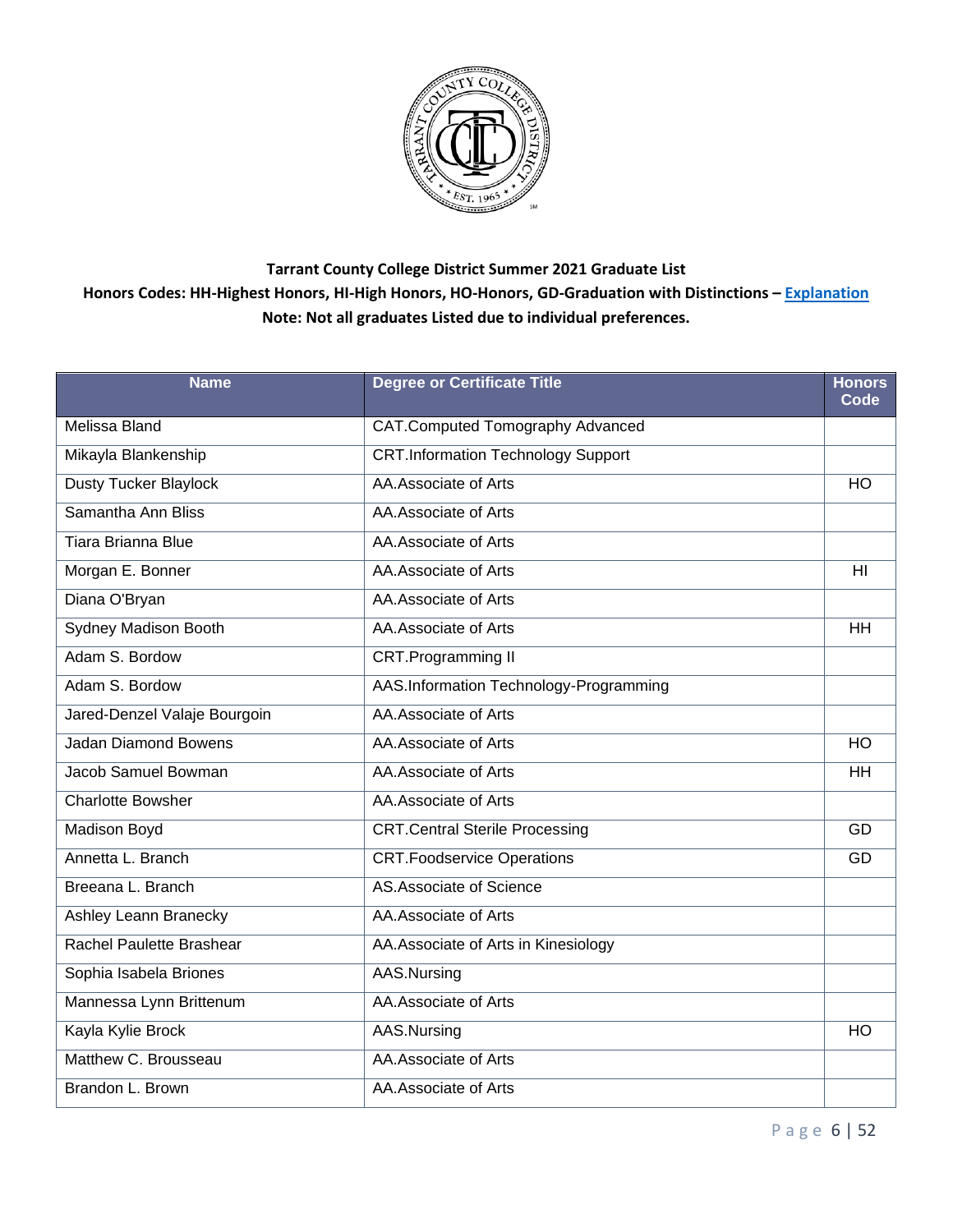

| <b>Name</b>                      | <b>Degree or Certificate Title</b>                  | <b>Honors</b><br>Code |
|----------------------------------|-----------------------------------------------------|-----------------------|
| Brooke A. Brown                  | AA.Associate of Arts                                |                       |
| Cadence C. Brown                 | AA.Associate of Arts                                | <b>HH</b>             |
| Carlos Brown                     | <b>CRT.Real Estate</b>                              | GD                    |
| Connor T. Brown                  | AA.Associate of Arts                                |                       |
| Deborah D. Brown                 | AA.Associate of Arts                                |                       |
| Madison Taylor Brown             | <b>CRT.Basic American Sign Language Acquisition</b> |                       |
| Paul A. Brown                    | AA.Associate of Arts                                |                       |
| Rachelle Corey Brown             | AA.Associate of Arts                                | <b>HO</b>             |
| Sheila M. Brown                  | AA.Associate of Arts                                |                       |
| Elizabeth A. Budros              | AAS.Nursing                                         | $\overline{H}$        |
| Luciana Bueno Batista De Almeida | AA.Associate of Arts                                | <b>HO</b>             |
| Jenna P. Buettner                | AA.Associate of Arts                                | HI                    |
| Kaitlyn Alexas Bui               | AA.Associate of Arts                                | HI                    |
| My T. Bui                        | AA.Associate of Arts                                |                       |
| Grayson M. Bullock               | CRT.Programming II                                  |                       |
| Grayson M. Bullock               | AAS.Information Technology-Programming              |                       |
| Ethan James Burkholder           | AA.Associate of Arts                                |                       |
| Dominica Burnside-Willis         | AA.Associate of Arts                                |                       |
| Kyle Burton                      | <b>CRT.Basic Firefighter Certification</b>          | GD                    |
| Olivia Bey Bussell               | AA.Associate of Arts                                |                       |
| Epiphany S. Butler               | <b>CRT.Information Technology Support</b>           |                       |
| Pedro G. Calderon                | <b>CRT. Web Applications Programming II</b>         |                       |
| Pedro G. Calderon                | <b>CRT.Information Technology Support</b>           |                       |
| Pedro G. Calderon                | <b>CRT. Web Applications Programming I</b>          |                       |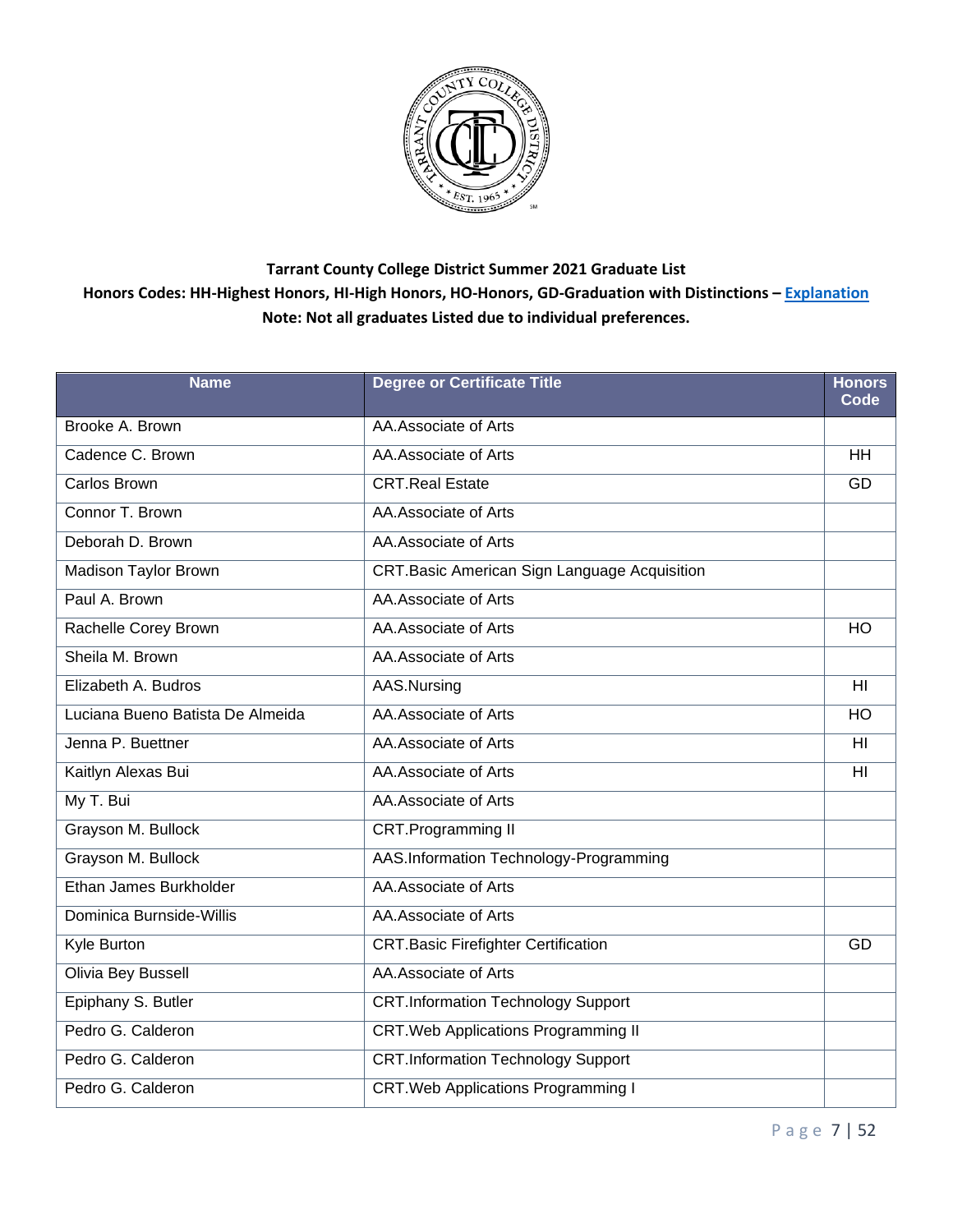

| <b>Name</b>                 | <b>Degree or Certificate Title</b>                  | <b>Honors</b><br>Code |
|-----------------------------|-----------------------------------------------------|-----------------------|
| Jacqueline P. Caldwell      | AS.Associate of Science                             |                       |
| Lynda Janeen Caldwell       | AA.Associate of Arts                                | HO                    |
| <b>Jeff Calicott</b>        | AA.Associate of Arts                                |                       |
| Maria Emili Calzada Vàzquez | <b>CRT.Business II</b>                              |                       |
| Maria Emili Calzada Vàzquez | <b>CRT.Business I</b>                               |                       |
| Maria Emili Calzada Vàzquez | <b>AAS.Business Administration - Business</b>       |                       |
| Kevin A. Campbell           | CRT.Programming I                                   |                       |
| Annmarie Canas              | AA.Associate of Arts                                |                       |
| <b>Whitley Paige Cannon</b> | AA.Associate of Arts                                |                       |
| Nevaeh J. Capetillo         | AA.Associate of Arts                                |                       |
| Brittany N. Caraballo       | AA.Associate of Arts                                |                       |
| Andres Carmona              | AA.Associate of Arts                                |                       |
| Gabriel A. Carrillo         | <b>CRT.Aviation Maintenance Technology Airframe</b> | GD                    |
| Jacquelyn Isabella Carrillo | AA.Associate of Arts                                |                       |
| Decole Carter               | AA.Associate of Arts                                |                       |
| Edward A. Casas             | AA.Associate of Arts                                |                       |
| Kyle E. Cashion             | AA.Associate of Arts                                |                       |
| Kathleen Mora               | AA.Associate of Arts                                |                       |
| Jorge M. Castano            | <b>CRT.Security II</b>                              |                       |
| Jorge M. Castano            | <b>CRT.Security I</b>                               |                       |
| Courtney Lynne Castillo     | AA.Associate of Arts                                |                       |
| <b>Gysell Castro</b>        | AA.Associate of Arts                                | <b>HO</b>             |
| Jacqueline Alise Castro     | AA.Associate of Arts                                | <b>HO</b>             |
| Julian Castro               | <b>CRT.Heavy Line Technician</b>                    |                       |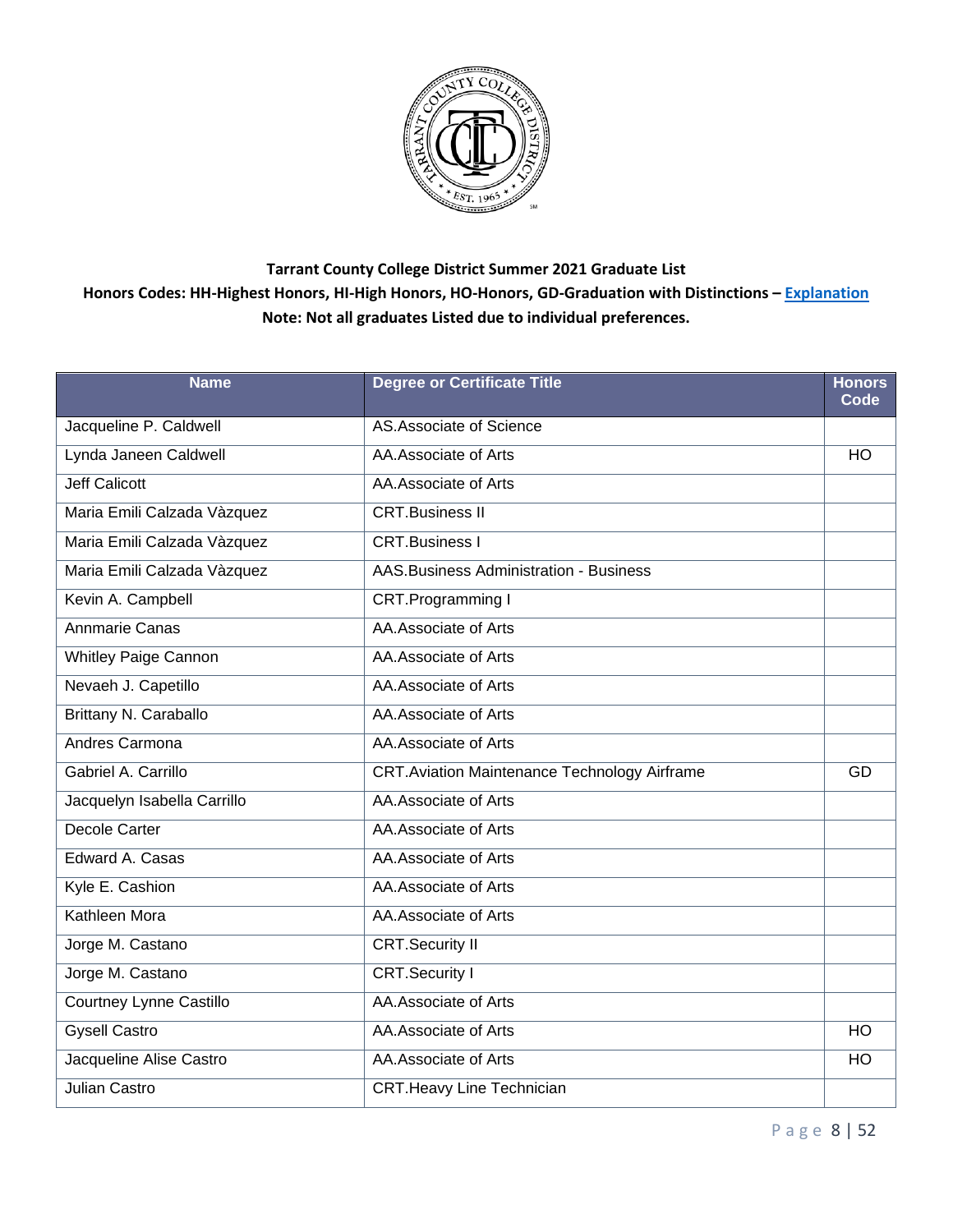

| <b>Name</b>                | <b>Degree or Certificate Title</b>                       | <b>Honors</b><br>Code |
|----------------------------|----------------------------------------------------------|-----------------------|
| <b>Tyler J. Cathey</b>     | AA.Associate of Arts                                     |                       |
| Samantha Ceja              | AA.Associate of Arts                                     | HO                    |
| Daly Frances Centeno       | AA.Associate of Arts                                     |                       |
| <b>Emanuel Cervantes</b>   | <b>CRT.Engine Analysis Technician</b>                    |                       |
| Linda Cecilia Cevallos     | AA.Associate of Arts                                     |                       |
| Ethan Jay Chancellor       | AA.Associate of Arts                                     | <b>HO</b>             |
| James A. Chandler          | <b>CRT.Transportation Management</b>                     |                       |
| James A. Chandler          | <b>CRT.Warehouse Management</b>                          |                       |
| Natalia Chavez             | AA.Associate of Arts                                     | HI                    |
| Alexandra E. Childers      | AA. Associate of Arts in Business                        |                       |
| Harrison G. Childs         | <b>CRT. Vocational Nursing</b>                           | GD                    |
| Lin Thant Chit             | <b>CRT.Engine Analysis Technician</b>                    |                       |
| Ruba T. Choudhary          | AS.Associate of Science                                  |                       |
| Brianna K. Christensen     | AA.Associate of Arts                                     | H <sub>II</sub>       |
| Adriana Fabiola Cintron    | AA.Associate of Arts                                     | HO                    |
| Morgan B. Clark            | AA.Associate of Arts                                     |                       |
| Katelyn Marie Clarke       | AS.Associate of Science                                  |                       |
| Grace Angelique Claudio    | AA.Associate of Arts                                     |                       |
| James Michael Claypool     | AA.Associate of Arts                                     |                       |
| Alexandra Kay Cochran      | AA.Associate of Arts                                     |                       |
| Leah M. Cogar              | AAT.Associate of Arts in Teaching (4-8 EC-12 Special Ed) | HO                    |
| <b>Brian Anthony Coker</b> | AA.Associate of Arts                                     |                       |
| Samuel Jamar Coleman       | AA.Associate of Arts                                     | H <sub>l</sub>        |
| Amanda T. Collins          | AA. Associate of Arts in Business                        |                       |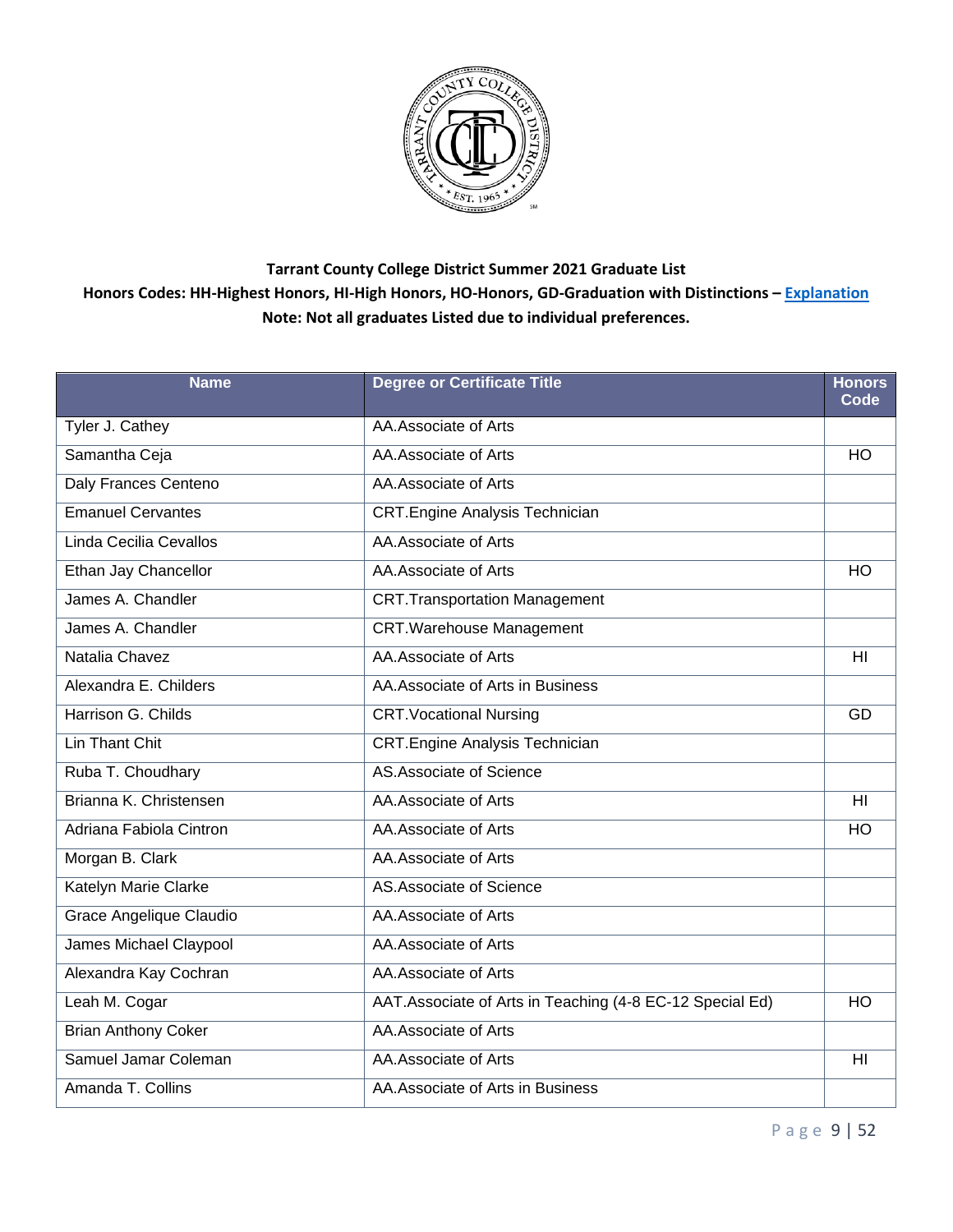

| <b>Name</b>                    | <b>Degree or Certificate Title</b>                                    | <b>Honors</b><br>Code |
|--------------------------------|-----------------------------------------------------------------------|-----------------------|
| Frederick A. Coloso, Jr        | AAS. Physical Therapist Assistant                                     |                       |
| <b>Isaiah Jawan Colvin</b>     | AA.Associate of Arts                                                  |                       |
| Aubree Elise Confessore        | AS.Associate of Science                                               | HI                    |
| Alcaeus Andrea A. Conner       | AA.Associate of Arts                                                  |                       |
| Michael A. Contreras           | <b>CRT.Toyota Service Technician</b>                                  |                       |
| Michael A. Contreras           | AAS.Automotive Service Technology-Toyota Technician Edu<br><b>Net</b> |                       |
| Joshua Jackson Cook            | <b>CRT.Basic Firefighter Certification</b>                            | GD                    |
| Phillip James Cook             | AA.Associate of Arts                                                  |                       |
| Kirton S. Cooper, Jr           | <b>CRT.Security II</b>                                                |                       |
| Kirton S. Cooper, Jr           | <b>CRT.Security I</b>                                                 |                       |
| Brittany R. Copeland           | AS.Associate of Science                                               |                       |
| Kevin L. Copley                | <b>CRT.Aviation Maintenance Technology Airframe</b>                   | GD                    |
| Kevin L. Copley                | AAS. Aviation Maintenance Technology Airframe                         | HI                    |
| Andrea E. Coronado             | AA.Associate of Arts                                                  |                       |
| Rosemary Coronado Rodriguez    | AA.Associate of Arts                                                  |                       |
| Jose C. Cortez, II             | <b>CRT.Emergency Medical Technician</b>                               |                       |
| Avery C. Cotten                | AA.Associate of Arts                                                  | HH                    |
| Brandi N. Cotto                | AAS.Nursing                                                           |                       |
| Michael W. Countryman, III     | AA.Associate of Arts                                                  |                       |
| <b>Hitomi Cranford</b>         | <b>CRT.Accounting Clerk III</b>                                       | GD                    |
| Savannah E. Crawford           | AA.Associate of Arts                                                  | HO                    |
| <b>Alexis Sherrell Crawley</b> | AA.Associate of Arts                                                  |                       |
| Brittany E. Crider             | AAS.Nursing                                                           | HI                    |
| Claire R. Crisco               | <b>AAS. Physical Therapist Assistant</b>                              | HI                    |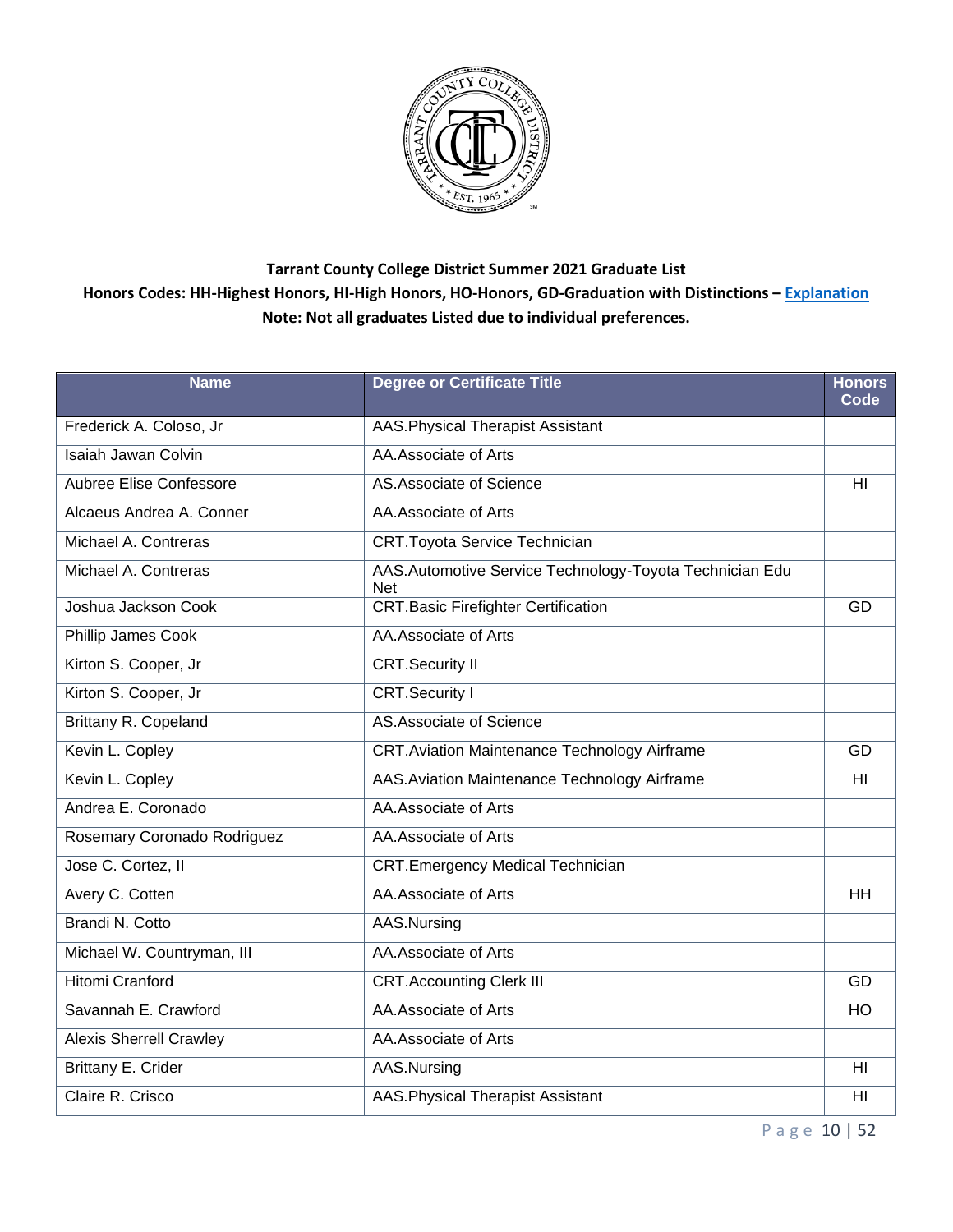

| <b>Name</b>                  | <b>Degree or Certificate Title</b>        | <b>Honors</b><br>Code |
|------------------------------|-------------------------------------------|-----------------------|
| <b>Macy T Crockens</b>       | AA.Associate of Arts                      |                       |
| <b>Connor David Crome</b>    | AA.Associate of Arts                      |                       |
| Cara Jane Cronin             | AA. Associate of Arts in Business         | H <sub>l</sub>        |
| <b>Julio Renato Cruces</b>   | AA.Associate of Arts                      |                       |
| Andrew J. Crudgington        | <b>CRT.Paramedic Program</b>              | GD                    |
| Renato Cruel Amado           | AA.Associate of Arts                      | H <sub>II</sub>       |
| Selena Cruz                  | AA.Associate of Arts                      | HO                    |
| Nicholas R. Curry            | AAS.Construction Management Technology    |                       |
| Callie N. Curtis             | AA.Associate of Arts                      |                       |
| <b>Shane Dianne Cutshall</b> | AA.Associate of Arts                      | HO                    |
| Donovan Richard Dagampat     | AA.Associate of Arts                      |                       |
| <b>Babu Ram Dahal</b>        | <b>CRT.Information Technology Support</b> | GD                    |
| Keiosha M. Daniels           | <b>CRT.After School Provider</b>          |                       |
| Nirmala Darjee               | AA.Associate of Arts                      |                       |
| Briana Andrea Davila         | AA.Associate of Arts                      | <b>HH</b>             |
| Pamela D. Davila             | <b>CRT.Ethical Hacking</b>                |                       |
| Pamela D. Davila             | <b>CRT.Information Technology Support</b> |                       |
| Amanda M. Davis              | AAS.Nursing                               | HO                    |
| Beverleeshia Jocarol Davis   | AA.Associate of Arts                      |                       |
| <b>James Davis</b>           | <b>CRT.Ethical Hacking</b>                | GD                    |
| <b>James Davis</b>           | <b>CRT.Information Technology Support</b> | GD                    |
| Jonathan Davis               | AA. Associate of Arts in Business         |                       |
| Taylor Zoe Dawson            | AA.Associate of Arts                      |                       |
| Cassandra Marie Dearman      | AA.Associate of Arts                      | HO                    |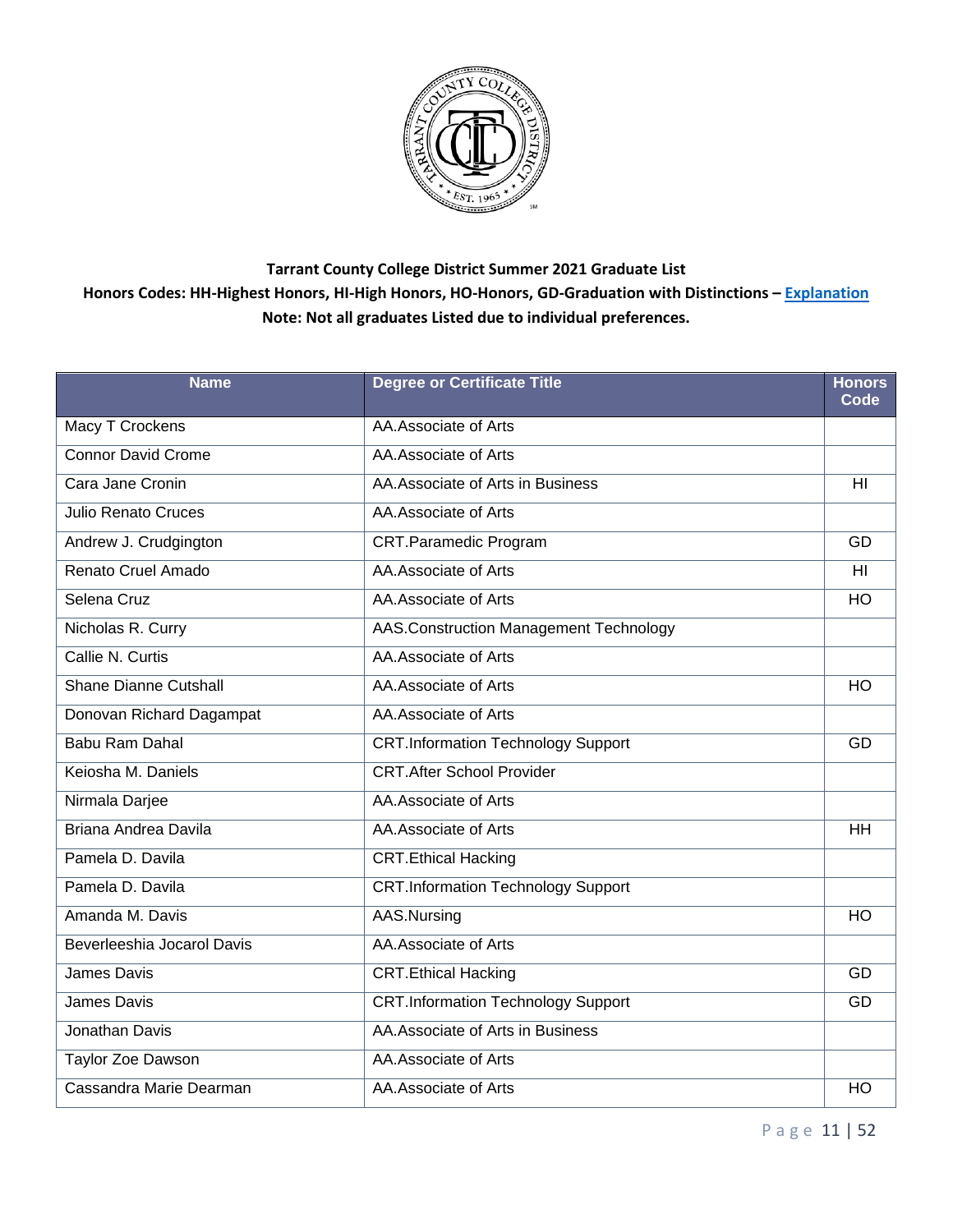

| <b>Name</b>                 | <b>Degree or Certificate Title</b>                       | <b>Honors</b><br>Code |
|-----------------------------|----------------------------------------------------------|-----------------------|
| Melonie J. DeGuire          | AAS.Nursing                                              |                       |
| Johana De La Rosa           | AA.Associate of Arts                                     |                       |
| Andres Delgadillo           | AA.Associate of Arts                                     |                       |
| Clayton L. Deloach          | AA.Associate of Arts                                     |                       |
| Madeleine E. Descamps       | <b>CRT.Sign Language Communicator</b>                    |                       |
| Madeleine E. Descamps       | CRT.Basic American Sign Language Acquisition             |                       |
| Ajeeta Dhakal               | AA.Associate of Arts                                     | HI                    |
| Luiz A. Dias                | AA.Associate of Arts                                     | HO                    |
| Natalie Y. Dimas            | <b>CRT.Central Sterile Processing</b>                    |                       |
| Monica Diorio-Saye          | <b>CRT.Accounting Assistant II</b>                       |                       |
| Kennedie Janelle Dixon      | AA.Associate of Arts                                     |                       |
| Jenny N. Doan               | AA.Associate of Arts                                     | <b>HO</b>             |
| Kimberly Anne Doerr         | AA.Associate of Arts                                     | HI                    |
| Ivan Javier Dominguez       | <b>CRT.Information Technology Support</b>                | GD                    |
| Kristen T. Donawho          | AAT.Associate of Arts in Teaching (4-8 EC-12 Special Ed) |                       |
| <b>Ethan Hieu Dong</b>      | AA.Associate of Arts                                     |                       |
| Kaleb N. Dreier             | CRT.Programming I                                        | GD                    |
| Favour Oluwatofunmi Dunamis | AA.Associate of Arts                                     |                       |
| Shantel Dunham              | AS.Associate of Science                                  |                       |
| Alejandro Duran             | AAS.Entrepreneurship & Small Business Management         | HI                    |
| Graciela C. Duran           | <b>CRT. Vocational Nursing</b>                           |                       |
| Jennifer Duran              | AA. Associate of Arts in Business                        | HI                    |
| Jose Alberto Duran          | AA. Associate of Arts in Business                        | <b>HO</b>             |
| Jazmarra Monai Duree        | AA.Associate of Arts                                     |                       |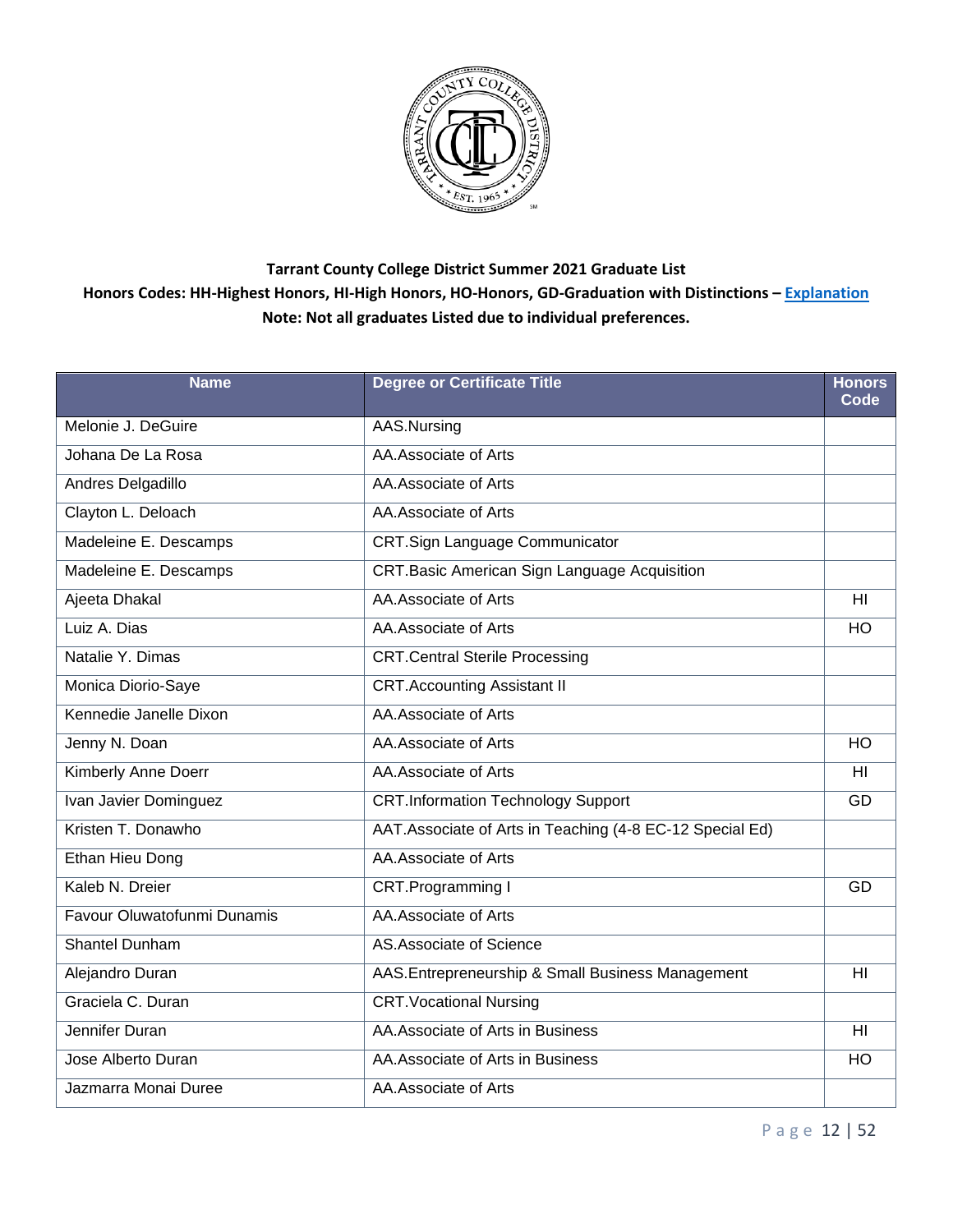

| <b>Name</b>                   | <b>Degree or Certificate Title</b>            | <b>Honors</b><br>Code |
|-------------------------------|-----------------------------------------------|-----------------------|
| Jonathan Duron                | <b>CRT.Construction Management Technology</b> | GD.                   |
| Jamar A. Duvall               | <b>CRT.Information Technology Support</b>     |                       |
| Faith Renee Easley            | AA.Associate of Arts in Business              | HI                    |
| Curtis Tryce Easter           | <b>CRT.Basic Firefighter Certification</b>    | GD                    |
| Jane Ebob                     | AA.Associate of Arts                          | H <sub>II</sub>       |
| <b>Grace Delores Edwards</b>  | AA.Associate of Arts                          |                       |
| Osemwonyenmwen Jessica Ehiwe  | AA. Associate of Arts in Business             |                       |
| Olivia J. Eley                | AA.Associate of Arts                          | <b>HO</b>             |
| Jazmine Marie Elizondo        | AA.Associate of Arts                          |                       |
| Lindsey N. Ellis              | <b>AAS. Physical Therapist Assistant</b>      | <b>HH</b>             |
| Olla Nazar Elshlali           | AA. Associate of Arts in Business             |                       |
| Esther G. Elshourbagy         | <b>CRT. Vocational Nursing</b>                | GD                    |
| Maxwell O. English            | AA.Associate of Arts                          |                       |
| <b>Jennifer Ertle</b>         | CRT.Management I                              | GD                    |
| Jeneffer Noemi Escobar        | AAT. Associate of Arts in Teaching (E-6)      |                       |
| Richard Esparza               | AA.Associate of Arts                          |                       |
| Brittany L. Esparza-Estevez   | AA.Associate of Arts                          |                       |
| Janelle Lynett Espino         | AA.Associate of Arts                          |                       |
| Roxana A. Espinoza            | AA.Associate of Arts                          | <b>HO</b>             |
| Abelardo Esquivel-Cabrera, Jr | AA.Associate of Arts                          |                       |
| Amira Nadine R. Estolano      | AA.Associate of Arts                          |                       |
| Adriana Estrada               | AS.Associate of Science                       | H <sub>l</sub>        |
| Azahel I. Estrada             | AA.Associate of Arts                          |                       |
| Diana Estrada                 | CRT. Human Resources Specialist I             |                       |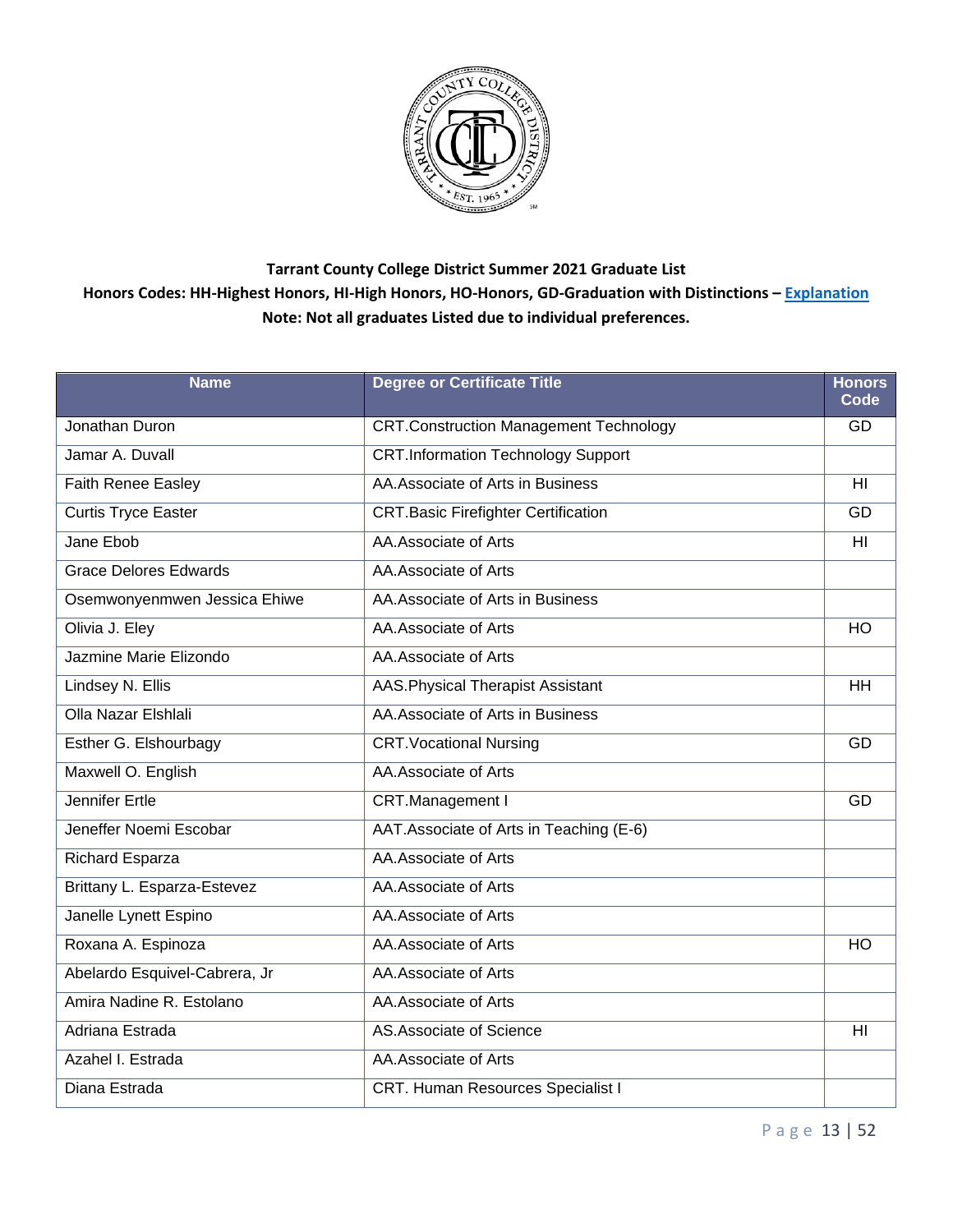

| <b>Name</b>                   | <b>Degree or Certificate Title</b>            | <b>Honors</b><br>Code |
|-------------------------------|-----------------------------------------------|-----------------------|
| Ernest J. Estrada             | AS. Associate of Science in Chemistry         | HI                    |
| Whitney Alyce Etchison        | AA.Associate of Arts                          |                       |
| Gloria C. Ewelugo             | AA.Associate of Arts                          | HO                    |
| Clovis R. Fabisin             | <b>CRT.Information Technology Support</b>     |                       |
| <b>Alyson Faith Faires</b>    | AAT.Associate of Arts in Teaching (E-6)       |                       |
| Carolina Falcon               | AA.Associate of Arts                          |                       |
| <b>Jack Thomas Fancher</b>    | AA.Associate of Arts                          | HI                    |
| <b>Firas Farhod</b>           | AA.Associate of Arts                          |                       |
| <b>Andrew Michael Fedor</b>   | AA.Associate of Arts                          | H <sub>l</sub>        |
| Dustin G. Ferguson            | CRT.Programming II                            |                       |
| Dustin G. Ferguson            | CRT.Programming I                             |                       |
| Dustin G. Ferguson            | AAS.Information Technology-Programming        |                       |
| Cameron Fields, Sr            | AA.Associate of Arts                          |                       |
| <b>Frank Fimbrez</b>          | AA.Associate of Arts                          |                       |
| <b>Brandon William Fink</b>   | <b>CRT.Information Technology Support</b>     | GD                    |
| <b>Kelsey Bernae Florence</b> | <b>CRT.Retail Management</b>                  | GD                    |
| Kelsey Bernae Florence        | AAS. Business Administration - Management     | HI                    |
| <b>Cristina Flores</b>        | AA.Associate of Arts                          |                       |
| Danae M. Flores               | AA.Associate of Arts                          |                       |
| Maya Alexis Flores            | AA.Associate of Arts                          | HI                    |
| <b>Montcerrat Flores</b>      | AA.Associate of Arts                          |                       |
| <b>Stephanie Flores</b>       | <b>CRT.Business II</b>                        |                       |
| <b>Stephanie Flores</b>       | <b>AAS.Business Administration - Business</b> |                       |
| <b>Andrew Thomas Flusche</b>  | <b>CRT.Basic Firefighter Certification</b>    | GD                    |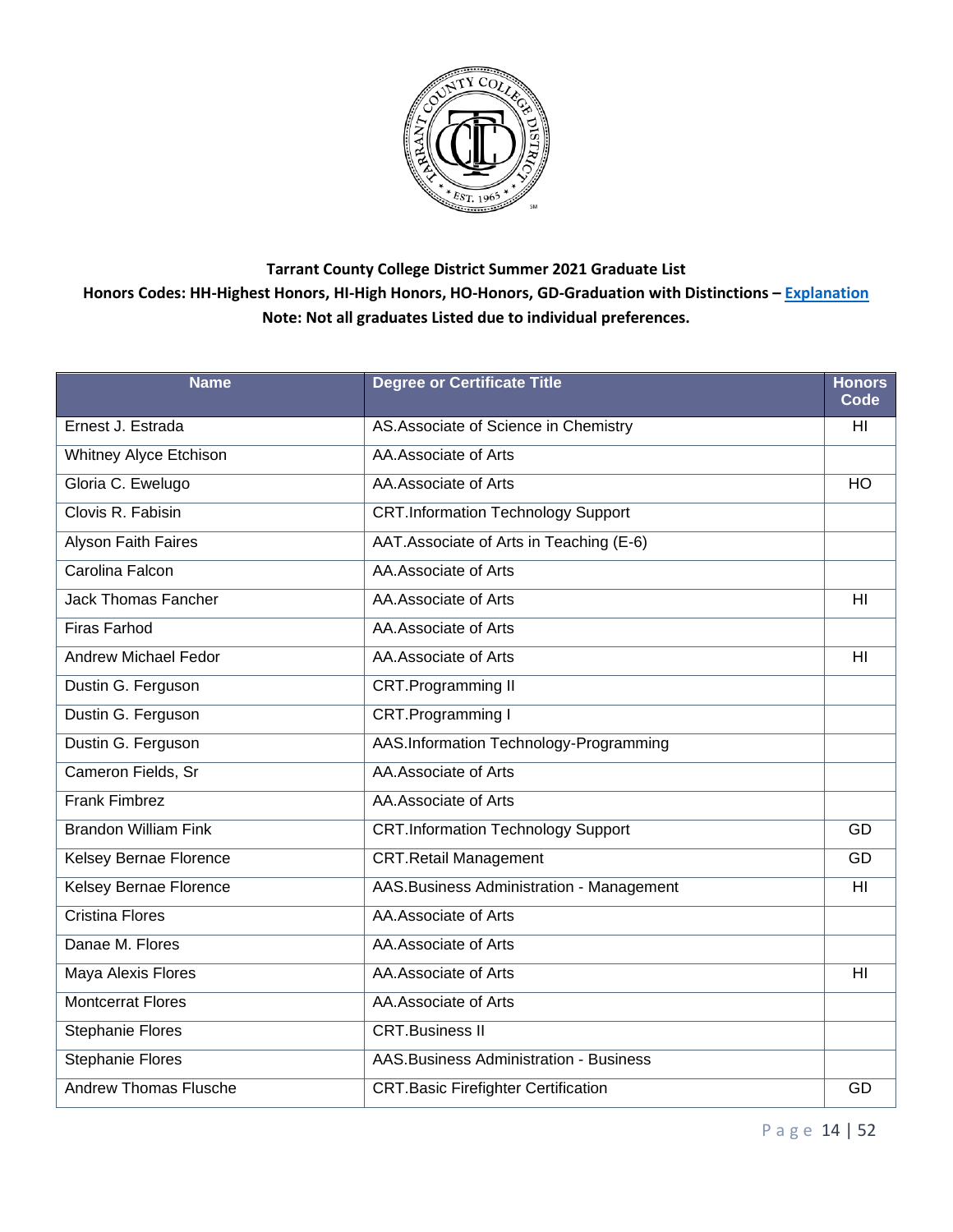

| <b>Name</b>                | <b>Degree or Certificate Title</b>                        | <b>Honors</b><br>Code |
|----------------------------|-----------------------------------------------------------|-----------------------|
| Achille Founou Damlabin    | AA.Associate of Arts                                      |                       |
| Mercedes L. Fox            | AAS. Business Administration - Management                 | <b>HH</b>             |
| Chase A. Frazer            | <b>CRT.Information Technology Support</b>                 | GD                    |
| Corey R. Freelon           | <b>CRT.Basic Peace Officer Certification</b>              |                       |
| Haley E. Freeman           | AA.Associate of Arts                                      |                       |
| Gwendolyn H. Fuerte        | <b>CRT. Vocational Nursing</b>                            | GD                    |
| <b>Kiara Gisele Galais</b> | AA.Associate of Arts                                      |                       |
| Andrew Gallaway            | AA.Associate of Arts                                      |                       |
| Carolina Gallegos          | AA.Associate of Arts                                      | H <sub>l</sub>        |
| Andrew C. Galvan           | AAS. Aviation Technology - Professional Pilot             | H <sub>l</sub>        |
| Xavier Tino Galvan         | AA.Associate of Arts                                      |                       |
| Arielle J. Gamble          | AA.Associate of Arts                                      |                       |
| Roxanna Gamez-Gonzalez     | AA.Associate of Arts                                      |                       |
| <b>Hilda Gamon</b>         | AA.Associate of Arts                                      | H <sub>l</sub>        |
| Krunalkumar S. Gandhi      | AS.Associate of Science                                   | HO                    |
| Tatumn E. Gansert          | AA.Associate of Arts                                      |                       |
| <b>Bryan Garcia</b>        | <b>CRT.Engine Analysis Technician</b>                     |                       |
| <b>Bryan Garcia</b>        | <b>CRT.Heavy Line Technician</b>                          |                       |
| <b>Bryan Garcia</b>        | <b>AAS.Automotive Service Technology</b>                  |                       |
| <b>Eric Garcia</b>         | <b>CRT.Paramedic Program</b>                              |                       |
| <b>Faith Rose Garcia</b>   | AA.Associate of Arts                                      |                       |
| Jason Garcia               | AA.Associate of Arts                                      |                       |
| Diana M. Garcia Lugo       | AA.Associate of Arts                                      |                       |
| Angeles Garcia Martinez    | AAT. Associate of Arts in Teaching (4-8 EC-12 Special Ed) |                       |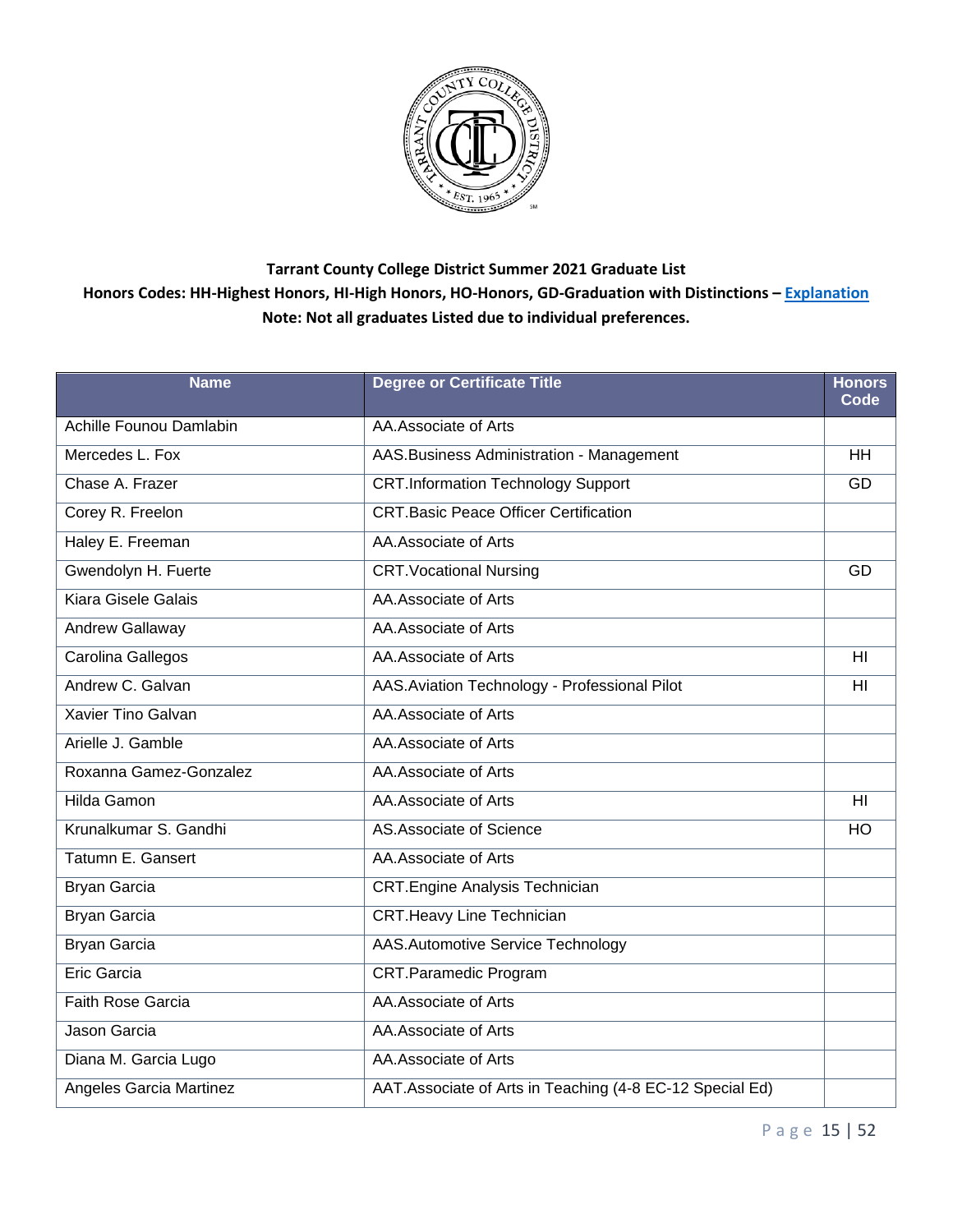

| <b>Name</b>                      | <b>Degree or Certificate Title</b>           | <b>Honors</b><br>Code |
|----------------------------------|----------------------------------------------|-----------------------|
| Kelly A. Gardner                 | <b>CRT.Accounting Assistant II</b>           |                       |
| Kristen M. Gardner               | AA.Associate of Arts                         |                       |
| Lauren Nicole Gardner            | AA.Associate of Arts                         |                       |
| Mister Billy Gardner             | AA.Associate of Arts                         | H <sub>II</sub>       |
| <b>Michael Garrow</b>            | <b>CRT.Information Technology Support</b>    | GD                    |
| Laci N. Gartman                  | <b>CRT. Vocational Nursing</b>               | GD                    |
| Joshua C. Garza                  | AA. Associate of Arts in Business            |                       |
| Jerusha R. Gause                 | AAS. Physical Therapist Assistant            | HO                    |
| Michael B. Geary                 | <b>CRT.Cybersecurity Specialist</b>          | GD                    |
| Isabel Marie George              | AA. Associate of Arts in Business            |                       |
| Asia Janean Gibbons              | AS.Associate of Science in Chemistry         |                       |
| Rebecca Lynn Gibbs               | AA.Associate of Arts                         | HO                    |
| Jacob C. Gideon                  | AA.Associate of Arts                         |                       |
| <b>Maxine Gilhespy</b>           | <b>CRT.Animation for Game and Simulation</b> | GD                    |
| Memory M. Githens                | AAS.Human Resources Management               | HO                    |
| Laprecious S. Givens             | <b>AAS.Criminal Justice</b>                  | HO                    |
| Jacob D. Glass                   | <b>CRT.Basic Peace Officer Certification</b> |                       |
| Riley D. Glenn                   | AA.Associate of Arts                         |                       |
| Cameron E. Goldsberry            | AA.Associate of Arts                         |                       |
| Austin E. Gonzales               | AAS. Physical Therapist Assistant            | H <sub>l</sub>        |
| Marcia D. Gonzales Boyte         | AA. Associate of Arts in Business            |                       |
| <b>Erick Gonzalez</b>            | AA.Associate of Arts in Business             | $\overline{HO}$       |
| <b>Gonzalo Emmanuel Gonzalez</b> | AAS. Welding Technology                      |                       |
| Olivia M. Gonzalez               | AA.Associate of Arts                         |                       |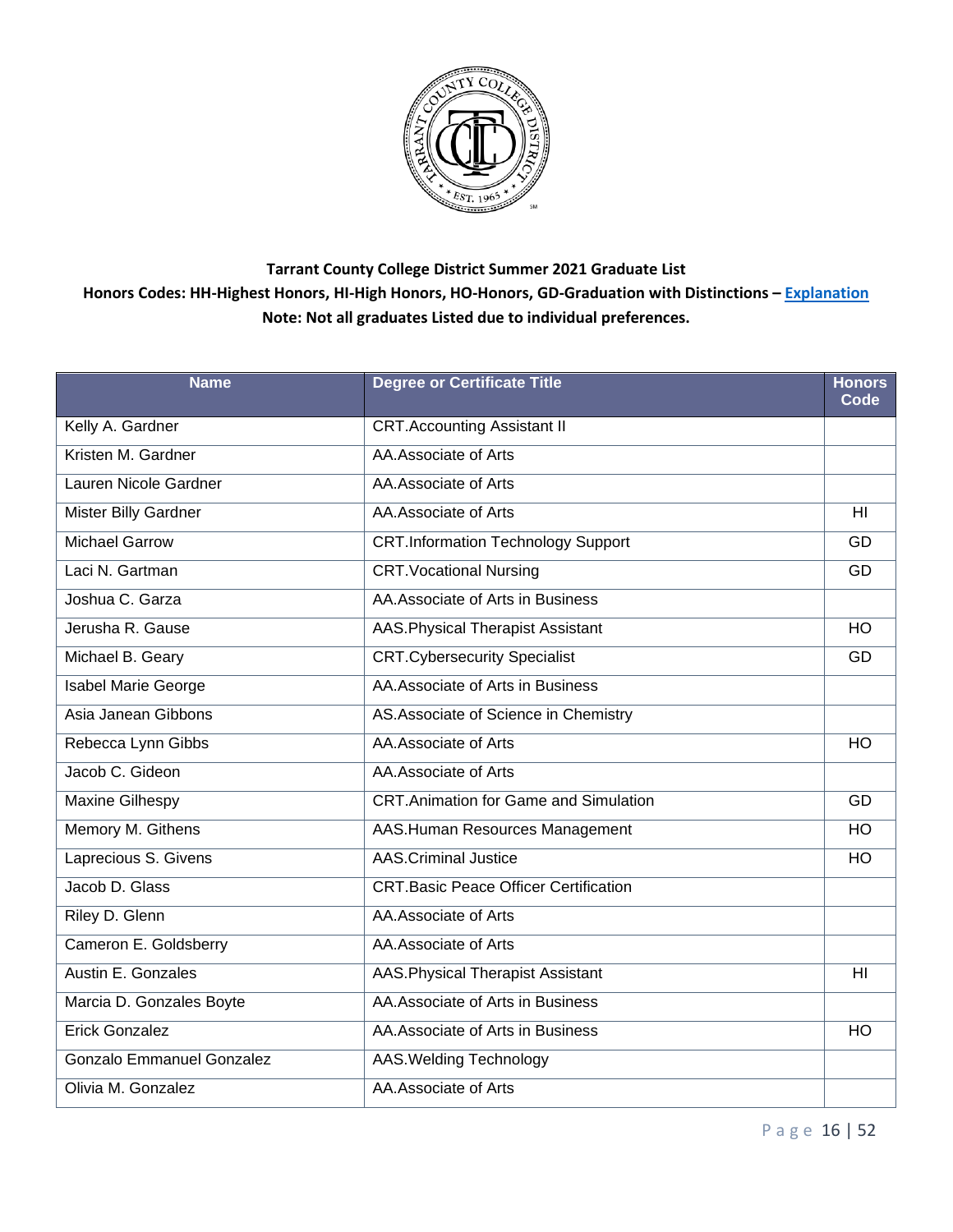

| <b>Name</b>                     | <b>Degree or Certificate Title</b>            | <b>Honors</b><br>Code |
|---------------------------------|-----------------------------------------------|-----------------------|
| <b>Wesley Reed Goodman</b>      | AAS.Radio, Television and Film                |                       |
| <b>Griffin William Gowdey</b>   | <b>CRT.Programming II</b>                     | GD                    |
| <b>Griffin William Gowdey</b>   | AAS.Information Technology-Programming        | <b>HH</b>             |
| Lemnwi Grace                    | AA.Associate of Arts                          |                       |
| Murama Grace                    | AA.Associate of Arts                          |                       |
| Katherine Necole Granado-Valero | AA.Associate of Arts                          |                       |
| Devon Paul Gray                 | AA.Associate of Arts                          |                       |
| Travis S. Gray                  | AS.Associate of Science                       |                       |
| Vickala Gray                    | <b>CRT. Vocational Nursing</b>                |                       |
| Darryl L. Green, Jr             | <b>CRT.Ethical Hacking</b>                    | GD                    |
| Ashlee D. Greer                 | AA. Associate of Arts in Business             |                       |
| <b>Carder Graham Gregory</b>    | <b>CES.Flight Instructor</b>                  | GD                    |
| <b>Carder Graham Gregory</b>    | AAS. Aviation Technology - Professional Pilot | H <sub>O</sub>        |
| <b>Bionca Brigette Griffin</b>  | AA.Associate of Arts                          |                       |
| Michael Joseph Griffith         | AA. Associate of Arts in Business             | <b>HO</b>             |
| Tyleyah D. Grimes               | AS.Associate of Science                       |                       |
| Ben Grogan                      | <b>CRT.Basic Firefighter Certification</b>    | GD                    |
| Alexis C. Guajardo              | AA.Associate of Arts                          |                       |
| Dafne Guadalupe Gudino          | AA. Associate of Arts in Business             | <b>HO</b>             |
| Ismael Guerra, Jr               | AA.Associate of Arts                          |                       |
| Joseph Guerra                   | AA.Associate of Arts                          |                       |
| <b>Aylin Guerrero</b>           | AA.Associate of Arts                          | HO                    |
| Jesus R. Guerrero               | <b>CRT.Marketing II</b>                       |                       |
| <b>Stephanie Anne Guess</b>     | AA.Associate of Arts in Business              |                       |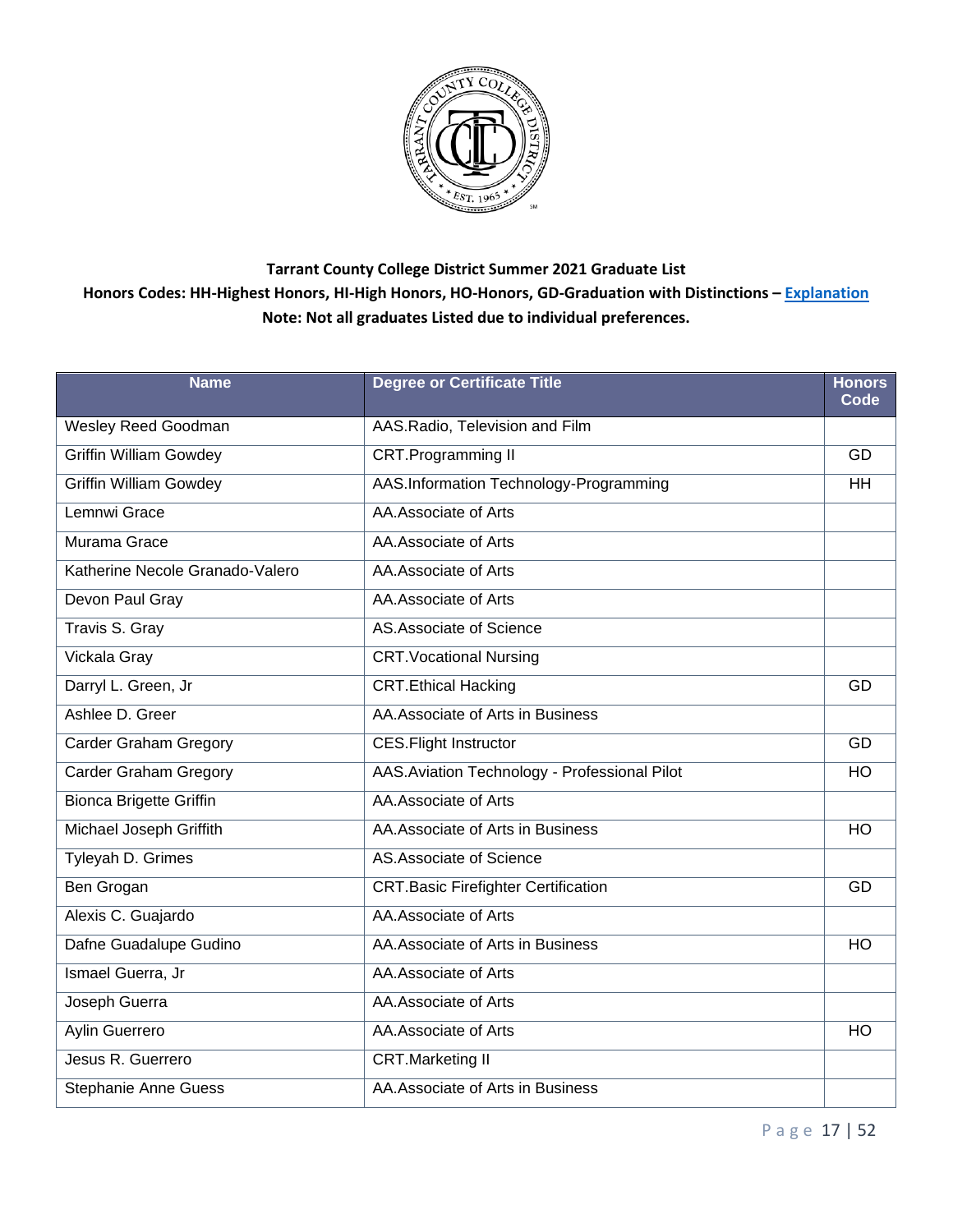

| <b>Name</b>                | <b>Degree or Certificate Title</b>                  | <b>Honors</b><br>Code |
|----------------------------|-----------------------------------------------------|-----------------------|
| <b>Lanie Guillory</b>      | <b>CRT.Sign Language Communicator</b>               | GD.                   |
| Lanie Guillory             | <b>CRT.Basic American Sign Language Acquisition</b> | GD                    |
| Ashley L. Gutierrez        | <b>CRT. Vocational Nursing</b>                      | GD                    |
| Keayetta Gutierrez-Mendez  | AA.Associate of Arts                                |                       |
| Glenda M. Guzman           | AA.Associate of Arts                                |                       |
| Niyana Berhan Habib        | AA.Associate of Arts                                | <b>HO</b>             |
| Sohaib U. Hafeez           | AA.Associate of Arts                                |                       |
| <b>Justin Hall</b>         | AA.Associate of Arts                                |                       |
| Lara Bree Hammer           | AA.Associate of Arts                                |                       |
| Vanessa Handcox            | AA.Associate of Arts                                |                       |
| Aryaun Jz'nai Handy        | AA.Associate of Arts                                | <b>HO</b>             |
| Ithiel Daniel-René Ledesma | AA. Associate of Arts in Visual Arts                |                       |
| <b>Carla Davies</b>        | AA.Associate of Arts                                |                       |
| Ami Michelle Harbeck       | AA.Associate of Arts                                |                       |
| Miranda D. Hardwicke       | AS. Associate of Science in Engineering             | HO                    |
| Anhelica Christina Harger  | AA.Associate of Arts                                |                       |
| Yeshvunth Harkara          | AA.Associate of Arts                                | H <sub>II</sub>       |
| Bailey M. Harper           | AA.Associate of Arts                                |                       |
| Ashton G. Harrell          | AA.Associate of Arts in Kinesiology                 |                       |
| <b>James Harris</b>        | <b>CRT.Basic Firefighter Certification</b>          | GD                    |
| Jamila Denise Harris       | AA.Associate of Arts                                |                       |
| Lauryn Emilee Harris       | AA.Associate of Arts                                | $\overline{HO}$       |
| Leandra M. Hart            | CRT.Management I                                    |                       |
| Jacob S. Hartnett          | AA.Associate of Arts                                | HI                    |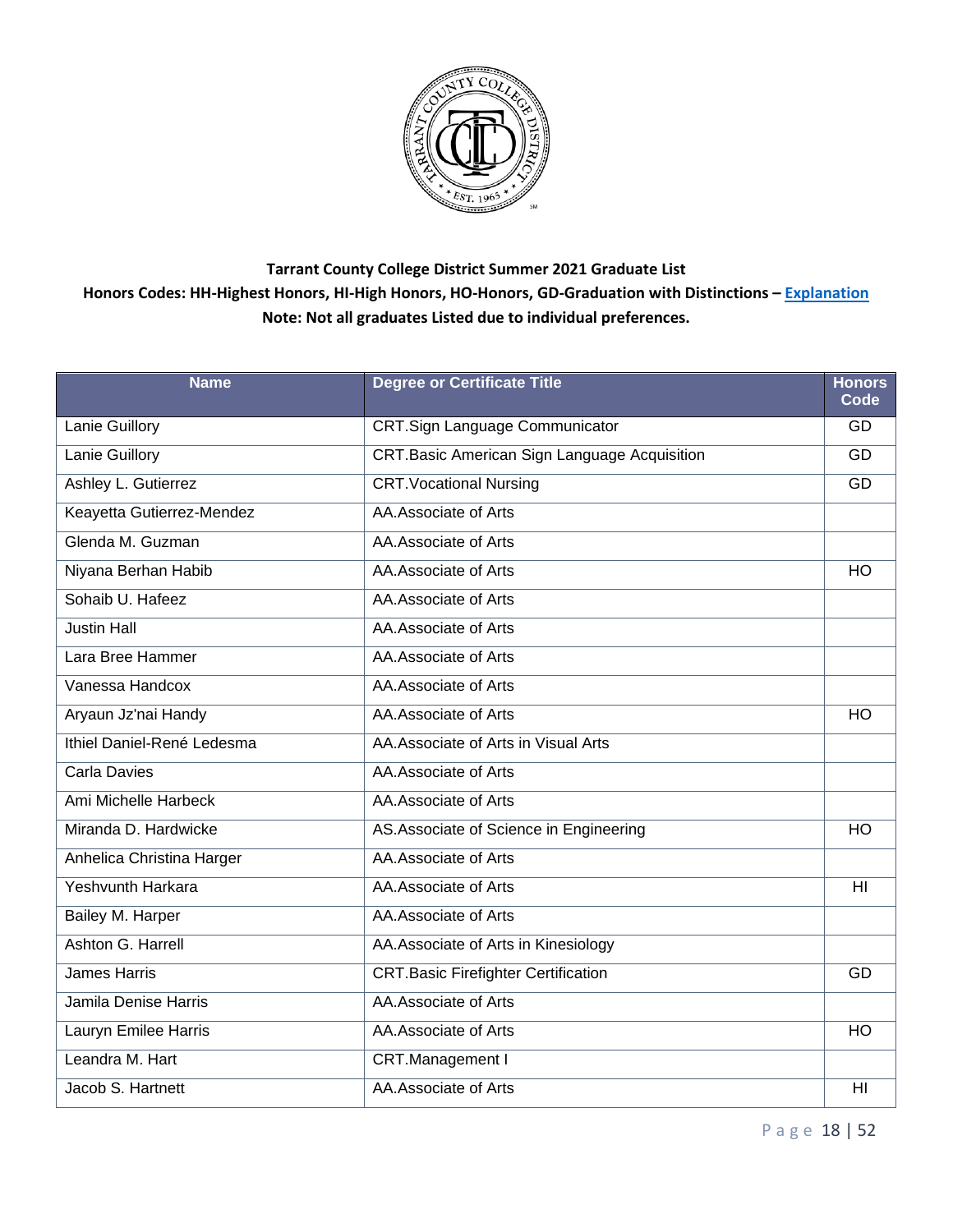

| <b>Name</b>                     | <b>Degree or Certificate Title</b>                  | <b>Honors</b><br>Code |
|---------------------------------|-----------------------------------------------------|-----------------------|
| <b>Bradley E. Harvey</b>        | <b>CRT.Paramedic Program</b>                        |                       |
| Jessica Lynn Harvey             | AA.Associate of Arts                                |                       |
| Benjamin Adam Hastings          | AA.Associate of Arts                                |                       |
| Christine M. Hastings           | <b>CRT.Basic American Sign Language Acquisition</b> | GD                    |
| <b>QuaTonia Hawkins</b>         | AA.Associate of Arts                                | H <sub>l</sub>        |
| Stephen Coleman Hawkins         | AA.Associate of Arts                                | HO                    |
| Ryan G. Haycock                 | AAS. Aviation Technology - Professional Pilot       | H <sub>O</sub>        |
| <b>Bryn Taylor Hays</b>         | <b>CRT.Business I</b>                               |                       |
| <b>Blake Christopher Hayter</b> | AA.Associate of Arts                                |                       |
| Shan Stella He                  | AA.Associate of Arts                                | H <sub>l</sub>        |
| Noah Andrew Hellard             | AA.Associate of Arts                                |                       |
| Stuart A. Helm                  | <b>CRT.Ethical Hacking</b>                          | GD                    |
| Jeana Henry                     | AA. Associate of Arts in Visual Arts                | <b>HH</b>             |
| Abigail Hermosillo              | AA.Associate of Arts                                |                       |
| Andry D. Hernandez              | <b>CRT. Toyota General Service Technician</b>       |                       |
| Leticia A. Hernandez            | AA.Associate of Arts                                |                       |
| Maria Hernandez                 | AA.Associate of Arts                                |                       |
| Sofia Hernandez                 | AAS. Business Administration - Accounting Assistant |                       |
| Yadira Hernandez                | AA.Associate of Arts                                |                       |
| Lilian C. Hicks                 | AS.Associate of Science                             | HO                    |
| Alaina M. Hill                  | AA.Associate of Arts                                |                       |
| Zoey L. Hill                    | AA.Associate of Arts                                | HO                    |
| Zackery K. Hines                | AA.Associate of Arts in Business                    |                       |
| Hien M. Hoang                   | AA.Associate of Arts                                |                       |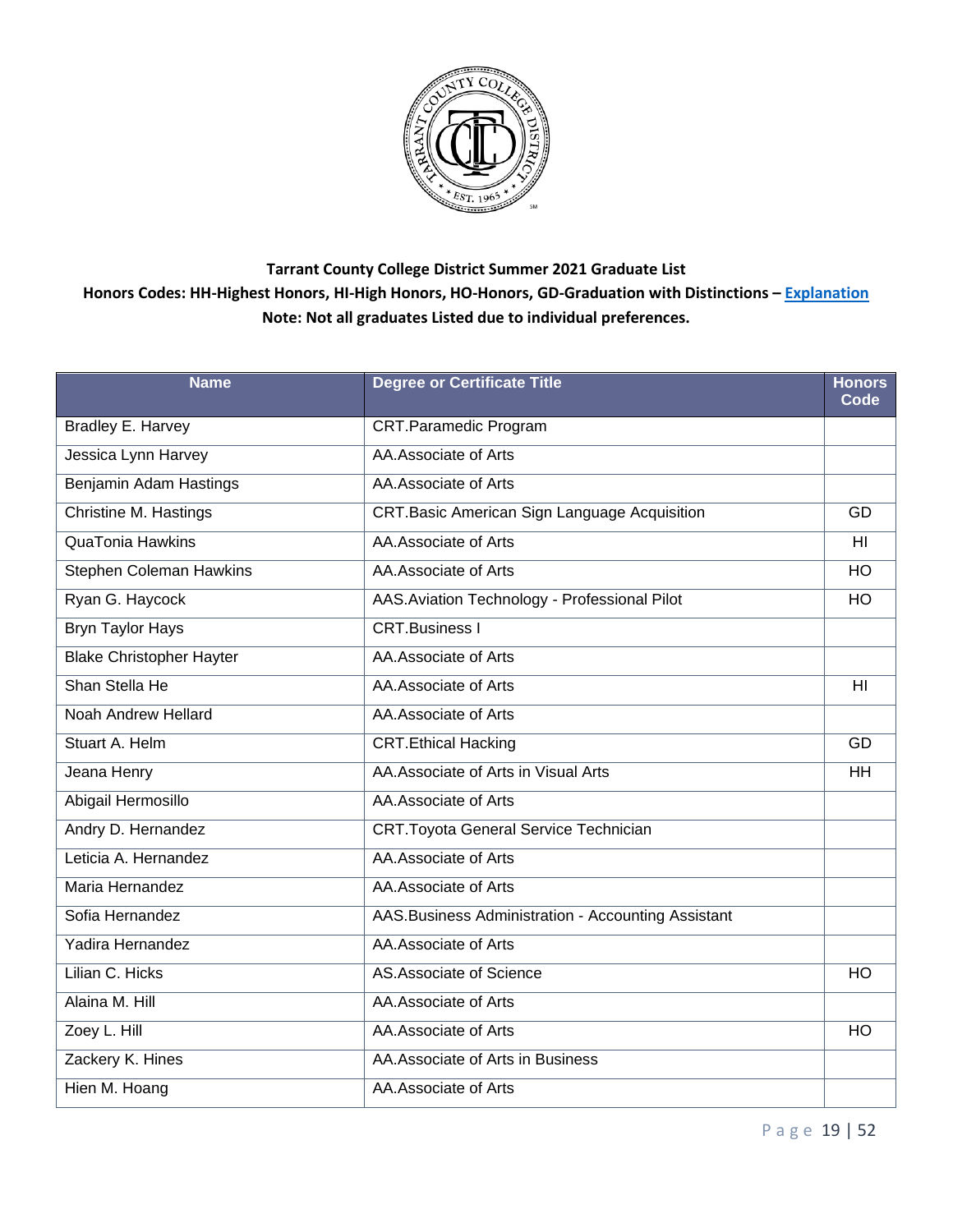

| <b>Name</b>                     | <b>Degree or Certificate Title</b>           | <b>Honors</b><br>Code |
|---------------------------------|----------------------------------------------|-----------------------|
| Andrew C. Hodson                | <b>CRT.Programming II</b>                    | GD                    |
| Andrew C. Hodson                | AAS.Information Technology-Programming       | <b>HH</b>             |
| Cynthia Cerda Hogans            | AA.Associate of Arts                         |                       |
| Dusty Layne Hogenson            | AA.Associate of Arts                         | <b>HH</b>             |
| Tristan A. Holland              | <b>CRT.Welding - Basic</b>                   |                       |
| Laurel A. Holmgren              | <b>CRT.Accounting Clerk II</b>               |                       |
| Elizabeth H. Holt               | AS.Associate of Science                      | HO                    |
| Mikayla Holton                  | AAT. Associate of Arts in Teaching (E-6)     | HO                    |
| Derek Kristopher Hopkins        | <b>CRT.Ethical Hacking</b>                   |                       |
| <b>Derek Kristopher Hopkins</b> | <b>CRT.Cybersecurity Specialist</b>          |                       |
| <b>Derek Kristopher Hopkins</b> | <b>CRT.Information Technology Support</b>    |                       |
| Alicia G. Horn                  | AA.Associate of Arts                         | <b>HH</b>             |
| Nicole Elyse Horn               | <b>CRT.Sign Language Communicator</b>        | GD                    |
| Nicole Elyse Horn               | CRT.Basic American Sign Language Acquisition | GD                    |
| Talishia Houston                | AA.Associate of Arts                         |                       |
| Joseph Htun                     | AA.Associate of Arts                         | <b>HO</b>             |
| David C. Huckaby                | AA.Associate of Arts                         |                       |
| Meagan R. Huebner               | AS.Associate of Science                      |                       |
| Mariana Huesca                  | AA.Associate of Arts                         |                       |
| Kierian Reje Hunter             | AA. Associate of Arts in Kinesiology         |                       |
| Walter Hurd, Jr                 | AS.Associate of Science                      |                       |
| Adanna Stephenne Ibezim         | AA.Associate of Arts                         | H <sub>l</sub>        |
| Alberto Iglesias                | AA.Associate of Arts                         |                       |
| Wyatt Todd Ikerd                | AA.Associate of Arts                         |                       |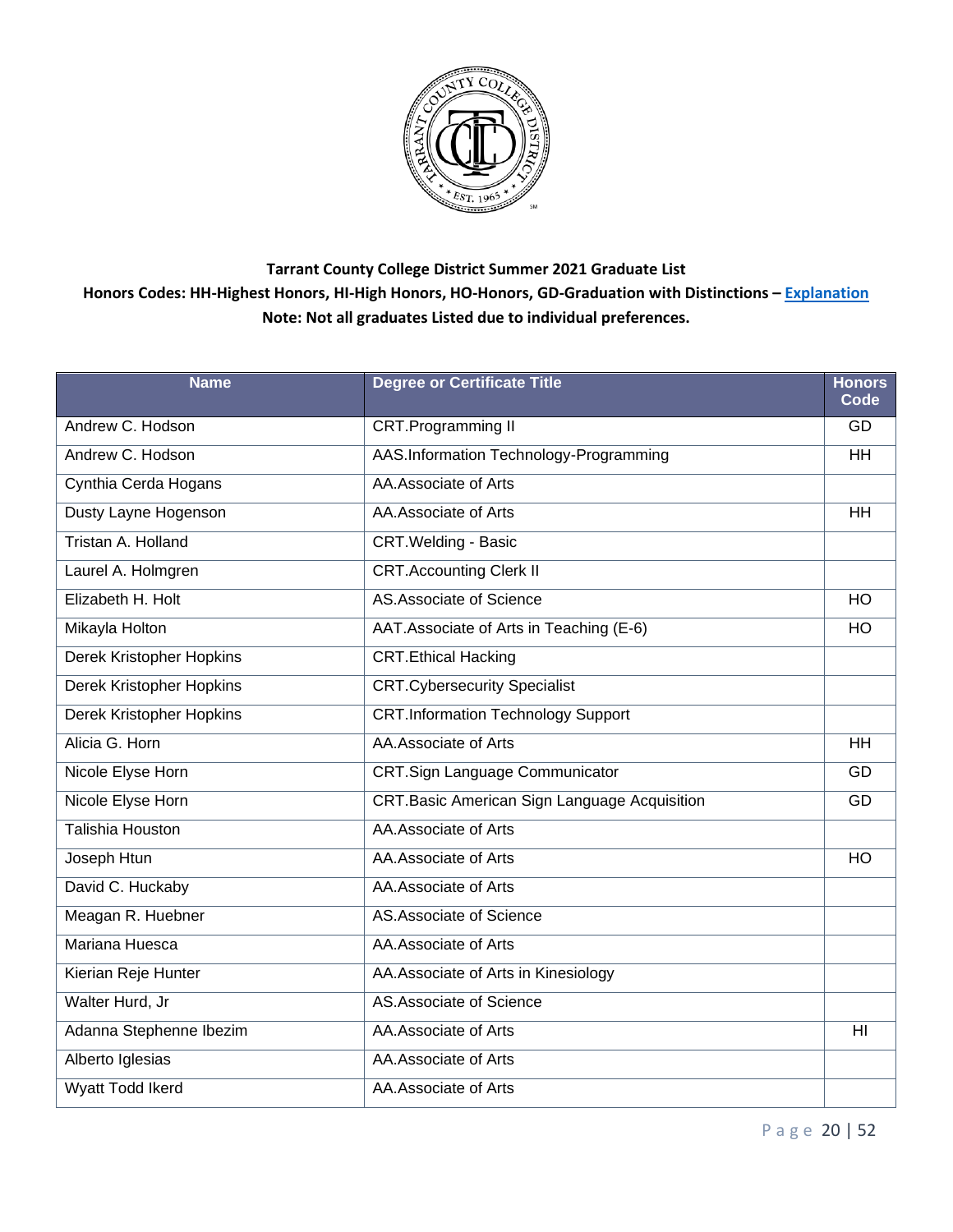

| <b>Name</b>               | <b>Degree or Certificate Title</b>        | <b>Honors</b><br>Code |
|---------------------------|-------------------------------------------|-----------------------|
|                           |                                           |                       |
| Caroline Imali Omae       | AA.Associate of Arts                      | H <sub>O</sub>        |
| Adesua Gladys Inegbenosun | AA.Associate of Arts                      |                       |
| Dakota Louise Infante     | AAS.Nursing                               | HI                    |
| Jasmine Carolyn Irvin     | AA.Associate of Arts                      | HO                    |
| Ketsia Mayemba Iya        | AA.Associate of Arts                      |                       |
| Layla M. Jackson          | AA.Associate of Arts                      |                       |
| Neakoee De'Juan Jackson   | AA.Associate of Arts                      |                       |
| Savannah Jackson          | AA.Associate of Arts                      |                       |
| Gabriela Jacobo           | AA.Associate of Arts                      |                       |
| <b>Daniel Jaimes</b>      | AA.Associate of Arts                      |                       |
| Anna L. James             | AA.Associate of Arts                      |                       |
| Charmaine A. James        | <b>CRT.Information Technology Support</b> |                       |
| Steven Hong James         | AA.Associate of Arts                      |                       |
| Cara L. Jamison           | AAS.Nursing                               |                       |
| Anabel H. Jasso           | AA.Associate of Arts                      |                       |
| Nataly Jasso              | AA.Associate of Arts                      |                       |
| Aiman Javed               | AA.Associate of Arts                      | HO                    |
| Kolawole Timothy Jeje     | <b>CRT.Network Support</b>                | GD                    |
| Kolawole Timothy Jeje     | <b>CRT.Information Technology Support</b> | GD                    |
| Lexi M. Jencopale         | AA.Associate of Arts                      |                       |
| Ashia Kerriel Jenner      | AA.Associate of Arts                      |                       |
| Bradley M. Jensen         | <b>AAS.Criminal Justice</b>               |                       |
| Natasha A. Jeter          | AA.Associate of Arts                      |                       |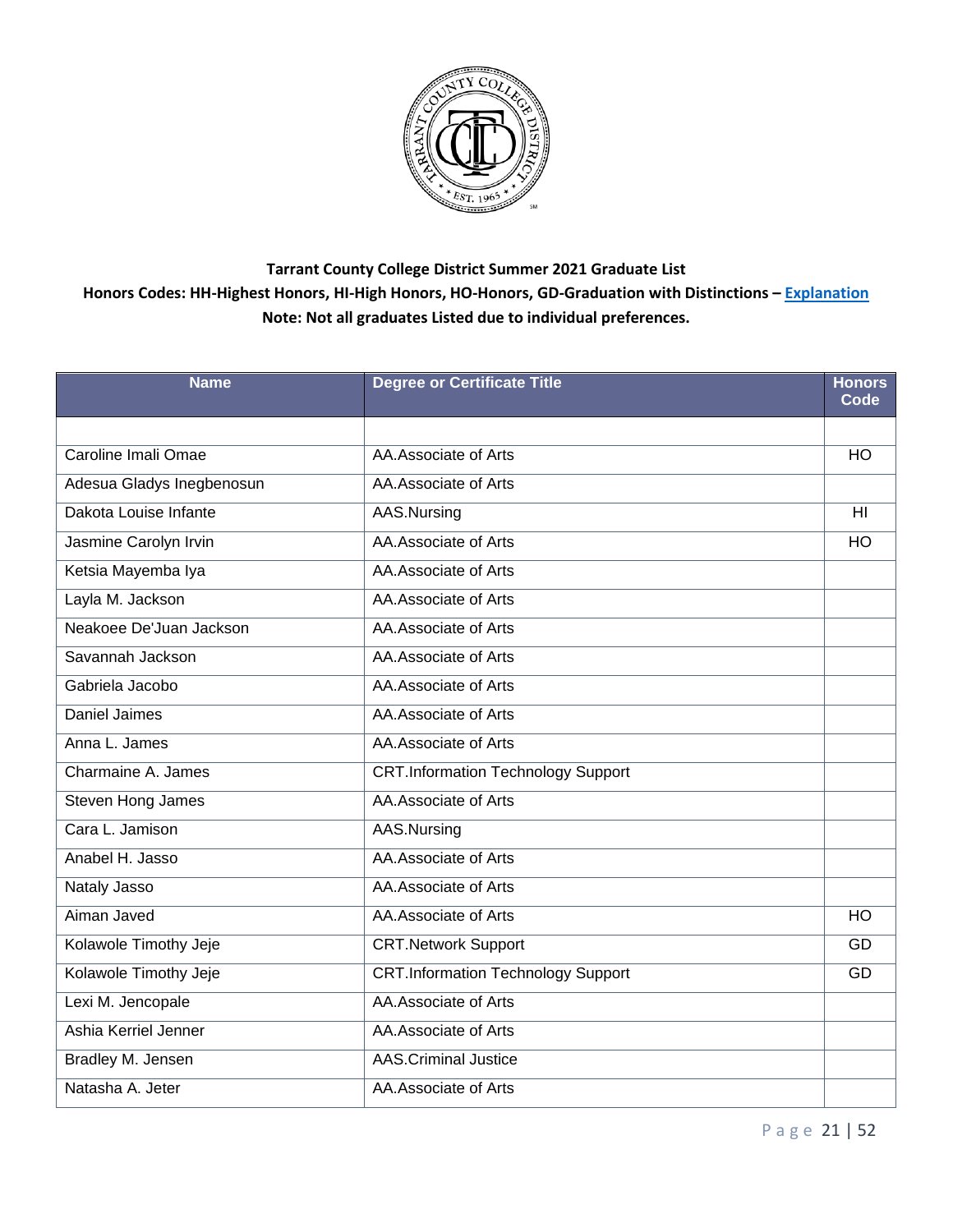

| <b>Name</b>                 | <b>Degree or Certificate Title</b>                    | <b>Honors</b><br>Code |
|-----------------------------|-------------------------------------------------------|-----------------------|
| Charde' N. Johnson          | AA.Associate of Arts                                  |                       |
| Frances Angela Johnson      | AA.Associate of Arts                                  |                       |
| James Michael Allen Johnson | <b>CRT.Information Technology Support</b>             |                       |
| Jarious Johnson             | AA.Associate of Arts                                  |                       |
| Jeremy L. Johnson           | <b>CRT.Aviation Maintenance Technology Powerplant</b> |                       |
| Joshua David Johnson        | <b>AAS.Criminal Justice</b>                           | <b>HO</b>             |
| Jovaughn K. Johnson         | AA.Associate of Arts                                  | HI                    |
| Kaila Marie Johnson         | AA.Associate of Arts                                  |                       |
| Nyjasha Johnson             | <b>CRT.Central Sterile Processing</b>                 | GD                    |
| <b>Tiffany Johnson</b>      | AA.Associate of Arts                                  |                       |
| Victoria Johnson            | AA.Associate of Arts                                  |                       |
| Alyssa Lucy Jones           | AA.Associate of Arts                                  |                       |
| <b>Faith Corban Jones</b>   | <b>CRT.Management II</b>                              |                       |
| Faith Corban Jones          | AAS. Business Administration - Management             |                       |
| Julius Denzelle Jones       | <b>CRT.Engine Analysis Technician</b>                 |                       |
| Julius Denzelle Jones       | AAS.Automotive Service Technology                     |                       |
| Sheila Lavette Jones        | AA.Associate of Arts                                  |                       |
| Tajiona Anjolique Jones     | AA.Associate of Arts                                  |                       |
| William Jones, Jr           | <b>CRT.Security II</b>                                |                       |
| William Jones, Jr           | <b>CRT.Security I</b>                                 |                       |
| William Jones, Jr           | <b>CRT.Information Technology Support</b>             |                       |
| Darriah Leahann Jordan      | AA.Associate of Arts                                  |                       |
| Keaton Riley Jordan         | <b>CRT.Basic Firefighter Certification</b>            | GD                    |
| <b>Elizabeth Juarez</b>     | <b>CRT.Business II</b>                                | GD                    |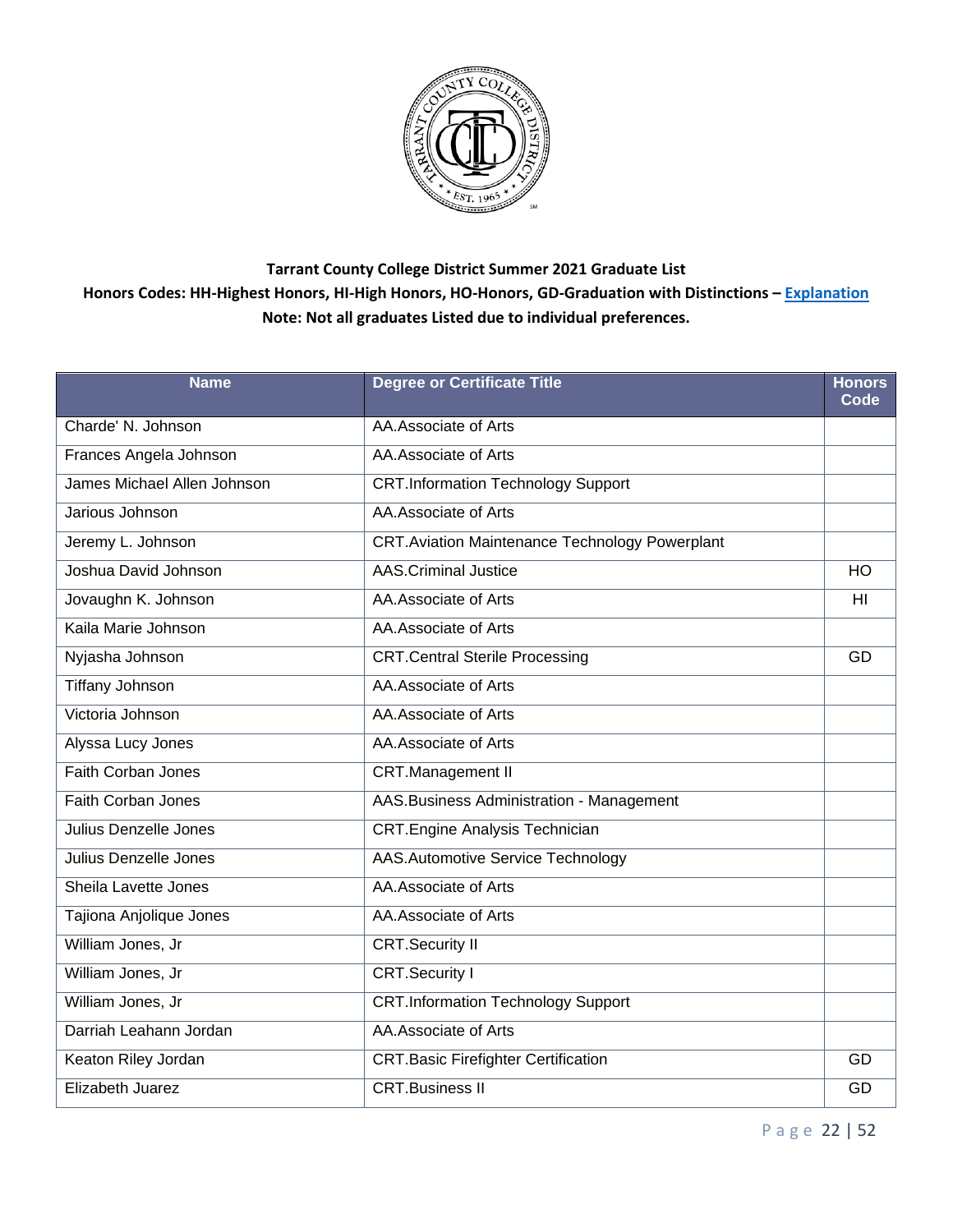

| <b>Name</b>                 | <b>Degree or Certificate Title</b>            | <b>Honors</b><br>Code |
|-----------------------------|-----------------------------------------------|-----------------------|
| Elizabeth Juarez            | <b>AAS.Business Administration - Business</b> | <b>HO</b>             |
| Maria Esmeralda Juarez      | AA.Associate of Arts                          |                       |
| Jacob A. Julsaint           | <b>CRT.Information Technology Support</b>     | GD                    |
| Christopher A. Justice      | AA.Associate of Arts                          |                       |
| <b>Tila Kafley</b>          | AA.Associate of Arts                          |                       |
| Adam Kahan                  | AA. Associate of Arts                         |                       |
| Curselle L. Kapia           | AA.Associate of Arts                          |                       |
| Elena Kapllaj               | AAS. Physical Therapist Assistant             | H <sub>l</sub>        |
| Judith Nicole Karaganis     | AAS.Graphic Communication                     |                       |
| <b>Anmol Kaur</b>           | AA.Associate of Arts                          |                       |
| Regius Nambooze Kayemba     | AAS.Nursing                                   | HO                    |
| Ashley Nicole Keen          | AA.Associate of Arts                          |                       |
| Khadijat Omowunmi Kehinde   | AA.Associate of Arts                          |                       |
| <b>Gabriel Daniel Keith</b> | AA.Associate of Arts                          |                       |
| Faith A. Kelly              | AAT. Associate of Arts in Teaching (E-6)      |                       |
| Armel J. Kenfack            | AA.Associate of Arts                          |                       |
| Nicholas S. Kennedy         | <b>CRT.Accounting Clerk II</b>                | GD                    |
| Jonathon Shane Kesler       | <b>CRT.Basic Firefighter Certification</b>    | GD                    |
| Haris Abdullah Khan         | AA.Associate of Arts                          | <b>HO</b>             |
| Shree K. Khanal             | AA.Associate of Arts                          |                       |
| Mary Margaret Kimling       | AA.Associate of Arts                          |                       |
| Victoria A. Kinmon          | AA.Associate of Arts                          |                       |
| Joyce Wambui Kinyanjui      | AAS.Nursing                                   |                       |
| Victoria Adelina Kisling    | AAS.Nursing                                   |                       |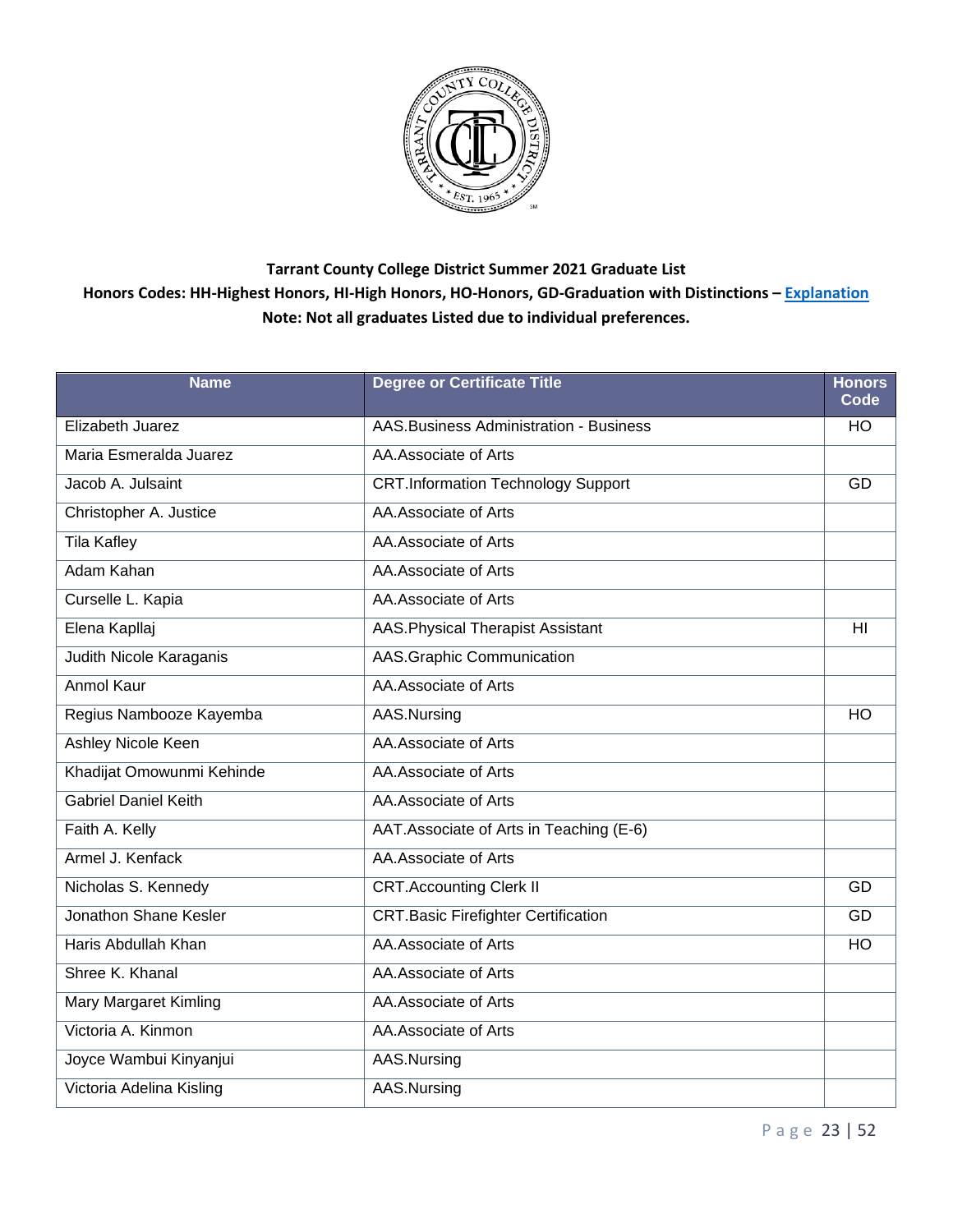

| <b>Name</b>                   | <b>Degree or Certificate Title</b>                    | <b>Honors</b><br>Code |
|-------------------------------|-------------------------------------------------------|-----------------------|
| Kortney Marie Koenig          | AA.Associate of Arts                                  |                       |
| Philipp A. Kohler             | <b>CRT.Aviation Maintenance Technology Powerplant</b> |                       |
| Sangay Salay Kollie           | AA.Associate of Arts                                  |                       |
| David James Koon              | <b>CRT.Cisco Support</b>                              | GD                    |
| Mason A. Kronzer              | AA.Associate of Arts                                  |                       |
| Jane E. Krukowski             | AAS. Physical Therapist Assistant                     | <b>HO</b>             |
| Alexandra R. Kumro            | AA. Associate of Arts in Kinesiology                  |                       |
| Angela Kurtzweil              | AA. Associate of Arts in Business                     | HO                    |
| Lauren Mary La                | AA.Associate of Arts                                  |                       |
| Stephanie L. Green            | <b>CRT.Accounting Assistant III</b>                   | GD                    |
| Stephanie L. Green            | <b>CRT.Accounting Assistant I</b>                     | GD                    |
| Stephanie L. Green            | <b>CRT.Accounting Assistant II</b>                    | GD                    |
| Stephanie L. Green            | AAS.Business Administration - Accounting Assistant    | HO                    |
| Gianina Frances Lambert       | AA.Associate of Arts                                  |                       |
| Marci Jayne Lambert           | AAS.Nursing                                           | HO                    |
| Aicha S. Lampten              | AA.Associate of Arts                                  | HO                    |
| Erica Mae Lane                | AA.Associate of Arts                                  |                       |
| Ciara Lashone Langel          | AA.Associate of Arts                                  |                       |
| Nasia M. Lanham               | <b>CRT.Business II</b>                                | GD                    |
| Nasia M. Lanham               | <b>CRT.Business I</b>                                 | GD                    |
| Nasia M. Lanham               | <b>AAS.Business Administration - Business</b>         | <b>HO</b>             |
| Myra K. Laniyan               | AA.Associate of Arts                                  |                       |
| <b>Preston Daniel Lantrip</b> | AA.Associate of Arts                                  |                       |
| Mia Lynnette Lara             | <b>CRT.Foodservice Operations</b>                     |                       |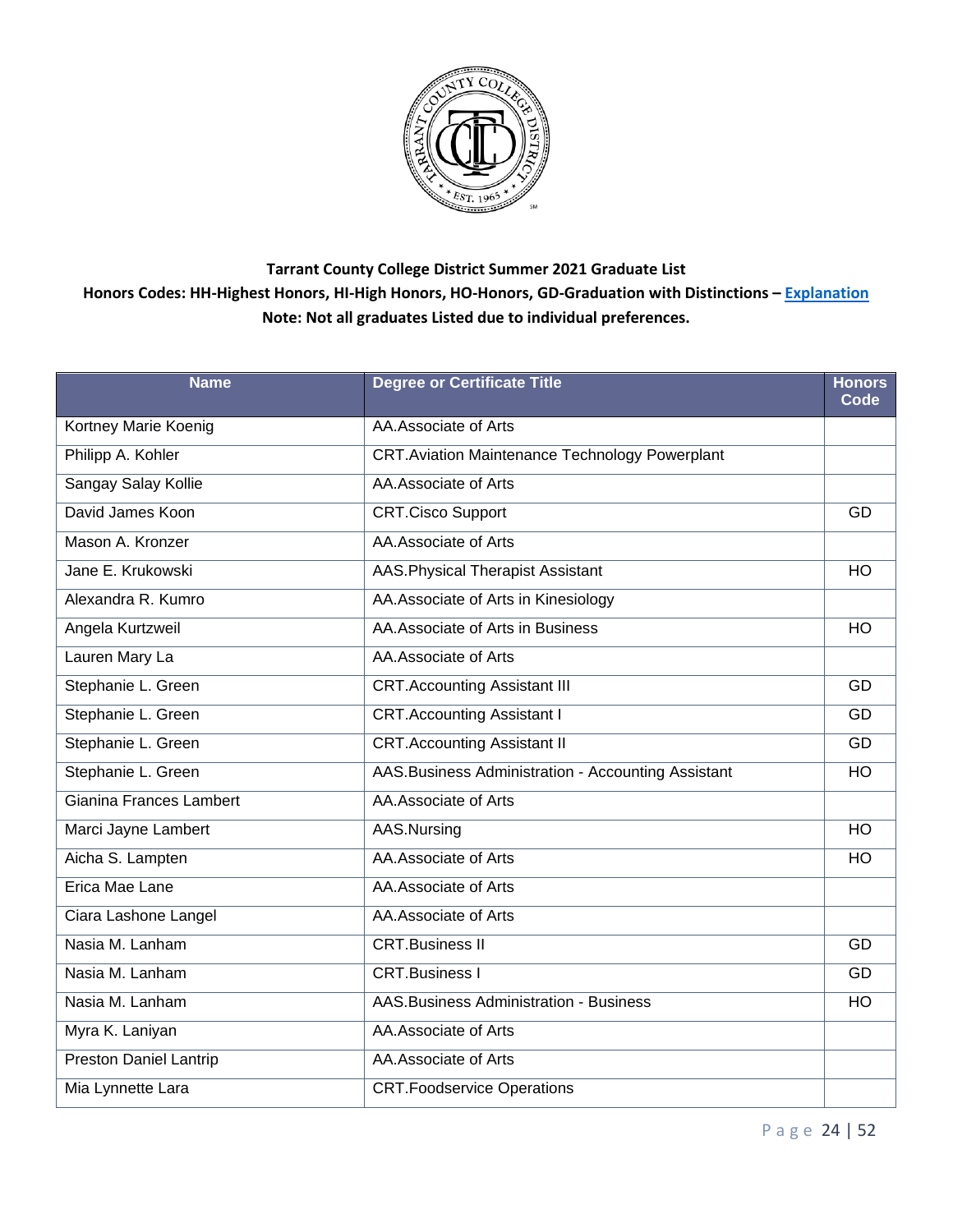

| <b>Name</b>                   | <b>Degree or Certificate Title</b>           | <b>Honors</b><br>Code |
|-------------------------------|----------------------------------------------|-----------------------|
| Sarah Michelle Larsen         | AA.Associate of Arts                         | H <sub>O</sub>        |
| Collin D. Lawrence            | <b>CRT.Paramedic Program</b>                 |                       |
| Collin D. Lawrence            | <b>AAS.Emergency Medical Services</b>        |                       |
| Quinn D. Lawson               | AA.Associate of Arts                         |                       |
| Lyna Le                       | AA.Associate of Arts                         |                       |
| Tram Quynh Le                 | AA.Associate of Arts                         | HO                    |
| <b>Trung Hieu Le</b>          | AAS. Business Administration - Management    | HI                    |
| Isabel M. Leathers            | <b>CRT.Business II</b>                       | GD                    |
| Amanda Nicole Leger           | AAT.Associate of Arts in Teaching (E-6)      |                       |
| William Jesse Lenz, Jr        | AA.Associate of Arts                         |                       |
| Seth Leung Woo-Gabriel        | CRT.Programming I                            | GD                    |
| Malaiika Safiya Noel          | AA.Associate of Arts                         |                       |
| Tawk T. Lian                  | <b>CRT.Information Technology Support</b>    |                       |
| Kyla Jean Licwinko            | AAS.Nursing                                  | HO                    |
| Skyler L. Liebel              | <b>CRT.Real Estate</b>                       |                       |
| Amy J. Lilly                  | CRT.Basic American Sign Language Acquisition | GD                    |
| Alesa Nicole Linyard          | AA.Associate of Arts                         |                       |
| Asa Nathaniel Lipsie          | AA.Associate of Arts                         |                       |
| Lexi Loweda Little            | AA.Associate of Arts                         | HI                    |
| Derek Brandin Littlejohn      | AS. Associate of Science in Engineering      |                       |
| Alondra A. Llamas             | AA.Associate of Arts                         | HI                    |
| Bryan Zen Lo                  | AA.Associate of Arts                         |                       |
| Carlos A. Loaisiga Rivera     | <b>CRT.Information Technology Support</b>    | GD                    |
| <b>Brittini Ann Lockenour</b> | AA.Associate of Arts                         | HO                    |

P a g e 25 | 52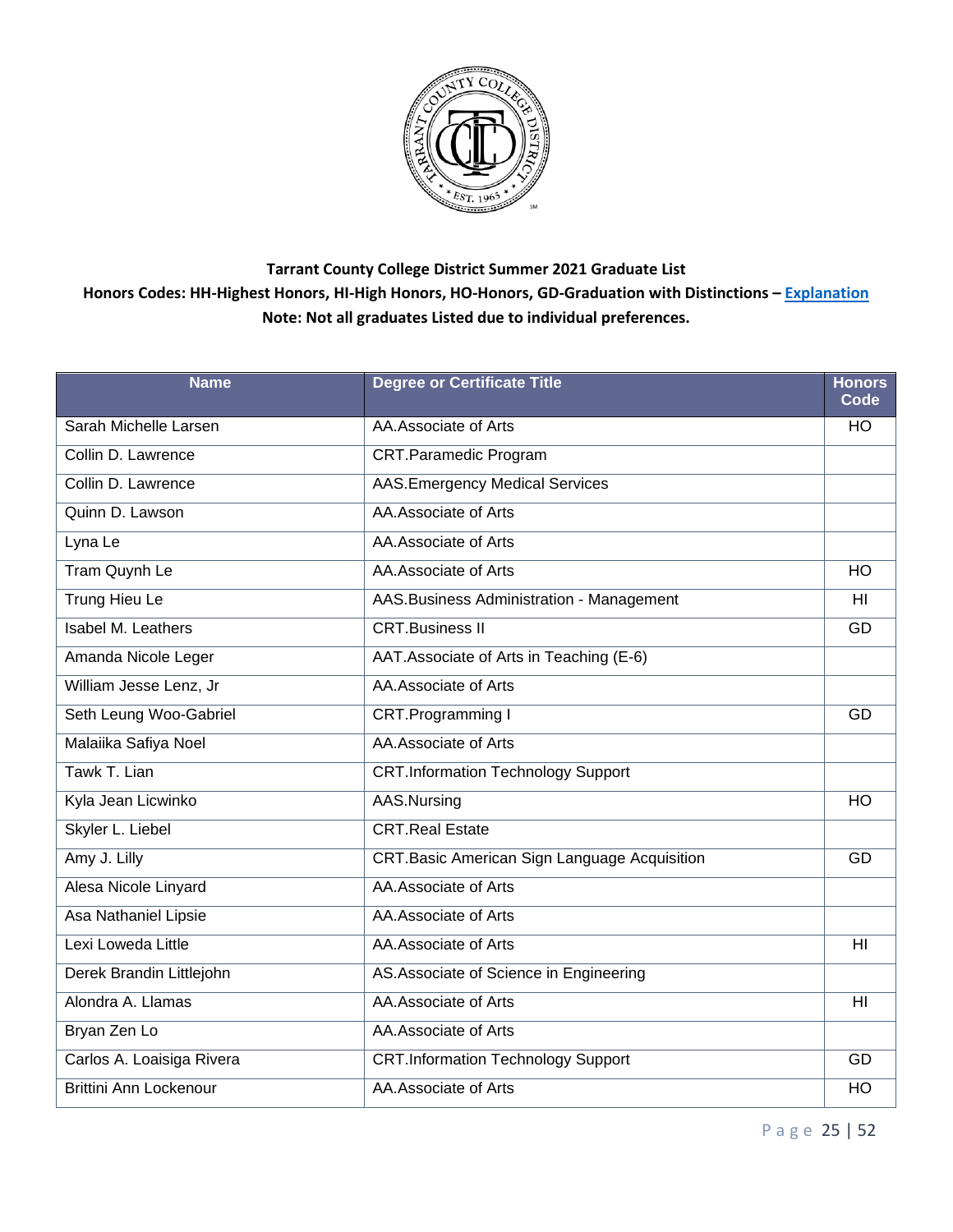

| <b>Name</b>               | <b>Degree or Certificate Title</b>                  | <b>Honors</b><br>Code |
|---------------------------|-----------------------------------------------------|-----------------------|
| Ricardo Loera             | <b>CRT.Aviation Maintenance Technology Airframe</b> |                       |
| Darrin James Long         | AA.Associate of Arts                                |                       |
| Denise Lopez              | AA.Associate of Arts                                | HO                    |
| Marlene Yvette Lopez      | AA.Associate of Arts                                |                       |
| Rebecca Elena Lopez       | AA.Associate of Arts                                | <b>HO</b>             |
| Samirah Catalina Lopez    | AA. Associate of Arts                               |                       |
| Victor Alfonso Lopez      | AA.Associate of Arts                                |                       |
| Guillermo I. Lopez Olvera | AA.Associate of Arts                                | HO                    |
| Alexandra Elizabeth Lott  | AA. Associate of Arts in Business                   |                       |
| Robert A. Louanlavong     | <b>CRT.Security II</b>                              |                       |
| Robert A. Louanlavong     | <b>CRT.Security I</b>                               |                       |
| Kyleen Lovell             | <b>AAS.Real Estate</b>                              |                       |
| Oliver Loving, V          | AA.Associate of Arts                                |                       |
| Kristina T. Lovrien       | AA.Associate of Arts                                | HI                    |
| Maria Jose Lozano Mendoza | AA.Associate of Arts                                |                       |
| Elizabeth Lugo Gonzalez   | AAS. Accounting Information Management              |                       |
| Jacqueline Luis           | <b>CRT.Heavy Line Technician</b>                    | GD                    |
| Claudia Luna              | <b>CRT. Vocational Nursing</b>                      | GD                    |
| Briawna Lytle             | AA.Associate of Arts                                |                       |
| Jonathan A. Maceda        | <b>CRT.Information Technology Support</b>           |                       |
| Ashley N. Madison         | <b>CRT.Central Sterile Processing</b>               |                       |
| Pamela T. Madora          | AAS.Nursing                                         |                       |
| Mark A. Madrid            | <b>AAS.Fire Protection Technology</b>               |                       |
| Alondra G. Magallanes     | AA. Associate of Arts in Business                   |                       |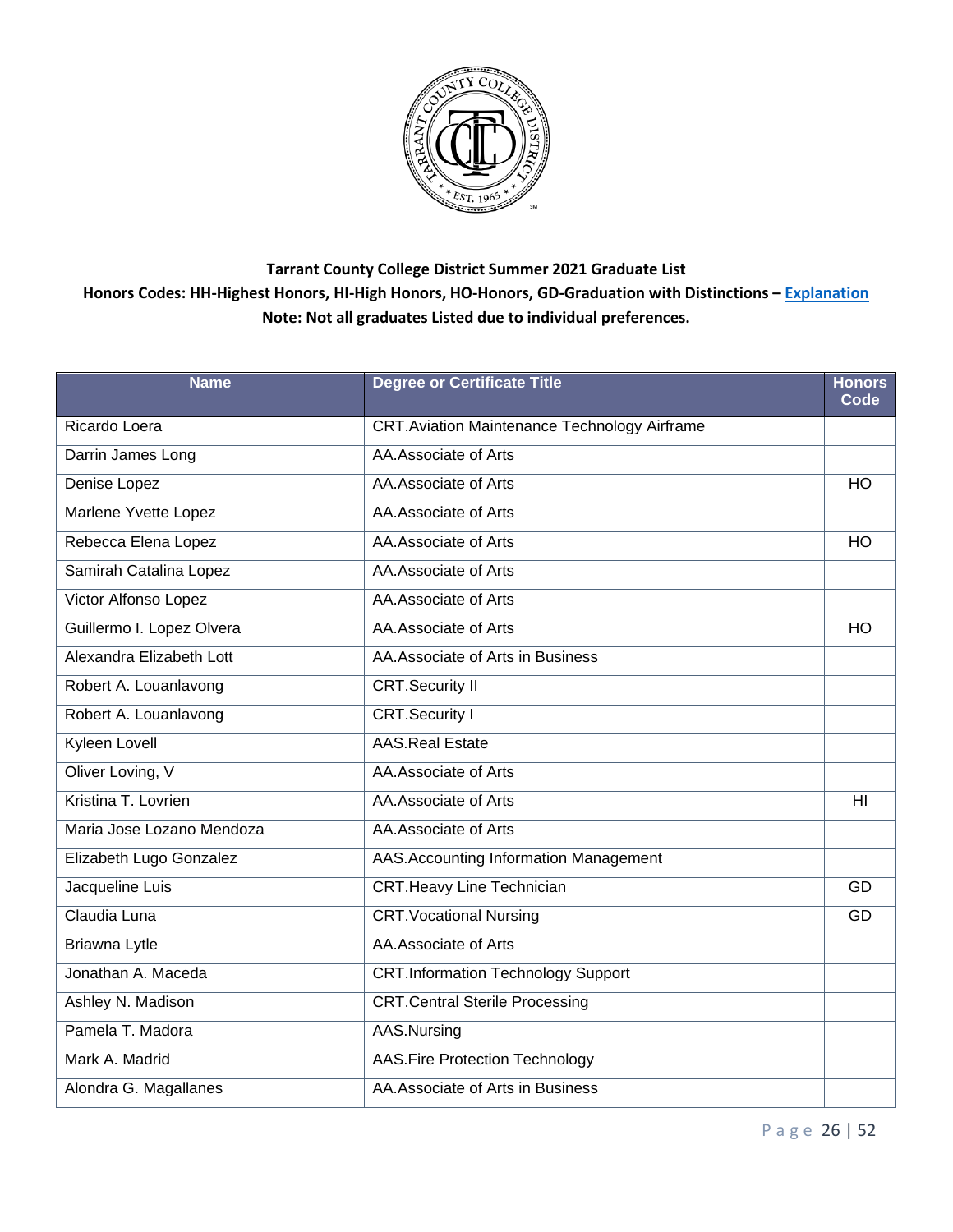

| <b>Name</b>                      | <b>Degree or Certificate Title</b>        | <b>Honors</b><br>Code |
|----------------------------------|-------------------------------------------|-----------------------|
| Sahra F. Mahamud                 | <b>CRT.Information Technology Support</b> |                       |
| Anika N. Maher                   | AA.Associate of Arts                      |                       |
| Waheed Mahmood                   | AA.Associate of Arts                      | H <sub>l</sub>        |
| Mawunyo Makebi                   | AA.Associate of Arts                      | H <sub>l</sub>        |
| <b>Hendeh Makor</b>              | AA.Associate of Arts                      |                       |
| Abel M. Maldonado                | <b>CRT.Automotive Refinishing</b>         |                       |
| Kamryn C. Castillo               | AA.Associate of Arts                      |                       |
| Kham Mun Mang                    | <b>CRT.Information Technology Support</b> |                       |
| <b>Justin William Manning</b>    | AA.Associate of Arts                      | HO                    |
| Jacob J. Marchand                | AA.Associate of Arts                      | <b>HO</b>             |
| Daniel T. Marler                 | AA.Associate of Arts                      | <b>HO</b>             |
| Alyssa Janette Martinez          | AAT.Associate of Arts in Teaching (E-6)   |                       |
| Anthony R. Martinez              | AA.Associate of Arts                      |                       |
| Evelyn Martinez                  | AA.Associate of Arts                      |                       |
| Gilberto Martinez                | AA.Associate of Arts                      |                       |
| Jerry H. Martinez, Jr            | <b>CRT.Accounting Assistant I</b>         | GD                    |
| Lauren Monique Martinez          | AA.Associate of Arts                      |                       |
| Manuel A. Martinez               | <b>CRT. Welding - Basic</b>               |                       |
| Sandra Yvonne Martinez           | AA.Associate of Arts                      |                       |
| Sofiya Trancita Martinez         | AA.Associate of Arts                      |                       |
| Tracie R. Martinez               | CRT.Sign Language Communicator            |                       |
| Yaquelin Martinez                | AA.Associate of Arts                      |                       |
| Erica Alexandra Martinez-Sevilla | AA.Associate of Arts                      |                       |
| Joseph A. Martins                | AA.Associate of Arts                      |                       |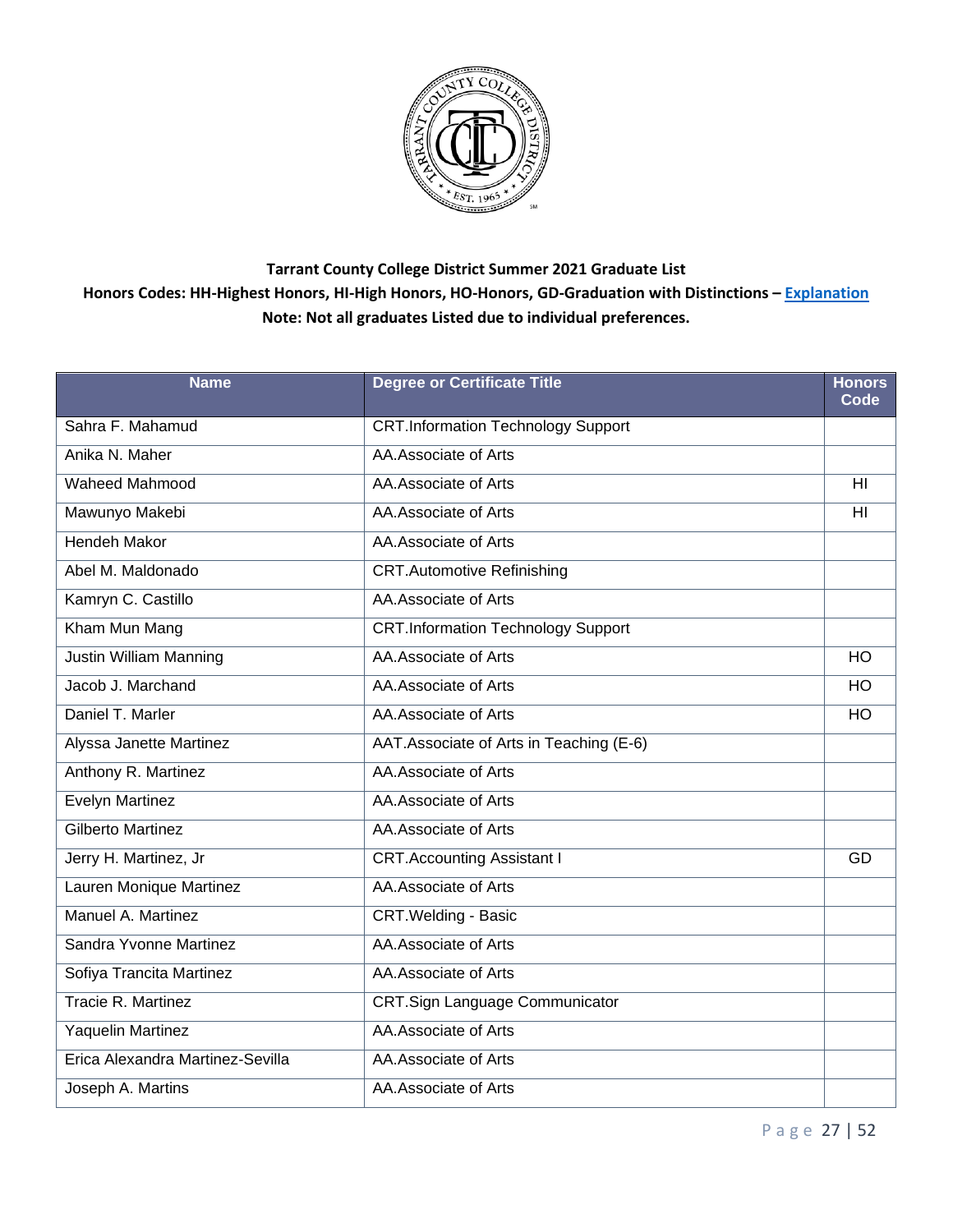

| <b>Name</b>                   | <b>Degree or Certificate Title</b>        | <b>Honors</b><br>Code |
|-------------------------------|-------------------------------------------|-----------------------|
| Ryan E. Marvin                | AAS. Physical Therapist Assistant         |                       |
| Antonio De Jesus Masias Mota  | <b>CRT.Information Technology Support</b> |                       |
| Jackie Marie Mata             | CRT. Human Resources Specialist I         | GD                    |
| <b>Johanna Mattes</b>         | <b>CRT. Vocational Nursing</b>            |                       |
| Sarah E. Mauldin              | AAS. Physical Therapist Assistant         |                       |
| Jocelyn E. Mauricio           | AS Associate of Science                   |                       |
| <b>Thian Nun Mawi</b>         | AA.Associate of Arts                      |                       |
| Brooks Rylan May              | <b>CRT.Automotive Refinishing</b>         |                       |
| Jessie James May, II          | <b>CRT.Business II</b>                    |                       |
| Jessie James May, II          | <b>CRT.Business I</b>                     |                       |
| Jessie James May, II          | AAS. Business Administration - Business   |                       |
| Ebony Montia Mayfield         | AA.Associate of Arts                      |                       |
| Hunter M. McAninch            | AAS. Physical Therapist Assistant         |                       |
| Venezia Belem Erendira McCain | AA.Associate of Arts                      | HO                    |
| Caitlyn L. McCampbell         | <b>CRT.Foodservice Operations</b>         |                       |
| Conn T. McCandlish            | <b>CRT.Information Technology Support</b> | GD                    |
| Charles J. McCann             | <b>CRT.Ethical Hacking</b>                |                       |
| Charles J. McCann             | <b>CRT.Cybersecurity Specialist</b>       |                       |
| Charles J. McCann             | <b>CRT.Information Technology Support</b> |                       |
| Marcheé L. McCants            | AA.Associate of Arts                      |                       |
| Tara R. McCartney             | AA.Associate of Arts                      |                       |
| Samuel N. McCauley            | AAS.Horticulture                          | HI                    |
| <b>Isaac P. McCuiston</b>     | AA.Associate of Arts                      | <b>HO</b>             |
| Madison F. McCurrach          | <b>AAS. Physical Therapist Assistant</b>  | HO                    |

P a g e 28 | 52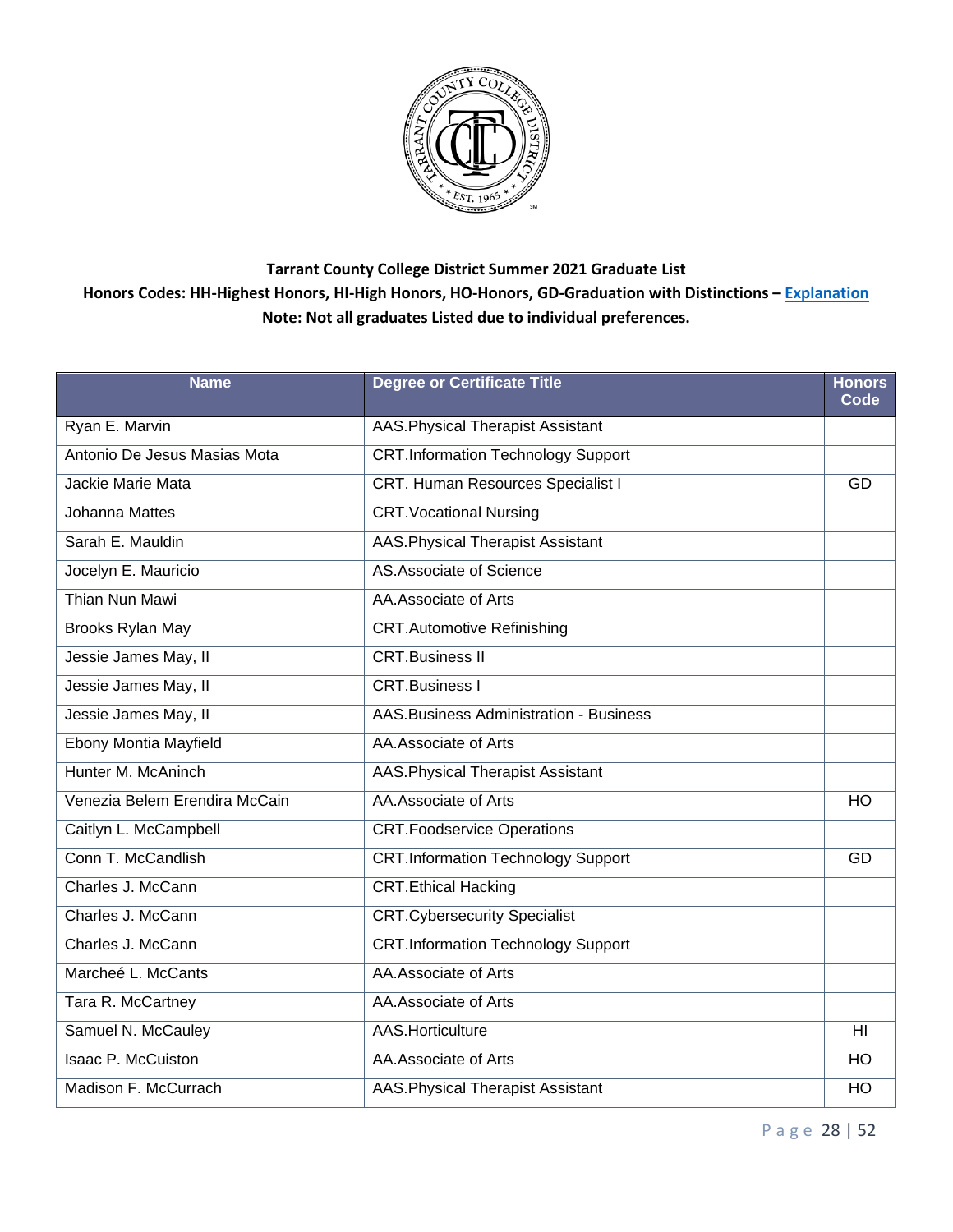

| <b>Name</b>                   | <b>Degree or Certificate Title</b>                             | <b>Honors</b><br>Code |
|-------------------------------|----------------------------------------------------------------|-----------------------|
| <b>Tiffany Carol McDonald</b> | AA.Associate of Arts                                           |                       |
| Kelly Allison McKinzie        | AA.Associate of Arts                                           |                       |
| Connor J. Meadows             | AA.Associate of Arts                                           | <b>HO</b>             |
| Gianna J. Medina              | AA.Associate of Arts                                           |                       |
| Natalie N. Medina             | AA.Associate of Arts                                           |                       |
| Timber L. Medina              | <b>CRT.Ethical Hacking</b>                                     |                       |
| Timber L. Medina              | <b>CRT.Information Technology Support</b>                      |                       |
| Valerie D. Medina             | <b>CRT. Vocational Nursing</b>                                 |                       |
| <b>Audrey Mendez</b>          | AA.Associate of Arts                                           |                       |
| Jaqueline Mendez              | AA.Associate of Arts                                           |                       |
| Erica Mendoza                 | AA.Associate of Arts                                           |                       |
| Hannah Mendoza                | AA.Associate of Arts                                           |                       |
| Leslie Vanessa Merino         | AA.Associate of Arts                                           |                       |
| Bailey S. Merryman            | <b>CRT.Real Estate</b>                                         |                       |
| Jonae Metcalfe                | AA.Associate of Arts                                           |                       |
| Kalie Rutan Meyer             | AAS. Physical Therapist Assistant                              | HI                    |
| <b>Imanol Meza</b>            | <b>CRT.Toyota Service Technician</b>                           |                       |
| <b>Imanol Meza</b>            | <b>CRT. Toyota General Service Technician</b>                  |                       |
| <b>Imanol Meza</b>            | AAS.Automotive Service Technology-Toyota Technician Edu<br>Net |                       |
| Douglas Millar                | <b>CRT.Basic Firefighter Certification</b>                     | <b>GD</b>             |
| Adam R. Miller                | <b>CRT.Business II</b>                                         |                       |
| Adam R. Miller                | CRT.Business I                                                 |                       |
| Adam R. Miller                | AAS. Business Administration - Business                        |                       |
| <b>Austin Reed Miller</b>     | AA.Associate of Arts                                           |                       |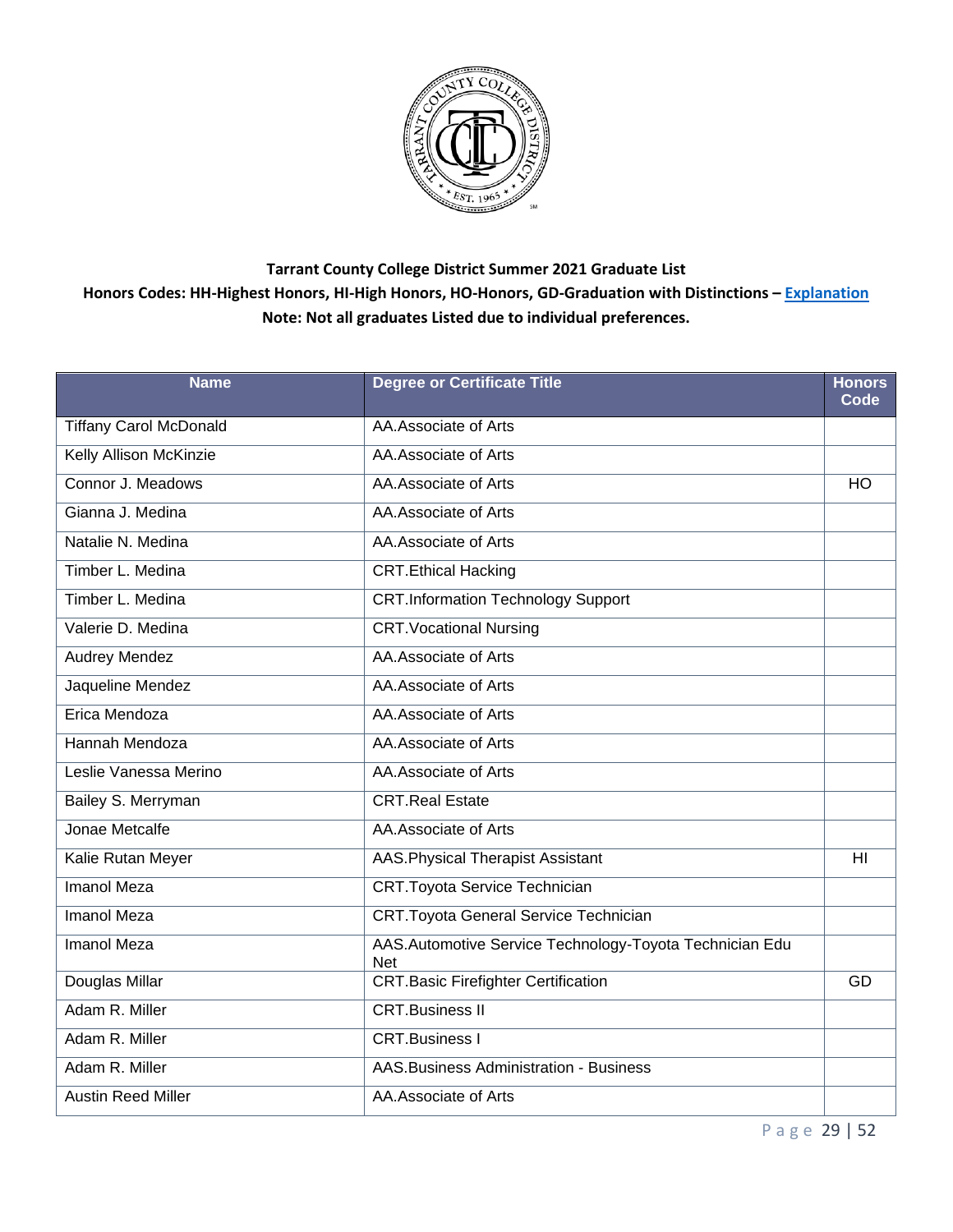

| <b>Name</b>               | <b>Degree or Certificate Title</b>                  | <b>Honors</b><br>Code |
|---------------------------|-----------------------------------------------------|-----------------------|
| Mya N. Miller             | AA.Associate of Arts                                | <b>HH</b>             |
| <b>Tera Nicole Miller</b> | AA.Associate of Arts                                |                       |
| Abigail Kristen Mills     | AA.Associate of Arts                                |                       |
| Elexis K. Mims            | AA.Associate of Arts                                |                       |
| Barry G. Mitchell, Jr     | <b>CRT.Accounting Assistant III</b>                 | GD                    |
| Callie D. Mitchell        | AA. Associate of Arts in Business                   |                       |
| Jared Mogaka Mogoi        | AA.Associate of Arts                                | HO                    |
| Abdullahi M. Mohamed      | <b>CRT.Information Technology Support</b>           |                       |
| Ryan A. Mohl              | <b>CRT.Aviation Maintenance Technology Airframe</b> |                       |
| Ryan A. Mohl              | AAS. Aviation Maintenance Technology Airframe       |                       |
| Agnes M. Mokaya           | AAS.Nursing                                         | HO                    |
| Ayman Samir Mones         | <b>CRT.Heavy Line Technician</b>                    | GD                    |
| Ayman Samir Mones         | <b>AAS.Automotive Service Technology</b>            | HI                    |
| <b>Hortencia Monreal</b>  | AS.Associate of Science                             |                       |
| <b>Courtney Gilland</b>   | AA.Associate of Arts                                |                       |
| Anthony C. Monsevalles    | <b>CRT.Central Sterile Processing</b>               | GD                    |
| Darnell E. Montague, Jr   | AA.Associate of Arts                                |                       |
| Victor Montalvo, IV       | AA.Associate of Arts                                |                       |
| Tegan T. Montellano       | AA.Associate of Arts                                |                       |
| Norma G. Montelongo       | AA.Associate of Arts                                |                       |
| Teresa Angela Montez      | AA.Associate of Arts - Cornerstone                  | HI                    |
| Abel Montoya, Jr          | <b>CRT.Information Technology Support</b>           |                       |
| Ryan P. Moody             | AAS. Business Administration - Business             | H <sub>II</sub>       |
| Daniel Dean Moore         | <b>CRT.Basic Peace Officer Certification</b>        |                       |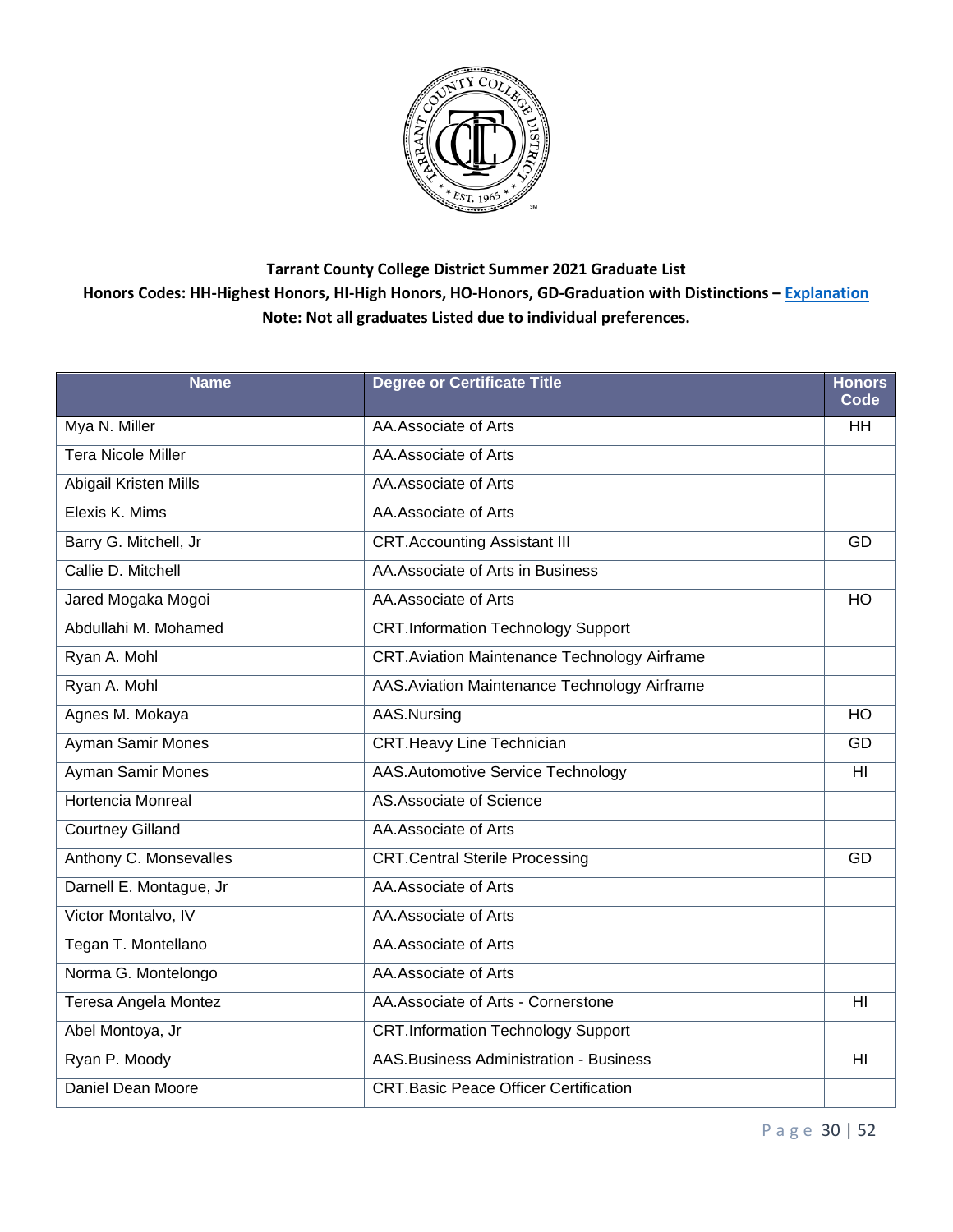

| <b>Name</b>                      | <b>Degree or Certificate Title</b>        | <b>Honors</b><br>Code |
|----------------------------------|-------------------------------------------|-----------------------|
| Jalicia Lanae Moore              | AA.Associate of Arts                      |                       |
| Tiffany N. Morales               | <b>CRT.Management II</b>                  |                       |
| <b>Tiffany N. Morales</b>        | AAS. Business Administration - Management |                       |
| <b>Austin Dean Moran</b>         | AA. Associate of Arts in Business         |                       |
| Ivan Moreno                      | AS.Associate of Science                   |                       |
| Jazmine Bernette Moreno          | <b>CRT.Nutrition Specialist I</b>         |                       |
| Michael A. Moreno                | AA.Associate of Arts                      | HO                    |
| Neidi M. Moreno                  | AAT. Associate of Arts in Teaching (E-6)  |                       |
| Selene Moreno                    | AA.Associate of Arts                      |                       |
| Breanna E. Morrill               | AA.Associate of Arts                      | H <sub>l</sub>        |
| Demetrice Lashelle Morris Hollie | AA. Associate of Arts in Business         |                       |
| Samantha Marie Moss              | AA.Associate of Arts                      |                       |
| Hanane Moulay                    | AA.Associate of Arts                      | H <sub>l</sub>        |
| Elie Kasondimbwa Mufwene         | AA.Associate of Arts in Business          |                       |
| Cathlene R. Mullen               | <b>CRT. Vocational Nursing</b>            | GD                    |
| <b>Alicia Elaine Mullins</b>     | AA.Associate of Arts                      |                       |
| Monicah Wairimu Mungai           | AAS.Nursing                               |                       |
| Denisse Gabriela Muniz           | AA.Associate of Arts                      |                       |
| Sergio A. Muniz                  | <b>CRT.Accounting Assistant III</b>       |                       |
| Sergio A. Muñiz                  | <b>CRT.Accounting Assistant I</b>         |                       |
| Sergio A. Muniz                  | <b>CRT.Accounting Assistant II</b>        |                       |
| Barbara Munoz                    | AA.Associate of Arts                      |                       |
| Jessica Munoz                    | AA.Associate of Arts                      |                       |
| Zaki Abdul Muqueet               | AA.Associate of Arts                      |                       |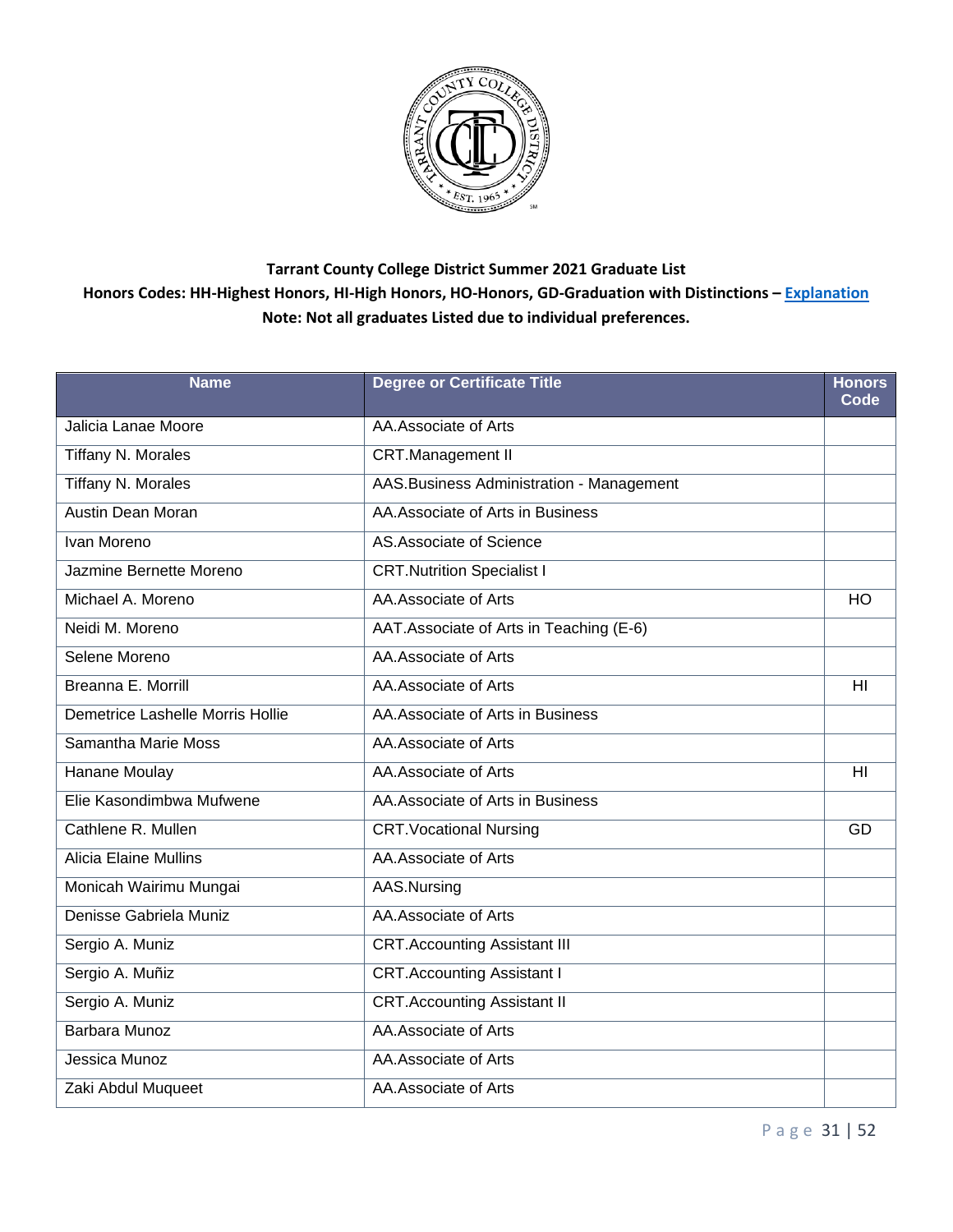

| <b>Name</b>                    | <b>Degree or Certificate Title</b>        | <b>Honors</b><br>Code |
|--------------------------------|-------------------------------------------|-----------------------|
| Diana C. Murillo               | AA.Associate of Arts                      | HI                    |
| Miguelangel Murillo            | AA.Associate of Arts                      |                       |
| Rene Osman Murillo Reyes       | AA.Associate of Arts                      | HO                    |
| Julia Angeline Musacchio       | AA.Associate of Arts                      | HI                    |
| <b>Caleb Musser</b>            | AA.Associate of Arts                      |                       |
| Kristian Nicole Mustafic       | AAS.Nursing                               | HI                    |
| Lucy Mutai                     | AA.Associate of Arts                      | HI                    |
| Colisha A. Mutcherson          | AAS.Nursing                               |                       |
| Michael Sekasozi Muwanguzi, Jr | AAS.Nursing                               | HO                    |
| Mphatso Mzembe                 | AAS.Nursing                               | <b>HO</b>             |
| Christine Nabawanga            | AAS.Nursing                               |                       |
| Amy K. Nabors                  | AAT. Associate of Arts in Teaching (E-6)  |                       |
| Florida Nahimana               | AA.Associate of Arts                      |                       |
| Fernanda Lizbeth Najera        | AA.Associate of Arts                      |                       |
| Samer Nassar                   | AA.Associate of Arts                      | H <sub>l</sub>        |
| <b>Autumn Nava</b>             | AA. Associate of Arts in Business         |                       |
| Gerardo Nava, Jr               | <b>AAS.Fire Protection Technology</b>     |                       |
| Tristan L. Navaro              | AA.Associate of Arts                      | HI                    |
| Taylor B. Navarre              | <b>CRT.Information Technology Support</b> | GD                    |
| Francois D. Ndjountche         | AA.Associate of Arts                      |                       |
| Monica Nelson                  | AA.Associate of Arts                      |                       |
| Alexia Nicole Neumann          | AA.Associate of Arts                      |                       |
| Edgar Orlando Nevarez          | AA.Associate of Arts in Kinesiology       |                       |
| Socorro E. Nevarez             | AA.Associate of Arts                      |                       |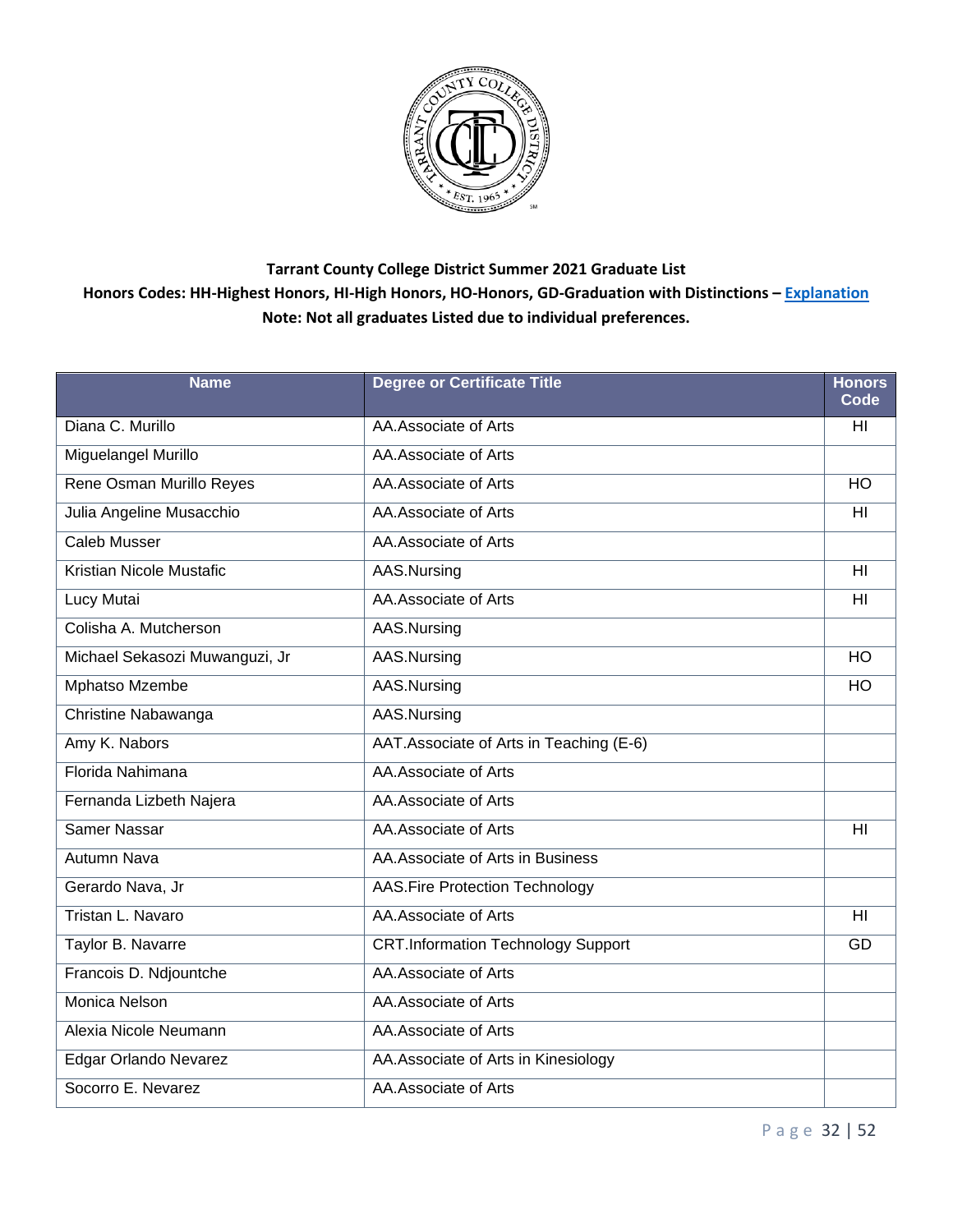

| <b>Name</b>                   | <b>Degree or Certificate Title</b>                        | <b>Honors</b><br>Code |
|-------------------------------|-----------------------------------------------------------|-----------------------|
| <b>Hannah Newell</b>          | AA.Associate of Arts                                      |                       |
| Kellie A. Newell              | <b>CRT.Information Technology Support</b>                 | GD                    |
| Waylon Markeith Newton        | AA.Associate of Arts                                      |                       |
| Marc Ngongo                   | AA.Associate of Arts                                      |                       |
| <b>Bruce Thienlong Nguyen</b> | AA.Associate of Arts                                      | HI                    |
| Daphine Thu Hoa Nguyen        | AA.Associate of Arts                                      |                       |
| Darlene Thu Hien Nguyen       | AA.Associate of Arts in Business                          | H <sub>O</sub>        |
| Jamie Nguyen                  | AA.Associate of Arts                                      |                       |
| Linh Kim Nguyen               | AA.Associate of Arts                                      |                       |
| My Nguyen                     | AA. Associate of Arts in Business                         | H <sub>l</sub>        |
| Richard Nguyen                | AS.Associate of Science                                   |                       |
| Teresa Ann Nguyen             | AA.Associate of Arts                                      | <b>HO</b>             |
| Thu Leanh Nguyen              | <b>CRT.Network Support</b>                                | GD                    |
| Thu Leanh Nguyen              | <b>CRT.Information Technology Support</b>                 | GD                    |
| Thuan Trung Nguyen            | AS. Associate of Science in Engineering                   | H <sub>l</sub>        |
| <b>Thuong Nguyen</b>          | AA.Associate of Arts                                      |                       |
| Trung H. Nguyen               | <b>CRT.Accounting Clerk III</b>                           |                       |
| Kim T. Nham                   | AAT. Associate of Arts in Teaching (4-8 EC-12 Special Ed) |                       |
| Kaylee Alexandra Nicosia      | AA.Associate of Arts                                      |                       |
| Jasmine Simone Norris         | AA.Associate of Arts                                      |                       |
| Cara J. Northrop              | AA.Associate of Arts                                      |                       |
| <b>Micheal Nuernberg</b>      | <b>CRT.Basic Peace Officer Certification</b>              |                       |
| Elena Mireya Nunez            | AA.Associate of Arts                                      |                       |
| Cameron S. Nussell            | AA.Associate of Arts                                      |                       |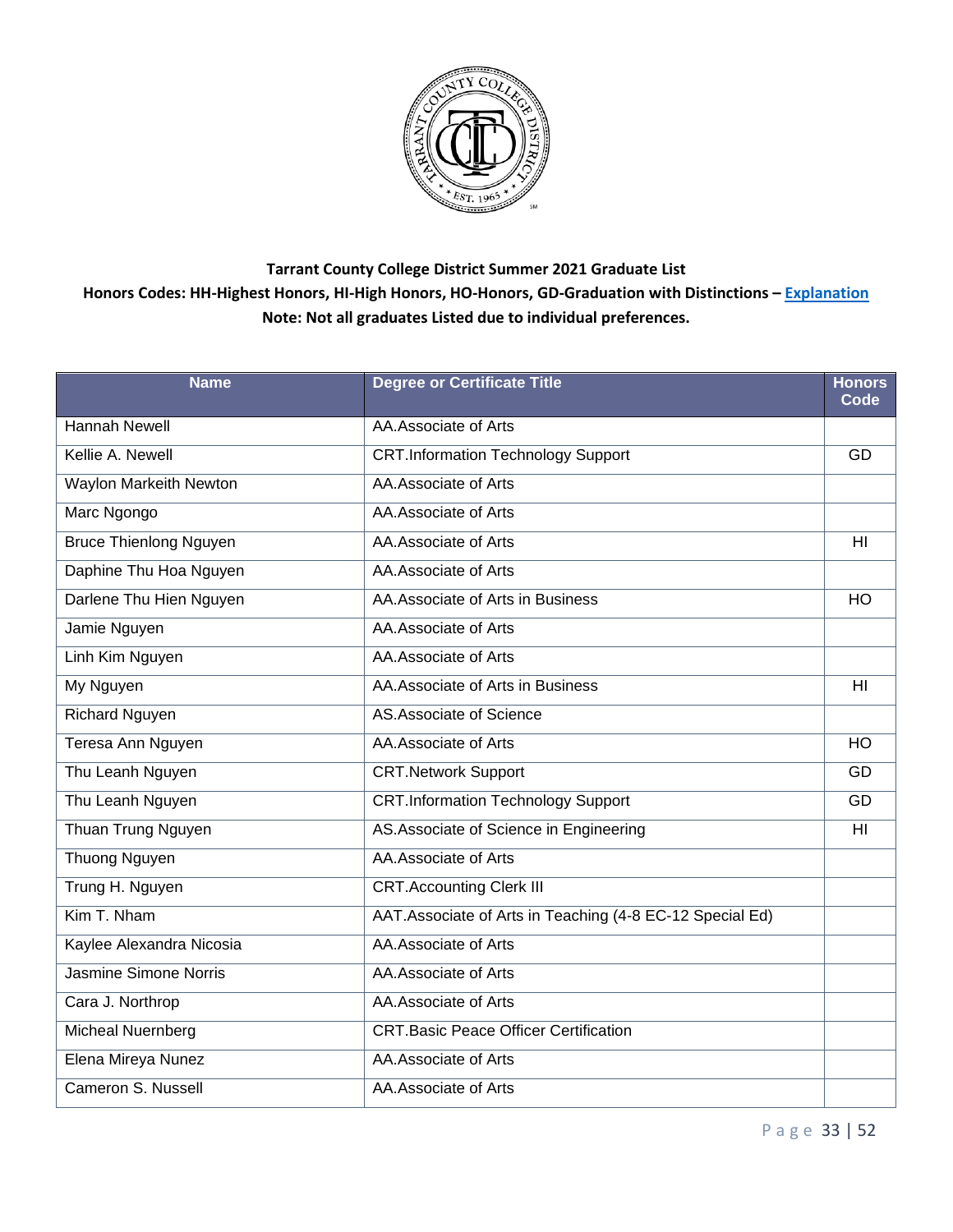

| <b>Name</b>                   | <b>Degree or Certificate Title</b>   | <b>Honors</b><br>Code |
|-------------------------------|--------------------------------------|-----------------------|
| <b>Troy Austin Nutter</b>     | AA.Associate of Arts in Business     |                       |
| Ngozi M. Nwankwo              | AAS.Nursing                          |                       |
| Paul E. Nwankwo               | AAS.Nursing                          |                       |
| Judith Kemunto Nyakundi       | AA.Associate of Arts                 | <b>HO</b>             |
| Nicholas A. Nyangau           | <b>CRT. Vocational Nursing</b>       |                       |
| Kevin P. O'Donnell, II        | AA.Associate of Arts                 |                       |
| James William O'Neil          | <b>CRT.Baking and Pastry</b>         | GD                    |
| William James O'Shaughnessy   | AS.Associate of Science              | <b>HO</b>             |
| Queen Obasuyi                 | AA.Associate of Arts                 | HO                    |
| Simeon A. Ochanda             | AAS.Nursing                          | <b>HO</b>             |
| Marissa E. Ochoa              | <b>CRT.Retail Management</b>         |                       |
| Gideon O. Ogoti               | AAS.Nursing                          |                       |
| Olubukonla E. Ogunlowo        | <b>CRT.Ethical Hacking</b>           |                       |
| Brittany Ogomegbunam Okafor   | AA.Associate of Arts                 |                       |
| Charles C. Okafor             | <b>CRT.Cybersecurity Specialist</b>  | GD                    |
| Annette Uju Okeke             | AA.Associate of Arts                 |                       |
| Cesar Okoma                   | <b>CRT.Cisco Support</b>             |                       |
| Oluleye A. Olaosebikan        | <b>CRT.Transportation Management</b> |                       |
| Luis A. Olguin Rubio          | <b>CRT.Accounting Assistant III</b>  |                       |
| Dean Michael Olivier          | AA.Associate of Arts                 |                       |
| Amber R. Olson-Brown          | AA.Associate of Arts                 |                       |
| Notiq Timilehin Olusesi       | AS.Associate of Science              | HO                    |
| Julyana Taiz Olvera Fernandez | AA.Associate of Arts                 |                       |
| Jonathan O. Omorogbe          | AA.Associate of Arts                 |                       |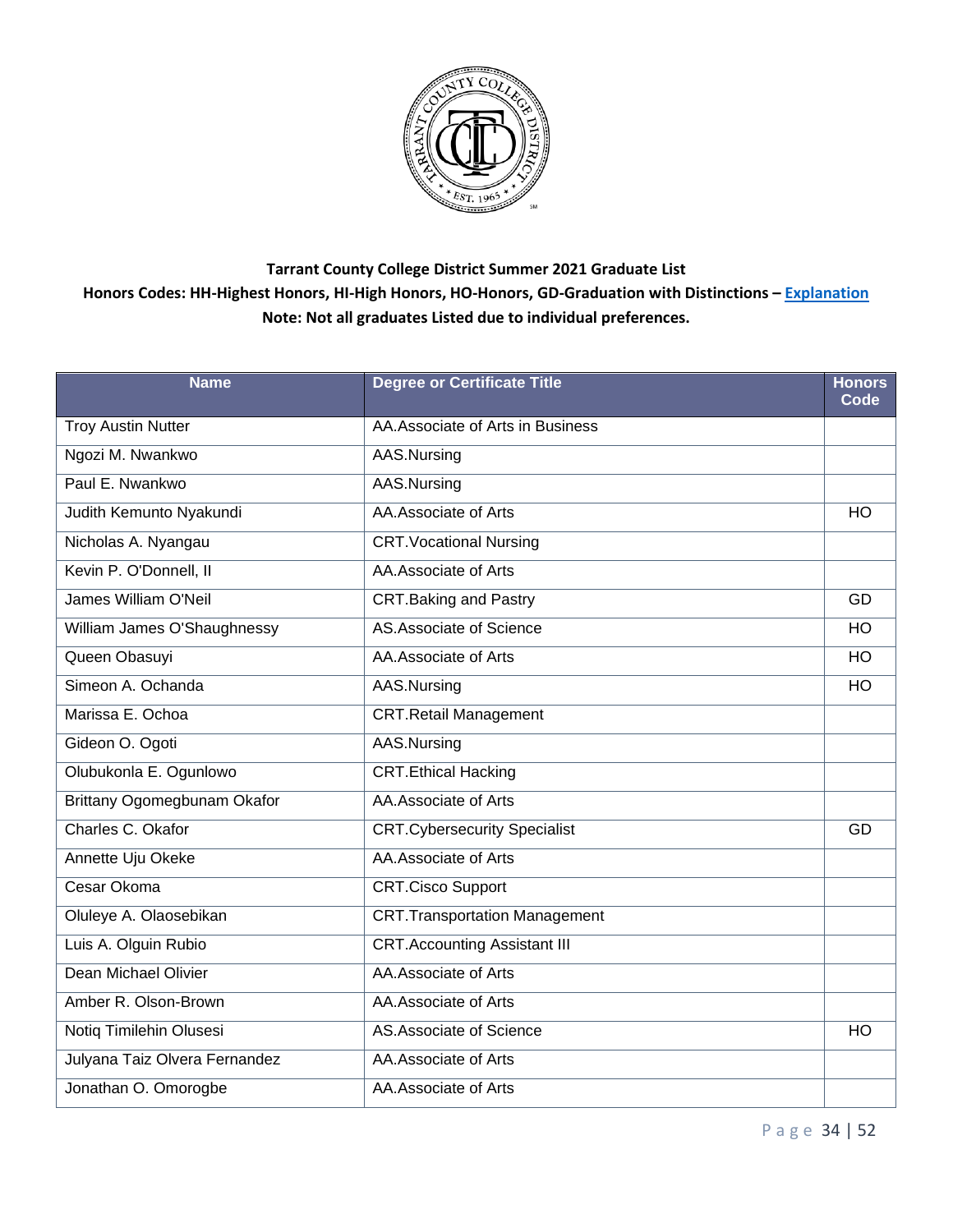

| <b>Name</b>                | <b>Degree or Certificate Title</b>                    | <b>Honors</b><br>Code |
|----------------------------|-------------------------------------------------------|-----------------------|
| Opeyemi E. Omosebi         | AA.Associate of Arts                                  |                       |
| Caroline M. Onsare         | AA.Associate of Arts                                  | HO                    |
| Uchechi A. Onwubiko        | AA.Associate of Arts                                  | HO                    |
| Francis Ngara Onyancha     | AAS.Nursing                                           |                       |
| Chidera Elvis Onyia        | AS.Associate of Science                               | <b>HO</b>             |
| Cassidy G. Oquinn          | AA.Associate of Arts                                  | <b>HH</b>             |
| <b>Oscar Orellana</b>      | AA.Associate of Arts                                  |                       |
| Nancy Ortega               | <b>CRT.Food and Nutrition Coach</b>                   |                       |
| Carla Yvonne Ortiz Camacho | AA.Associate of Arts                                  |                       |
| <b>Emily Ortiz</b>         | <b>CRT. Human Resources Specialist II</b>             |                       |
| <b>Emily Ortiz</b>         | CRT. Human Resources Specialist I                     |                       |
| Jose Luis Ortiz            | <b>CRT.Information Technology Support</b>             |                       |
| Brandon Ospina-Corzo       | AA.Associate of Arts                                  |                       |
| Juan Manuel Ovalle         | AA.Associate of Arts                                  |                       |
| Mary Katherine Owens       | AA.Associate of Arts                                  | H <sub>l</sub>        |
| Austin Lee Guerrero Paden  | <b>CRT.Aviation Maintenance Technology Powerplant</b> |                       |
| Austin Lee Guerrero Paden  | AAS. Aviation Maintenance Technology Powerplant       |                       |
| Jocelyn Ranea Padilla      | AA.Associate of Arts                                  |                       |
| Nadia J. Padilla           | <b>CRT. Vocational Nursing</b>                        |                       |
| Alexander D. Padron        | AA.Associate of Arts                                  |                       |
| <b>Alan Palacios</b>       | AA.Associate of Arts                                  |                       |
| Raelene Malia Palmerton    | AA.Associate of Arts                                  | H <sub>l</sub>        |
| Hannah Renae Parker        | AA.Associate of Arts                                  | <b>HO</b>             |
| Anjali P. Patel            | AA.Associate of Arts                                  |                       |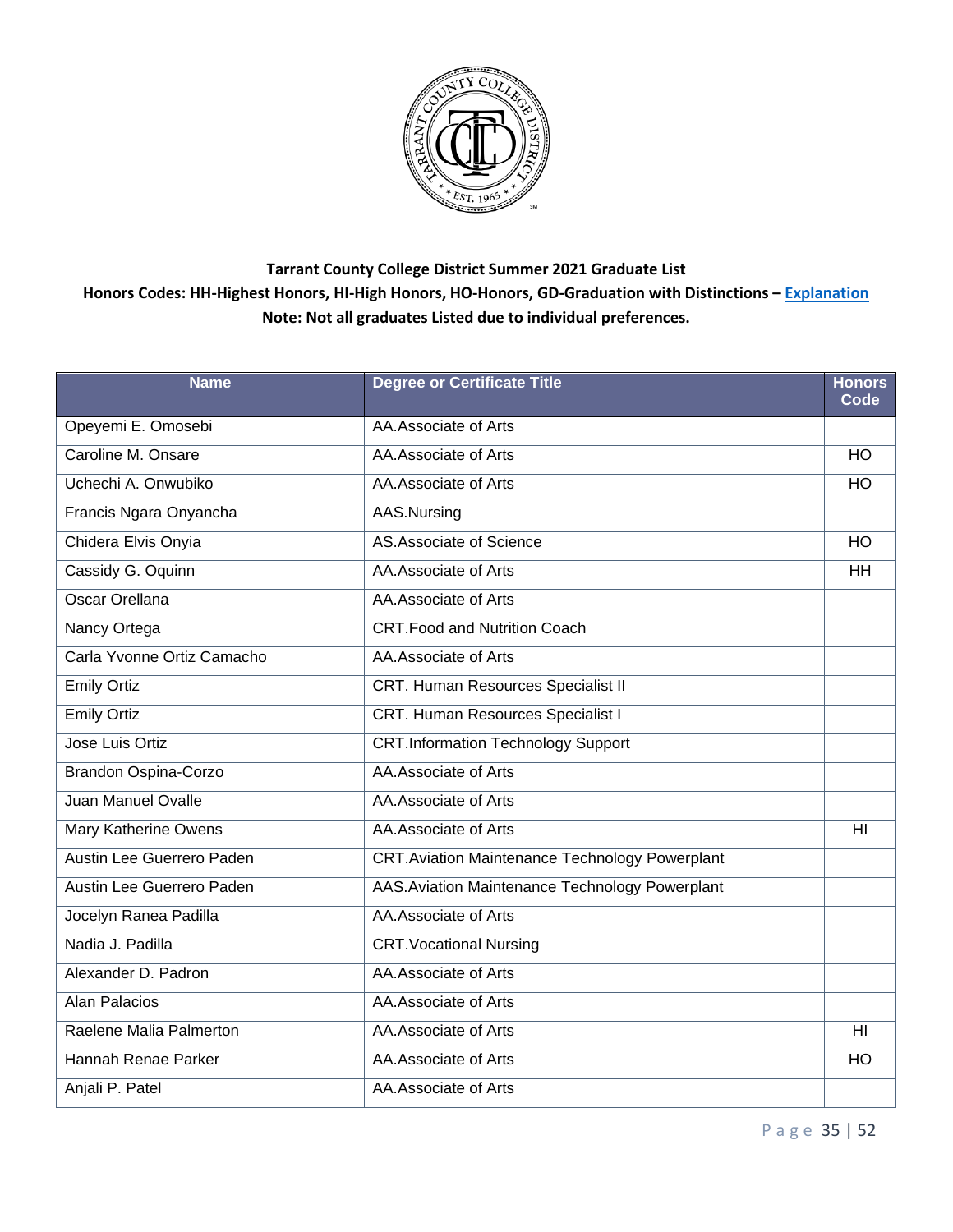

| <b>Name</b>                 | <b>Degree or Certificate Title</b>            | <b>Honors</b><br>Code |
|-----------------------------|-----------------------------------------------|-----------------------|
| Carol Escamilla Patino      | AAS.Nursing                                   | <b>HO</b>             |
| Carolyn Patterson           | <b>CRT.Business II</b>                        |                       |
| Carolyn Patterson           | <b>AAS.Business Administration - Business</b> |                       |
| Joshua Jamal Patterson      | <b>CRT.Ethical Hacking</b>                    |                       |
| Noah K. Patterson           | <b>CES.Flight Instructor</b>                  |                       |
| Chad Rean Payne             | AA.Associate of Arts                          |                       |
| <b>Trevor Austin Payne</b>  | AA.Associate of Arts                          |                       |
| David Pearson, III          | AA.Associate of Arts                          |                       |
| Alyssa A. Peart             | <b>CRT. Welding - Basic</b>                   | GD                    |
| Joshua Peck                 | CRT. Welding - Advanced                       |                       |
| Jena Madeline Pedraza       | AA.Associate of Arts                          |                       |
| Adriana Pedroza             | <b>AAS.Culinary Arts</b>                      |                       |
| Dawn R Pegues               | AA.Associate of Arts                          |                       |
| Ana Gabriela Pena           | AAT.Associate of Arts in Teaching (E-6)       | HO                    |
| <b>Tiffany Lynn Pendley</b> | AA.Associate of Arts                          |                       |
| Rokai Maddox Peoples        | <b>AAS.Criminal Justice</b>                   |                       |
| Karagan Gabrielle Perez     | AA.Associate of Arts                          |                       |
| Lupe Cecilia Perez          | AA.Associate of Arts in Business              |                       |
| Ray Martin Perez            | AA.Associate of Arts                          |                       |
| Raquel Perez Carrizales     | AA.Associate of Arts                          | <b>HO</b>             |
| Oralia Perez Hernandez      | <b>CRT.Retail Management</b>                  | GD                    |
| Jonathan M. Perkins         | <b>CRT.Information Technology Support</b>     |                       |
| Karly R. Peters             | AA.Associate of Arts in Business              | <b>HH</b>             |
| Adam J. Pettit              | <b>CRT.Information Technology Support</b>     | GD                    |

P a g e 36 | 52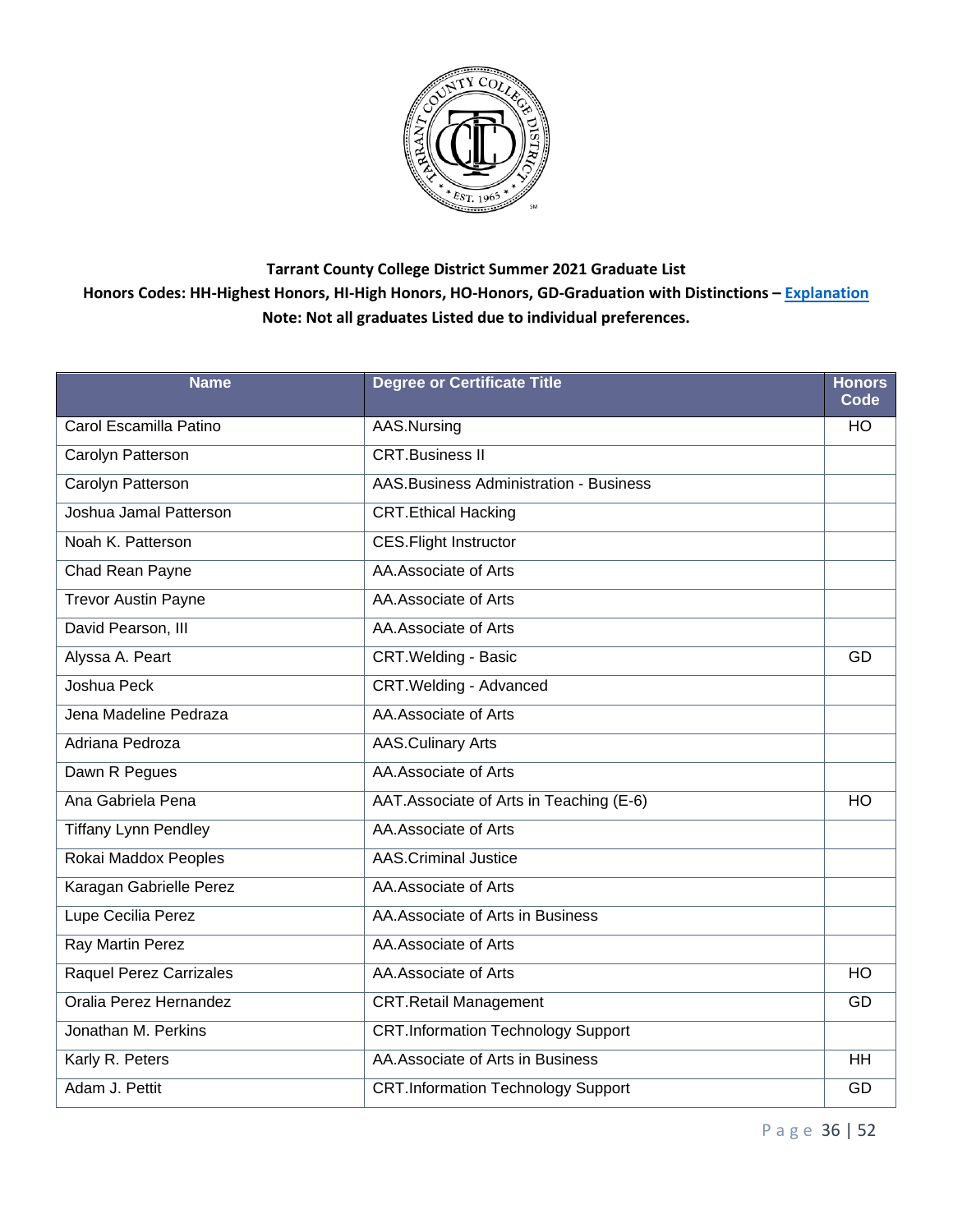

| <b>Name</b>             | <b>Degree or Certificate Title</b>                       | <b>Honors</b><br>Code |
|-------------------------|----------------------------------------------------------|-----------------------|
| Alysia A. Pfaff         | AAS.Nursing                                              | H <sub>l</sub>        |
| Dan Thi Linh Pham       | AAS.Information Technology-Cybersecurity                 | H <sub>II</sub>       |
| Dan Thi Linh Pham       | <b>CRT.Ethical Hacking</b>                               | GD                    |
| Jason Pham              | <b>CRT.Accounting Clerk III</b>                          |                       |
| Anthony M. Phan         | <b>CRT.Cybersecurity Specialist</b>                      |                       |
| Quy Thi Kim Phan        | AA.Associate of Arts                                     | <b>HO</b>             |
| <b>Allison Phaneuf</b>  | AA.Associate of Arts                                     | HO                    |
| Buu Mi Phuong           | AA.Associate of Arts                                     |                       |
| Pouria Pilehvari        | AA.Associate of Arts                                     | H <sub>II</sub>       |
| Alyssa Nicole Pond      | AA. Associate of Arts in Business                        |                       |
| John Alan Porter        | AA.Associate of Arts                                     |                       |
| <b>Jeff Poucket</b>     | <b>CRT.Automotive Refinishing</b>                        | GD                    |
| Daniel Prado            | AAT.Associate of Arts in Teaching (4-8 EC-12 Special Ed) |                       |
| Jarod C. Prenn          | AA.Associate of Arts                                     |                       |
| Marshall W. Price       | AA. Associate of Arts in Business                        |                       |
| Matthew A. Priebe       | <b>CRT.Aviation Maintenance Technology Airframe</b>      | GD                    |
| Matthew A. Priebe       | AAS. Aviation Maintenance Technology Airframe            | HO                    |
| Andy Procter            | AA.Associate of Arts in Business                         | HO                    |
| Alexa Prunty            | AA.Associate of Arts                                     |                       |
| Raul A. Pulido, Jr      | <b>CRT. Vocational Nursing</b>                           |                       |
| Zhiene K. Pullen-Parmes | AA. Associate of Arts in Business                        | H <sub>l</sub>        |
| Abdalrahman A. Qadadat  | AA.Associate of Arts                                     |                       |
| Elisa Qerimi            | AA.Associate of Arts                                     |                       |
| Nicholas Khang Quach    | AA.Associate of Arts in Business                         |                       |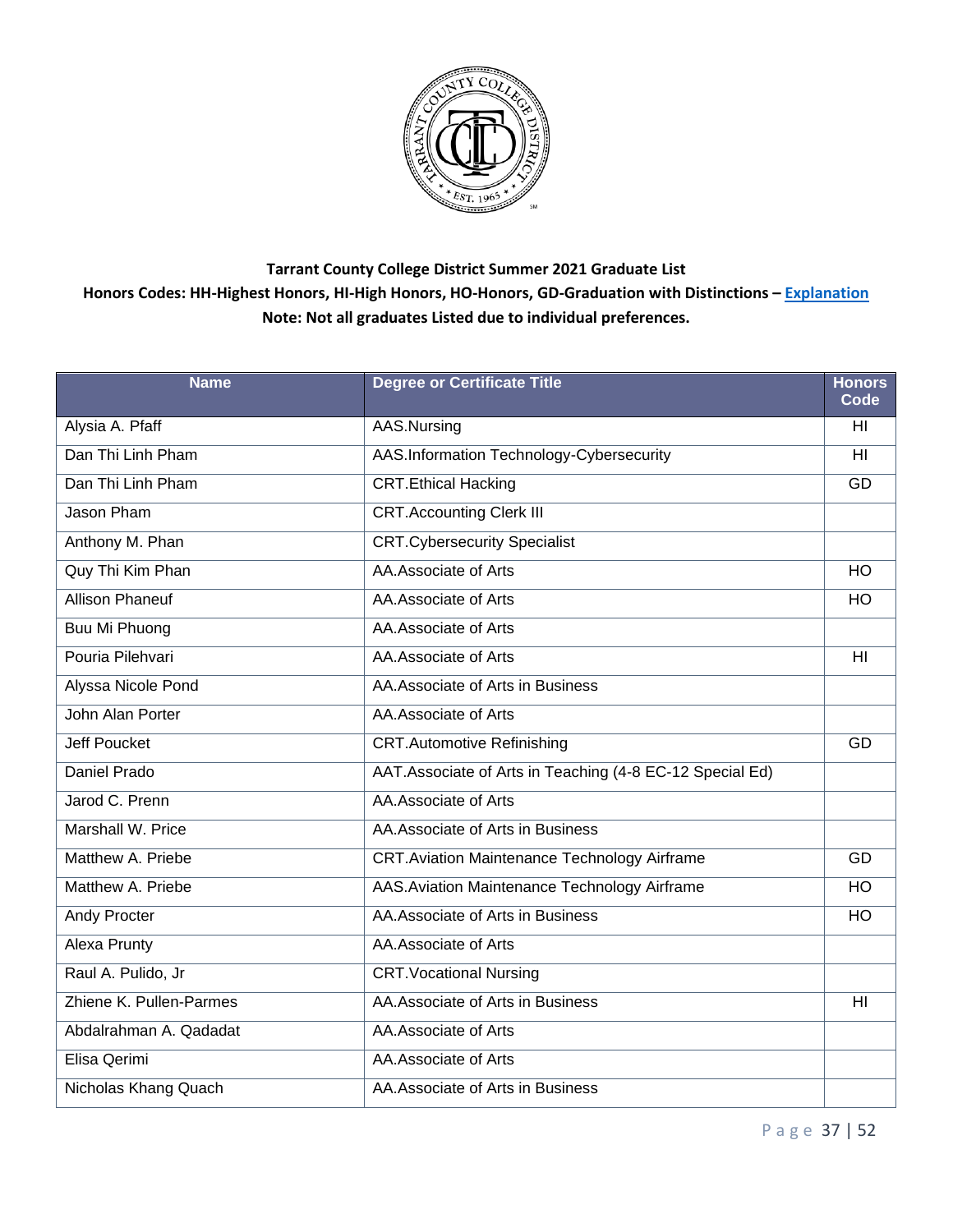

| <b>Name</b>                   | <b>Degree or Certificate Title</b>                  | <b>Honors</b><br>Code |
|-------------------------------|-----------------------------------------------------|-----------------------|
| Andrea Ellen Quill            | AA.Associate of Arts                                | <b>HO</b>             |
| Ian Conner Quinn              | AA.Associate of Arts                                | H <sub>II</sub>       |
| Ryan Thomas Quinn             | AA.Associate of Arts                                |                       |
| Rebecca R Wolford             | AA.Associate of Arts                                | $\overline{HO}$       |
| <b>Christian Quintero</b>     | <b>CRT.Aviation Maintenance Technology Airframe</b> | GD                    |
| <b>Christian Quintero</b>     | AAS. Aviation Maintenance Technology Airframe       | H <sub>II</sub>       |
| Alyssa Marie Quiroz           | <b>CRT.Management II</b>                            | $\overline{GD}$       |
| Alyssa Marie Quiroz           | CRT.Management I                                    | GD                    |
| Alyssa Marie Quiroz           | AAS. Business Administration - Management           | <b>HO</b>             |
| Yariel Buckingham Rada-Pico   | AS.Associate of Science in Engineering              |                       |
| <b>Brittney Nicole Raines</b> | AA.Associate of Arts                                | H <sub>II</sub>       |
| Leslie Ramirez                | AAS. Physical Therapist Assistant                   | HO                    |
| Dorothy J. Ramos              | <b>CRT.Aviation Maintenance Technology Airframe</b> |                       |
| Kentoria S. Randall           | AA.Associate of Arts                                |                       |
| Carol R. Randolph             | AAS.Nursing                                         |                       |
| Arizbeth A. Rangel            | AA.Associate of Arts                                | HO                    |
| Mikayla G. Raska              | <b>AAS. Physical Therapist Assistant</b>            | H <sub>II</sub>       |
| Kelly Mimi Ratanabouapha      | AA.Associate of Arts                                |                       |
| Jorge A. Ravines              | <b>CRT.Cybersecurity Specialist</b>                 |                       |
| Latrice Lashun Reed           | <b>CRT.Accounting Assistant III</b>                 | GD                    |
| Gina Lynne Reese              | AA.Associate of Arts                                |                       |
| Danielle Nicole Reisdorfer    | AAS. Business Administration - Business             |                       |
| Alec James Reuter             | AA.Associate of Arts                                |                       |
| Yessenia Hanahy Reveles       | AAT. Associate of Arts in Teaching (E-6)            |                       |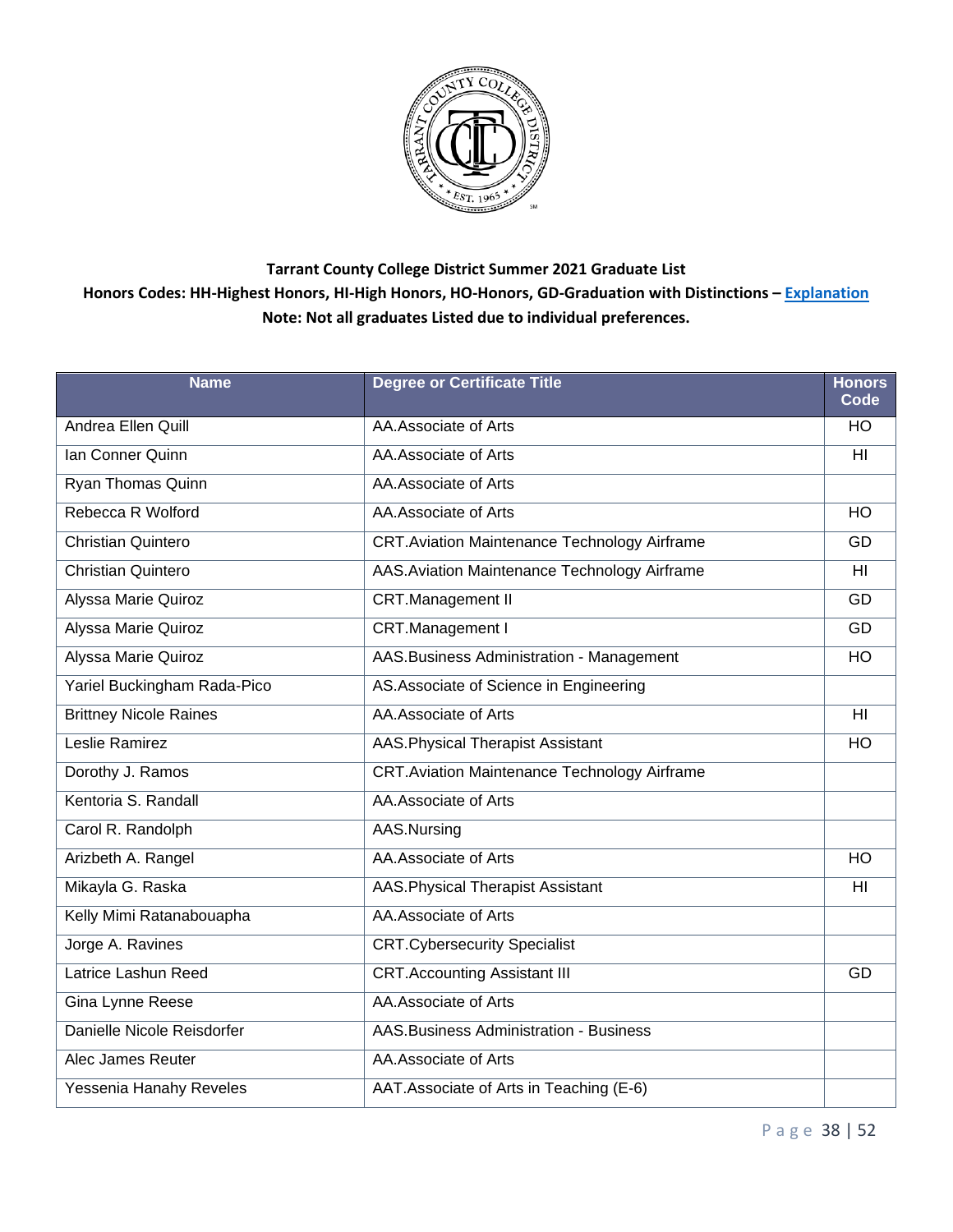

| <b>Name</b>                 | <b>Degree or Certificate Title</b>                    | <b>Honors</b><br>Code |
|-----------------------------|-------------------------------------------------------|-----------------------|
| Alexander Reyes             | AA.Associate of Arts                                  |                       |
| Heidy Brianna Reyes         | AA.Associate of Arts                                  |                       |
| Josselyn Reyes              | AA.Associate of Arts                                  | HO                    |
| Cassie Z. Reyna             | AA.Associate of Arts                                  | <b>HH</b>             |
| Liliana Reyna               | AA.Associate of Arts                                  |                       |
| Madison Lee Reyna           | AA.Associate of Arts                                  |                       |
| Luis Reynaga                | AA.Associate of Arts                                  |                       |
| Cole D. Reynolds            | <b>CRT.Aviation Maintenance Technology Powerplant</b> |                       |
| Cole D. Reynolds            | AAS. Aviation Maintenance Technology Powerplant       |                       |
| Kali Chyanne Hall           | AA.Associate of Arts                                  | HO                    |
| Katelyn D. Rhodes           | AA.Associate of Arts                                  | HH                    |
| Iyanna Sade Richardson      | AA.Associate of Arts                                  |                       |
| William E. Richardson       | AAS.Residential HVAC/R Technician                     |                       |
| Tristen J. Richter          | AAS.Radio, Television and Film                        |                       |
| Michael B. Riddle           | AA.Associate of Arts                                  | HO                    |
| <b>Brock Riebe</b>          | <b>CRT.Civil Technology</b>                           |                       |
| Aubrey Jo Lachance          | AA.Associate of Arts                                  | <b>HH</b>             |
| Imani Janaya Riep           | AAS.Entrepreneurship & Small Business Management      |                       |
| <b>Jennifer Diane Riley</b> | <b>CRT.Management II</b>                              | GD                    |
| Jennifer D. Riley           | CRT.Management I                                      | GD                    |
| Jennifer Diane Riley        | <b>CRT.Retail Management</b>                          | GD                    |
| Adrian R. Rios              | AA.Associate of Arts                                  |                       |
| Klarrissa C. Rios           | AA.Associate of Arts                                  |                       |
| <b>Raul Rivas</b>           | AA.Associate of Arts                                  | HI                    |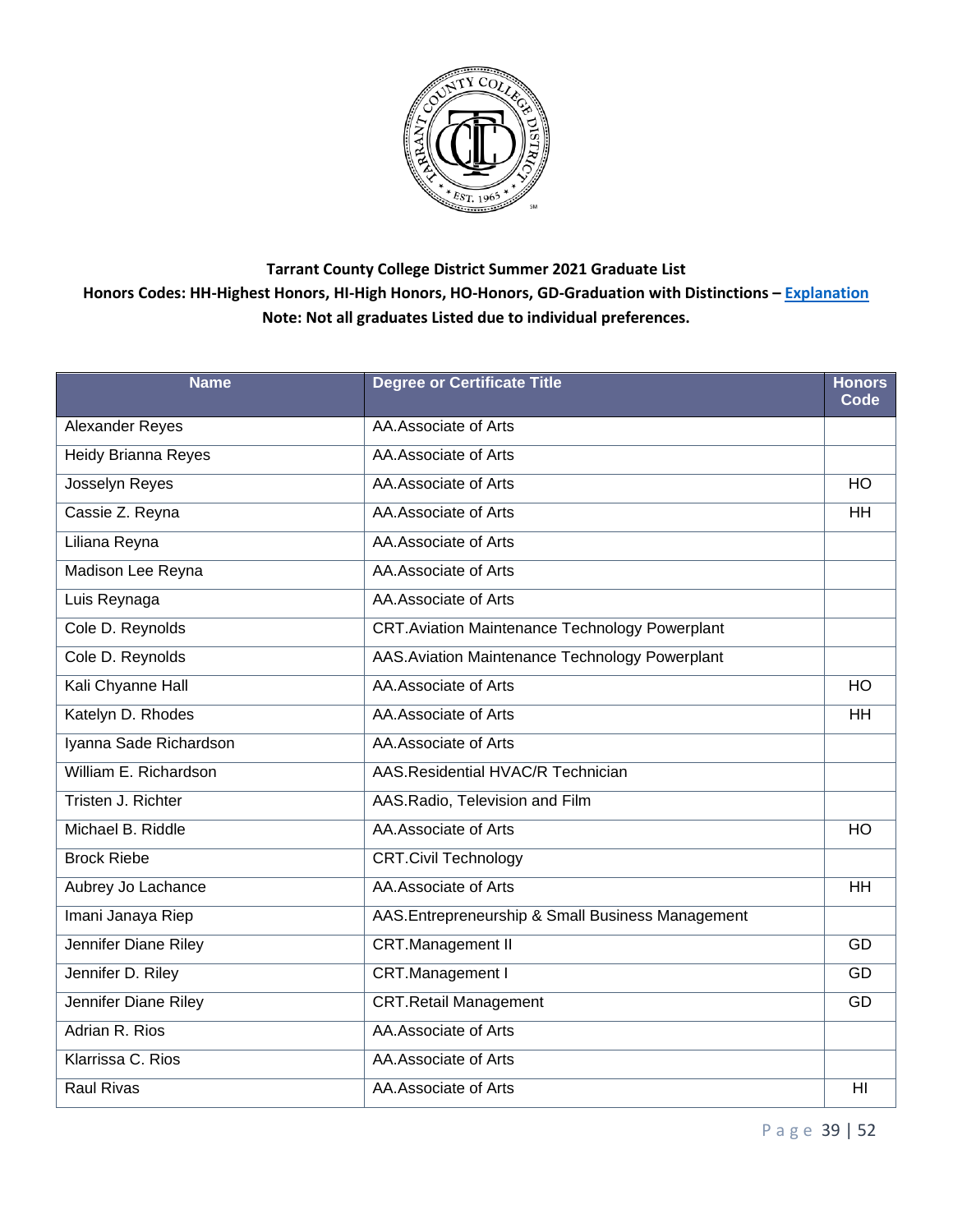

| <b>Name</b>                   | <b>Degree or Certificate Title</b>         | <b>Honors</b><br>Code |
|-------------------------------|--------------------------------------------|-----------------------|
| Claudia Edith Rivera          | AAT. Associate of Arts in Teaching (E-6)   |                       |
| Melissa Rivera                | AA.Associate of Arts                       |                       |
| Syed Badar Ali Hassan Rizvi   | <b>AAS.Paralegal Studies</b>               | HO                    |
| Kathryn G. Roach              | AA.Associate of Arts                       |                       |
| Brooke N. Robertson           | AAS. Physical Therapist Assistant          | <b>HH</b>             |
| Joshua Benjamin Robertson     | AA.Associate of Arts                       |                       |
| Kelli Michelle Robinson       | AAS. Business Administration - Management  |                       |
| Tristen J. Robinson           | AA.Associate of Arts                       |                       |
| Luis Gerardo Rocha            | AA.Associate of Arts                       |                       |
| Manuel Rocha, III             | <b>CRT.Engine Analysis Technician</b>      |                       |
| Manuel Rocha, III             | AAS.Automotive Service Technology          |                       |
| Salina I. Roderiguz           | AA.Associate of Arts                       |                       |
| <b>Isabelle Ann Rodrigues</b> | AAS.Nursing                                |                       |
| Angelina R. Rodriguez         | AA.Associate of Arts                       |                       |
| Bibiana Paulina Rodriguez     | AA.Associate of Arts                       |                       |
| Cole Preston Rodriguez        | <b>CRT.Basic Firefighter Certification</b> | GD                    |
| Esteban D. Rodriguez          | <b>CRT.Business I</b>                      | GD                    |
| Jose Gabriel Rodriguez        | AA.Associate of Arts                       |                       |
| Lynette Rodriguez             | AA.Associate of Arts                       |                       |
| Nimci Sarai Rodriguez         | AA.Associate of Arts                       | HO                    |
| Patricia Joann Rodriguez      | AA. Associate of Arts in Kinesiology       |                       |
| Rayann P. Rodriguez           | AA.Associate of Arts                       |                       |
| Vanesa Rodriguez              | AA.Associate of Arts                       | H <sub>II</sub>       |
| Josue Rodriguez Rosales       | CRT.Programming I                          | GD                    |

P a g e 40 | 52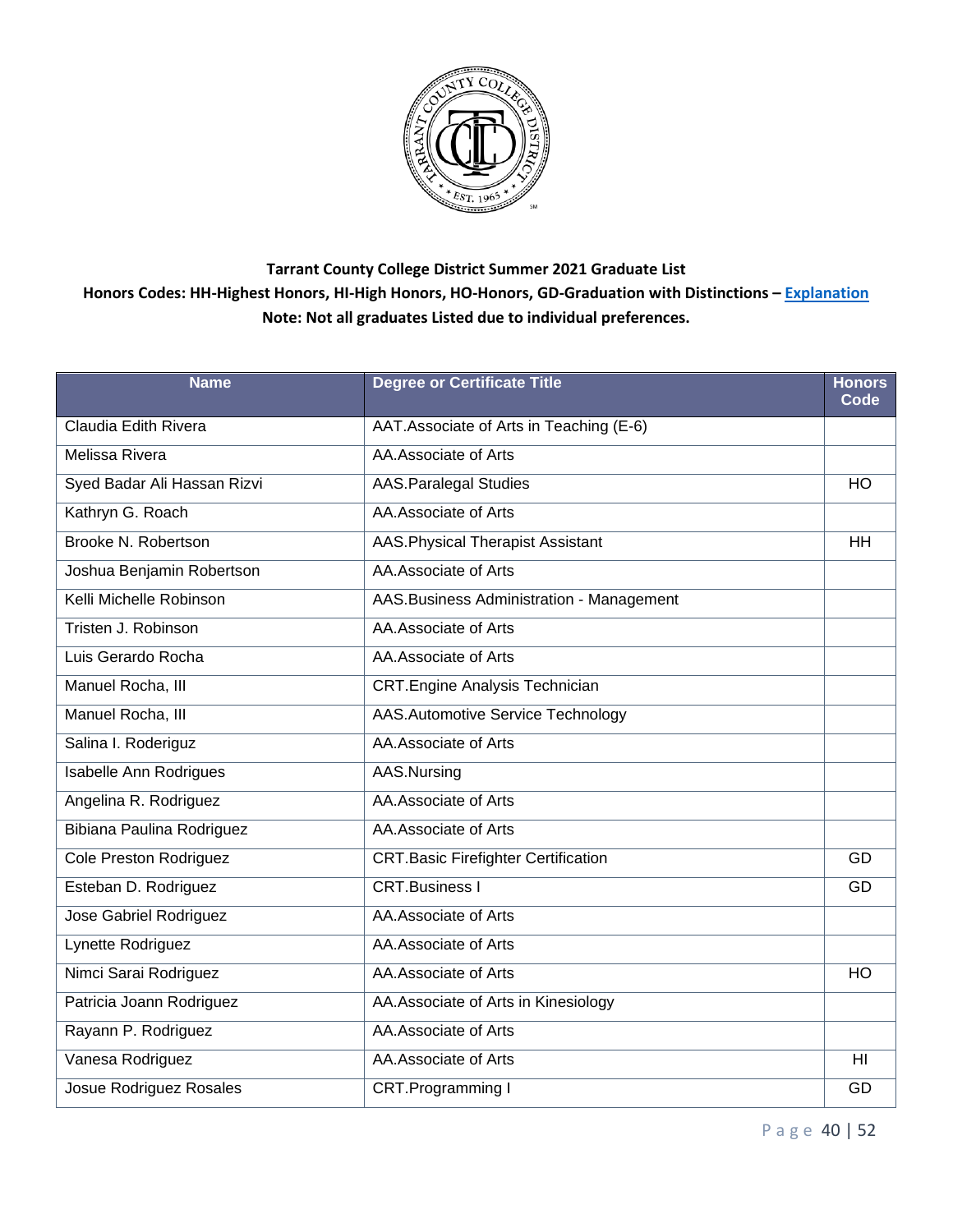

| <b>Name</b>                       | <b>Degree or Certificate Title</b>           | <b>Honors</b><br>Code |
|-----------------------------------|----------------------------------------------|-----------------------|
| Hannah N. Roe                     | AA.Associate of Arts                         |                       |
| <b>Austin Rogers</b>              | <b>CRT.Basic Firefighter Certification</b>   | GD                    |
| Zach Reid Rogers                  | <b>CRT.Basic Peace Officer Certification</b> |                       |
| Leslie Rojas                      | AA.Associate of Arts                         |                       |
| Julian Dave Soriano Rolea         | AA.Associate of Arts                         | HI                    |
| Alma Delia Roman                  | AA.Associate of Arts                         |                       |
| <b>Christopher Anthony Romero</b> | AA.Associate of Arts                         |                       |
| Robert Romero Euceda              | AA.Associate of Arts                         |                       |
| Benjamin Y. Ross                  | <b>CRT.Business II</b>                       | GD                    |
| Benjamin Y. Ross                  | AAS. Business Administration - Business      | H <sub>l</sub>        |
| Jayla Ross                        | AA.Associate of Arts                         | HI                    |
| Armin Rouhani                     | AA.Associate of Arts                         |                       |
| Ryan H. Rousseau                  | <b>CRT.Heavy Line Technician</b>             | GD                    |
| Ashley Noel Rubel                 | <b>CRT. Human Resources Specialist II</b>    |                       |
| Richard R. Rushing                | AA.Associate of Arts                         |                       |
| Eaen Bryant Russell               | <b>CRT.Engine Analysis Technician</b>        | GD                    |
| Mackenzie Christeen Russell       | AS. Associate of Science in Mathematics      | <b>HO</b>             |
| Taylor N. Rutkowski               | AA.Associate of Arts                         |                       |
| Jeremy C. Ruzanski                | AA.Associate of Arts                         |                       |
| Alimohd Karim Sachwani            | AA.Associate of Arts                         |                       |
| Kassandra Elexa Balderas          | AA.Associate of Arts                         |                       |
| Cassandra C. Saffarian            | AA.Associate of Arts                         |                       |
| Lauren Emily Sala                 | AA.Associate of Arts                         | <b>HO</b>             |
| Yasmine R. Salah                  | AA. Associate of Arts                        |                       |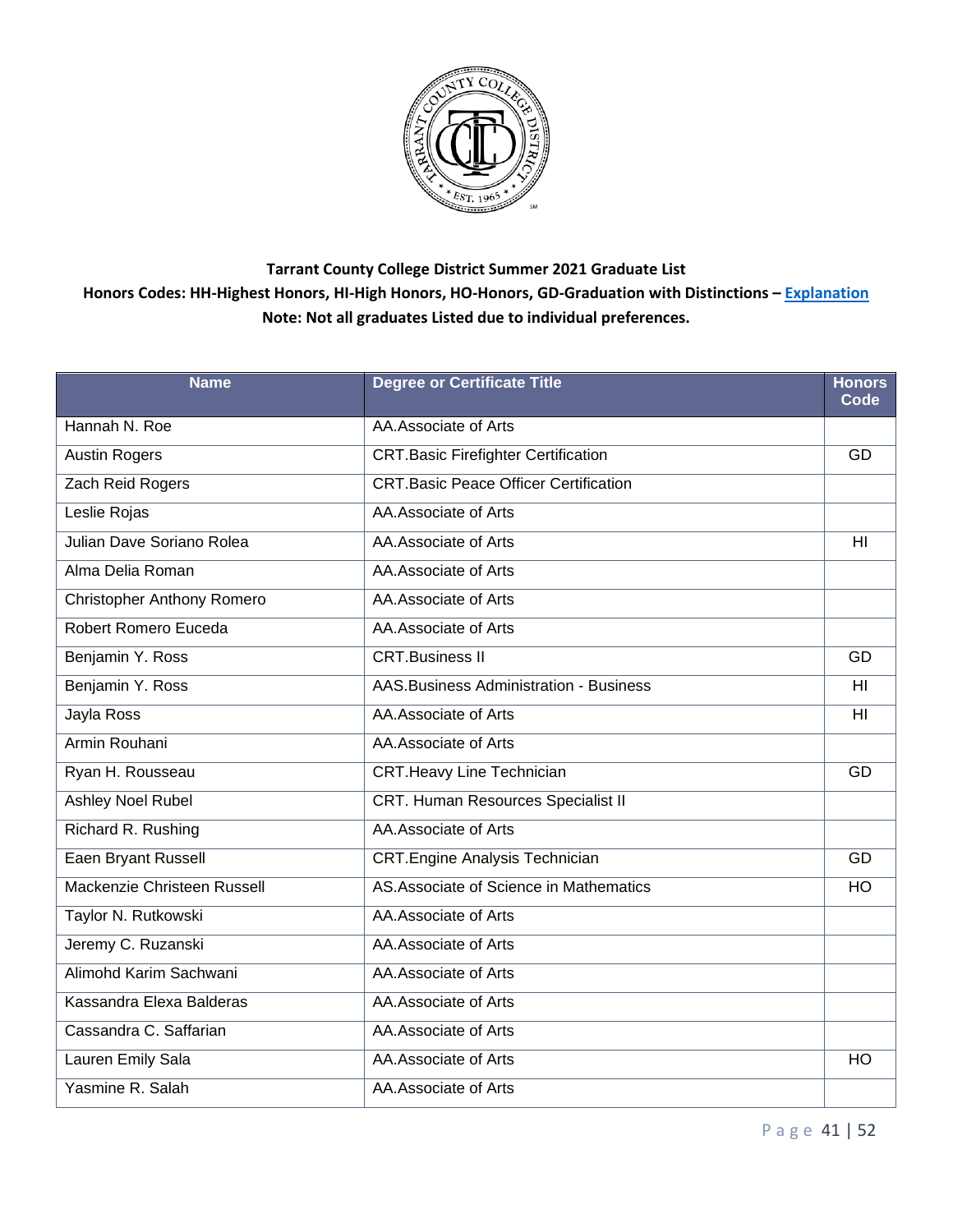

| <b>Name</b>                  | <b>Degree or Certificate Title</b>         | <b>Honors</b><br>Code |
|------------------------------|--------------------------------------------|-----------------------|
| Sidrah Salahuddin            | AA.Associate of Arts                       | HO                    |
| Elaine A. Salameh            | AA.Associate of Arts                       |                       |
| Esteban Ricardo Salas        | AA.Associate of Arts                       |                       |
| Nadia M. Saldivar            | AA.Associate of Arts                       |                       |
| Samantha Kamleh Saleh        | AAS.Nursing                                | H <sub>II</sub>       |
| Rocio Salinas                | AA.Associate of Arts                       |                       |
| Andy U. Salvador             | AA. Associate of Arts in Business          | <b>HH</b>             |
| Abigail Sanchez              | AA.Associate of Arts                       |                       |
| Ashley Nicole Sanchez        | AA.Associate of Arts                       |                       |
| Daniel Sanchez               | AA.Associate of Arts                       |                       |
| <b>Edward Sanchez</b>        | <b>CRT.Basic Firefighter Certification</b> | GD                    |
| Paloma B. Sanchez            | <b>AAS.Criminal Justice</b>                | HO                    |
| Sienna SheyLynn Sanchez      | AA.Associate of Arts                       |                       |
| Yessenia Sanchez Arrieta     | AAS. Physical Therapist Assistant          | H <sub>II</sub>       |
| Norma Sanchez Galarza        | AA.Associate of Arts                       | H <sub>l</sub>        |
| Barbara Elaine Sanderson     | AA.Associate of Arts                       | H <sub>II</sub>       |
| Jennifer N. Sandoval         | AA.Associate of Arts                       |                       |
| Alma Victoria Sardas         | AA.Associate of Arts                       | HO                    |
| Lauren L. Sargent            | AAS.Nursing                                | <b>HO</b>             |
| David A. Saucedo             | AA.Associate of Arts                       |                       |
| Melissa A. Scheuttig         | AA.Associate of Arts                       |                       |
| Carrie Elizabeth Schneckloth | AA.Associate of Arts                       | H <sub>l</sub>        |
| Chelsea L. Schneider         | AA.Associate of Arts                       |                       |
| Alexandria N. Schnell        | AA. Associate of Arts in Business          |                       |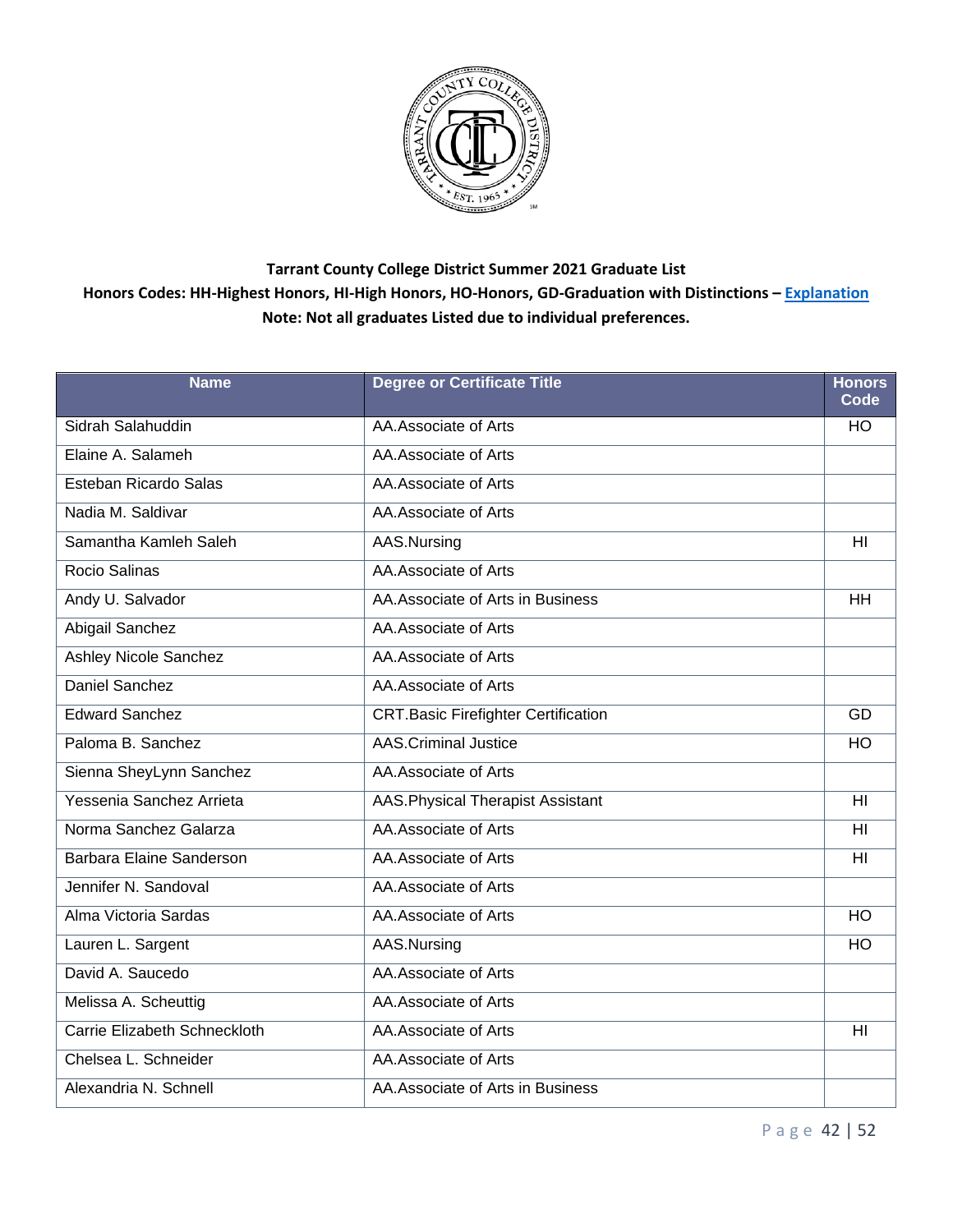

| <b>Name</b>                   | <b>Degree or Certificate Title</b>                    | <b>Honors</b><br>Code |
|-------------------------------|-------------------------------------------------------|-----------------------|
| Michael B. Schultz            | AAS. Physical Therapist Assistant                     |                       |
| Cheyenne N. Scott             | <b>AAS. Physical Therapist Assistant</b>              |                       |
| Misty Lea Scott               | AA.Associate of Arts in Visual Arts                   |                       |
| Paige N. Scott                | <b>CRT.Business I</b>                                 |                       |
| Nakia D. Williams             | <b>CRT.Retail Management</b>                          | GD                    |
| Alyssa Ashlyn Seaman          | CRT.Programming I                                     | GD                    |
| Alyssa Ashlyn Seaman          | AAS. Business Administration - Business               | HI                    |
| <b>Taylor Christine Sears</b> | AAS. Mental Health and Human Services                 | H <sub>II</sub>       |
| Melissa A. Seaver             | AAS. Physical Therapist Assistant                     | H <sub>l</sub>        |
| Regan Andrea Sellens          | AA.Associate of Arts                                  | $\overline{HO}$       |
| Rabecca M. Sellers            | AA.Associate of Arts                                  | HO                    |
| <b>Karl Vincent Serra</b>     | AA.Associate of Arts                                  |                       |
| Christopher R. Session        | <b>CRT.Information Technology Support</b>             |                       |
| Iqra Shahid                   | AA.Associate of Arts                                  |                       |
| <b>Taylor Denise Sharp</b>    | AA.Associate of Arts                                  |                       |
| Zachary R. Shaw               | <b>CRT.Aviation Maintenance Technology Airframe</b>   |                       |
| Zachary R. Shaw               | <b>CRT.Aviation Maintenance Technology Powerplant</b> |                       |
| Margarita A. Shestereva       | AS.Associate of Science                               | HI                    |
| <b>Trey Alexander Shiflet</b> | <b>CRT.Basic Firefighter Certification</b>            | GD                    |
| Cara Jean Shiller             | AA.Associate of Arts                                  |                       |
| Monica LaTrice Shorter        | AAS.Nursing                                           |                       |
| Adarsha Shrestha              | AA.Associate of Arts                                  | <b>HH</b>             |
| Manil Shrestha                | AA.Associate of Arts                                  | HI                    |
| Nikolas B. Siewnarine         | AA.Associate of Arts                                  | HH                    |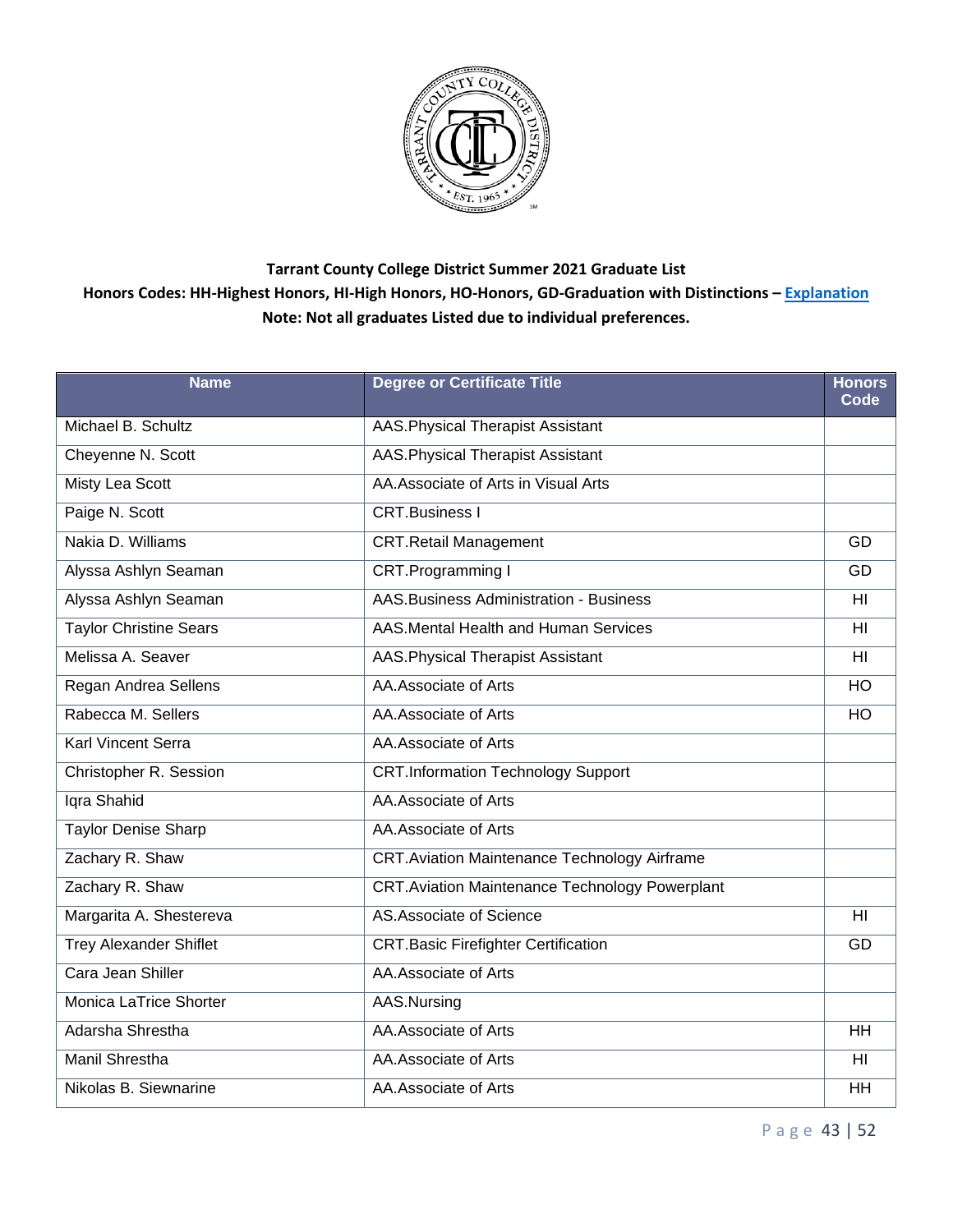

| <b>Name</b>               | <b>Degree or Certificate Title</b>           | <b>Honors</b><br>Code |
|---------------------------|----------------------------------------------|-----------------------|
| Jeremy D. Silbas          | <b>CRT. Welding - Basic</b>                  |                       |
| Megan C. Simmons          | AA.Associate of Arts                         | <b>HO</b>             |
| <b>Kristina Sims</b>      | AA.Associate of Arts                         |                       |
| <b>Tesa M. Sivernell</b>  | <b>CRT.Business I</b>                        |                       |
| John P. Skiba, III        | <b>CRT.Welding - Basic</b>                   |                       |
| Jenan Bashar Skinner      | AA.Associate of Arts                         |                       |
| Malgorzata Slabiak-Macha  | AAS.Nursing                                  |                       |
| Logan N. Slaboda          | AA.Associate of Arts                         | <b>HO</b>             |
| Yassmin Slaimi            | AA.Associate of Arts                         |                       |
| Braxton J. Smith          | AS.Associate of Science                      | <b>HH</b>             |
| <b>Christopher Smith</b>  | <b>CRT.Basic Peace Officer Certification</b> |                       |
| Jennifer Nicole Smith     | AA.Associate of Arts                         |                       |
| John Christian Smith, II  | <b>CRT.Ethical Hacking</b>                   |                       |
| John Christian Smith, II  | <b>CRT.Cybersecurity Specialist</b>          |                       |
| John Christian Smith, II  | <b>CRT.Information Technology Support</b>    |                       |
| Joselie Smith             | AA.Associate of Arts                         |                       |
| Lauren Dennise Smith      | AA.Associate of Arts                         |                       |
| Lisa Fernanda Smith       | AA.Associate of Arts                         |                       |
| <b>Marcus Dante Smith</b> | AA. Associate of Arts in Kinesiology         |                       |
| Michael Anthony Smith     | <b>CRT.Information Technology Support</b>    |                       |
| Mya Lashaune Smith        | AA.Associate of Arts                         |                       |
| <b>Tyler Rose Smith</b>   | AA.Associate of Arts                         |                       |
| Tonya C. Solomons         | AA.Associate of Arts                         |                       |
| Alexis J. Soto            | AA.Associate of Arts                         |                       |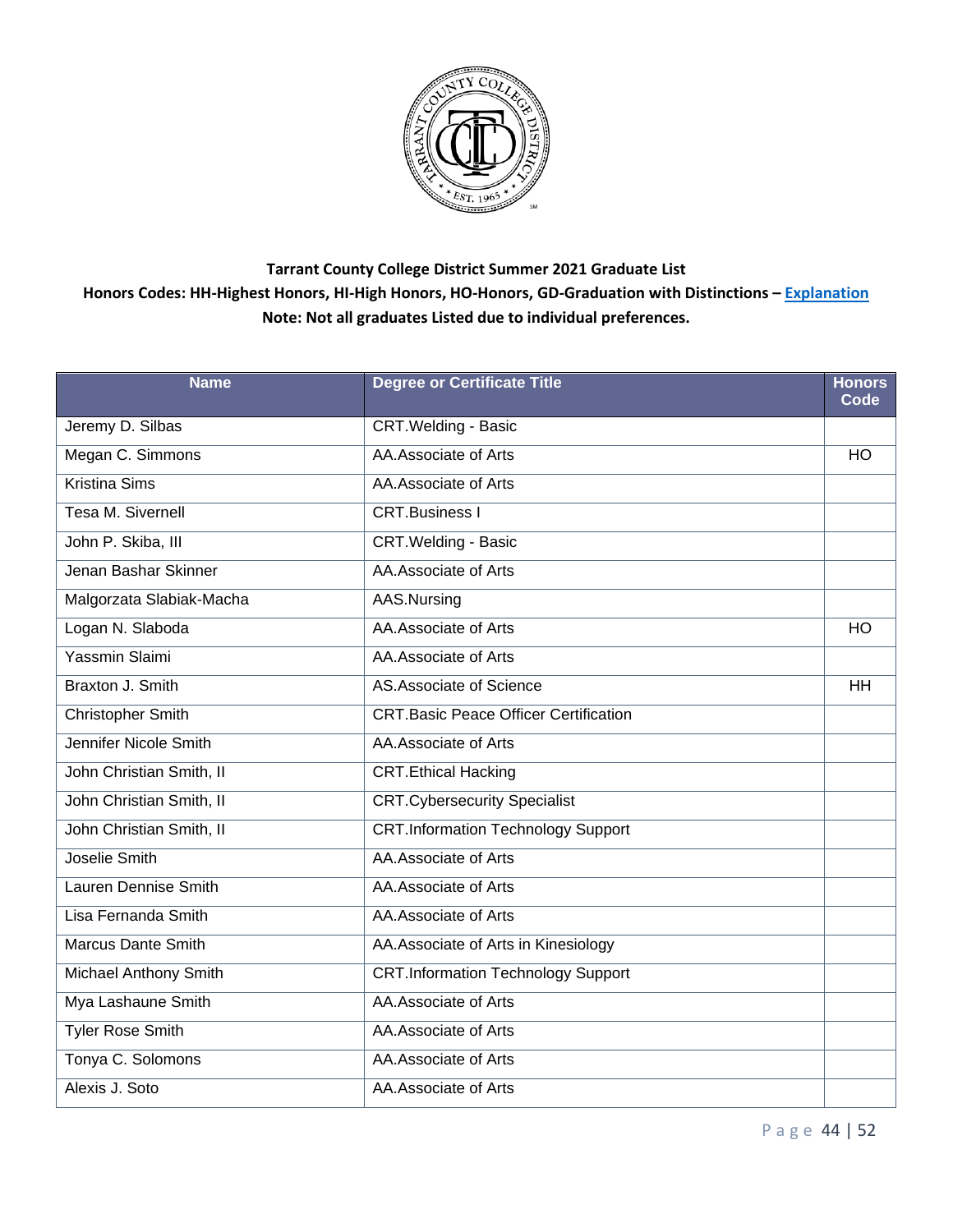

| <b>Name</b>                | <b>Degree or Certificate Title</b>                    | <b>Honors</b><br>Code |
|----------------------------|-------------------------------------------------------|-----------------------|
| <b>Tametha Lee Sowe</b>    | AAS.Nursing                                           |                       |
| Niyah Sowell               | AA.Associate of Arts                                  |                       |
| Taylor D. Spikes           | AA.Associate of Arts                                  |                       |
| Johnathan D. Spore         | <b>CRT.Information Technology Support</b>             |                       |
| Devin Scott Spraggins      | CRT.Management I                                      |                       |
| Jacquelyn R. Springer      | AA.Associate of Arts                                  |                       |
| Samuel P. Spurgeon         | <b>CRT.Aviation Maintenance Technology Powerplant</b> | GD                    |
| Samuel P. Spurgeon         | AAS. Aviation Maintenance Technology Powerplant       | HI                    |
| <b>Jakob Stahrfisher</b>   | AA.Associate of Arts                                  |                       |
| <b>Holly Marie Steeg</b>   | AA.Associate of Arts                                  |                       |
| Hannah B. Steinhilber      | AA.Associate of Arts                                  | H <sub>l</sub>        |
| Nancy F. Stephenson        | <b>CRT.Business I</b>                                 | GD                    |
| Summer B. Stevenson        | AA.Associate of Arts                                  | H <sub>II</sub>       |
| <b>Elliot Stewart</b>      | <b>CRT. Welding - Basic</b>                           | GD                    |
| Kathryn E. Stillwell       | AA.Associate of Arts                                  |                       |
| Jacob Daniel Stone         | AA.Associate of Arts                                  |                       |
| Alexander Joseph Straley   | <b>CRT.Ethical Hacking</b>                            | GD                    |
| Alexander Joseph Straley   | <b>CRT.Cybersecurity Specialist</b>                   | GD                    |
| John D. Stumpf             | <b>CRT.Real Estate</b>                                |                       |
| Dora E. Suarez             | AA.Associate of Arts                                  |                       |
| Mareala Suarez             | AAS.Entrepreneurship & Small Business Management      |                       |
| Salvador Suarez            | AA.Associate of Arts in Business                      |                       |
| Eugene Suk                 | <b>CRT.Basic Peace Officer Certification</b>          |                       |
| <b>Andrea Celeste Supe</b> | AA.Associate of Arts                                  |                       |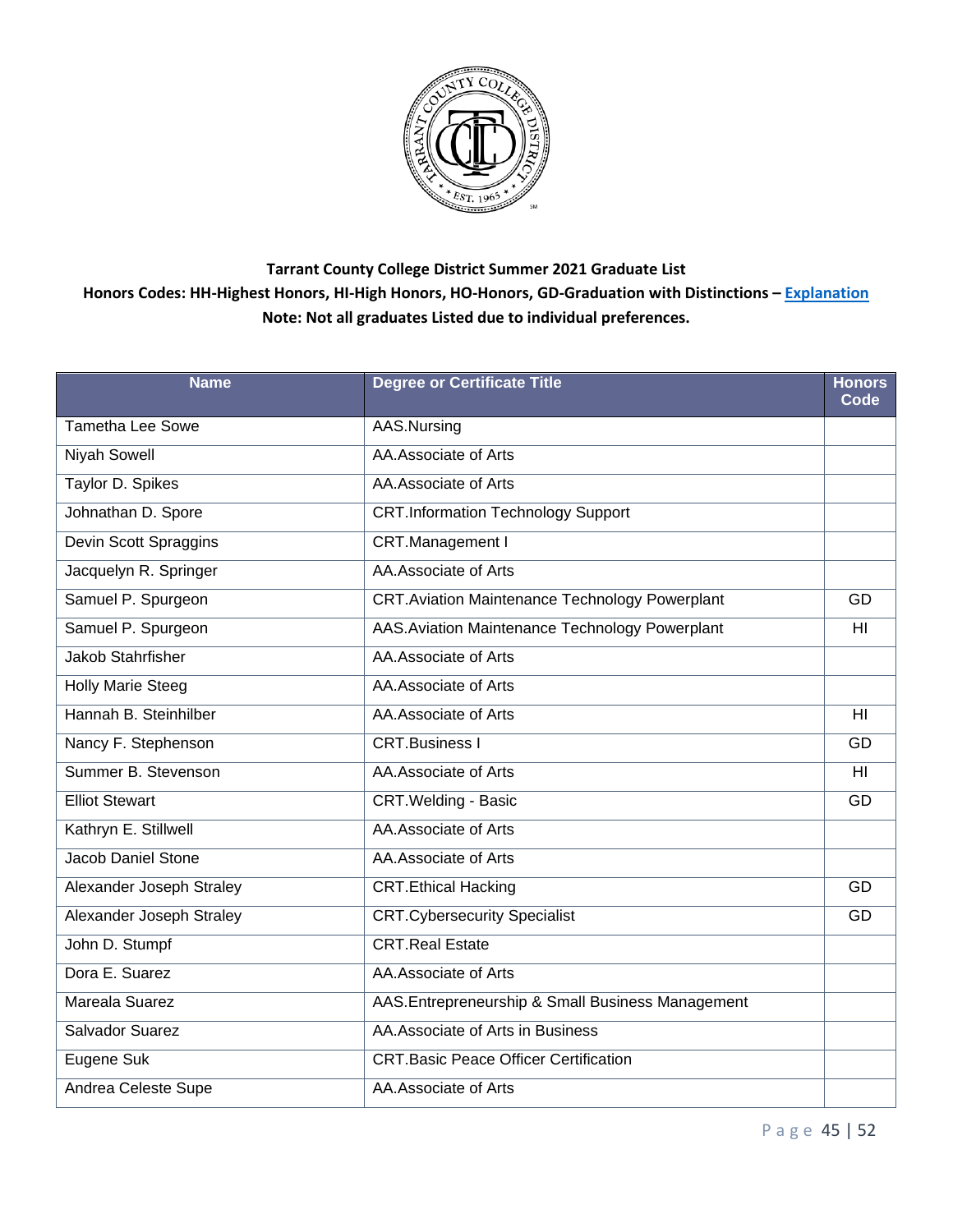

| <b>Name</b>                 | <b>Degree or Certificate Title</b>         | <b>Honors</b><br>Code |
|-----------------------------|--------------------------------------------|-----------------------|
| Aaron M. Swanson            | AAS. Physical Therapist Assistant          | <b>HH</b>             |
| Odessia Renae Sykes         | AA.Associate of Arts                       |                       |
| <b>Sharity Taite</b>        | <b>CRT. Vocational Nursing</b>             | GD                    |
| Sargiz Talia                | <b>CRT.Cybersecurity Specialist</b>        | GD                    |
| <b>Brittany Anne Tamayo</b> | AA.Associate of Arts                       |                       |
| Carole Tankoua              | AA.Associate of Arts                       | HO                    |
| Sebastian Tarin             | <b>CRT.Engine Analysis Technician</b>      |                       |
| Jamie Y. Tarrant            | AAS.Radiologic Technology                  | HO                    |
| Kyle Brooks Tarrant         | <b>CRT.Basic Firefighter Certification</b> | GD                    |
| LaPrincia Tates             | AA.Associate of Arts                       |                       |
| Elizabeth Shayne Tatum      | AA.Associate of Arts                       |                       |
| Angela K. Taylor            | <b>CRT.Retail Management</b>               |                       |
| Angela K. Taylor            | AAS. Business Administration - Management  |                       |
| Austin G. Taylor            | AA.Associate of Arts                       | HO                    |
| Donald D. Taylor            | AA.Associate of Arts                       |                       |
| Michael C. Taylor           | AA.Associate of Arts                       |                       |
| Phillip R. Taylor           | <b>CRT.Transportation Management</b>       |                       |
| Elijah Tekurio              | <b>CRT.Basic Firefighter Certification</b> | GD                    |
| Dina B. Tena                | AA.Associate of Arts                       |                       |
| Ramiro Teniente             | AA.Associate of Arts                       |                       |
| Annie Hien Thach            | AS.Associate of Science                    | <b>HH</b>             |
| Alisha Thapa Hamal          | AAS.Nursing                                |                       |
| Kasey Jennings Thedford     | AA.Associate of Arts                       | H <sub>II</sub>       |
| Jeremy Lee Thege            | AA.Associate of Arts                       | HH                    |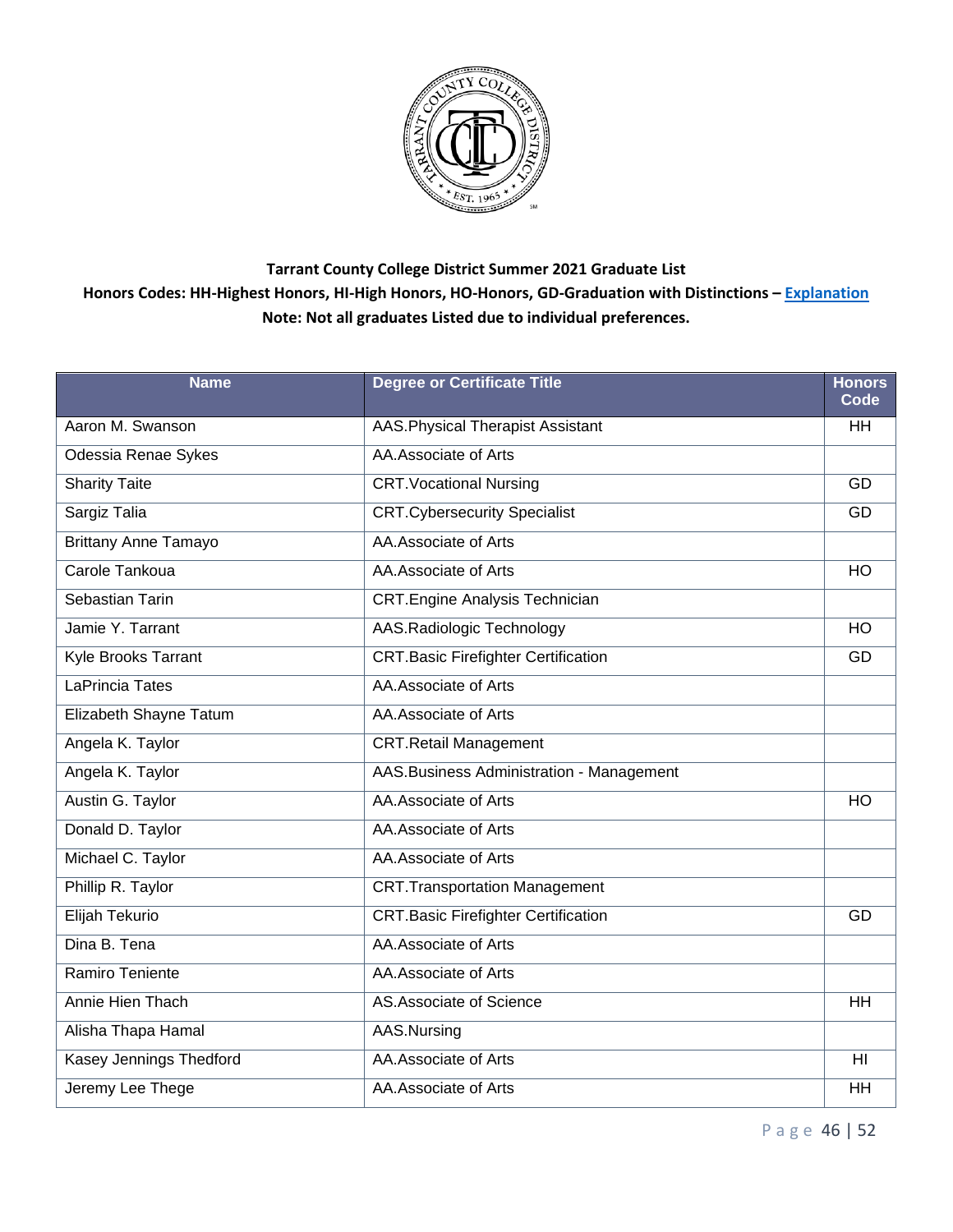

| <b>Name</b>                  | <b>Degree or Certificate Title</b>        | <b>Honors</b><br>Code |
|------------------------------|-------------------------------------------|-----------------------|
| Shubi Elad Theresia          | AA.Associate of Arts                      | <b>HO</b>             |
| Carlotte A. Thomas           | <b>CRT.Accounting Clerk III</b>           | GD                    |
| Carlotte A. Thomas           | AAS.Accounting Information Management     | HI                    |
| LaNitria N. Thomas           | AA.Associate of Arts                      |                       |
| Shelby Rae Thomason          | AA.Associate of Arts                      | <b>HH</b>             |
| Chloe N. Thompson            | AA. Associate of Arts in Business         |                       |
| lan Anthony Thompson         | AA.Associate of Arts                      | HI                    |
| <b>Taylor Craig Thompson</b> | AA.Associate of Arts                      |                       |
| Damilare F. Tiamiyu          | <b>CRT.Cybersecurity Specialist</b>       |                       |
| McDaniel J. Todd             | AA.Associate of Arts                      |                       |
| Taylor N. Tompkins           | <b>CRT.Ethical Hacking</b>                |                       |
| Taylor N. Tompkins           | <b>CRT.Cybersecurity Specialist</b>       |                       |
| Alyssa M. Torres             | <b>CRT.Central Sterile Processing</b>     |                       |
| Natasha Torres               | AA.Associate of Arts                      |                       |
| Meredith Torres Mejia        | AA.Associate of Arts                      |                       |
| Amanda L. Tovar              | AA.Associate of Arts                      | <b>HO</b>             |
| <b>Michelle Tovar</b>        | AAT. Associate of Arts in Teaching (E-6)  |                       |
| Hollie D. Tow                | <b>CRT. Vocational Nursing</b>            |                       |
| Cynthia Tran                 | AA.Associate of Arts                      |                       |
| Jennifer T. Tran             | AA.Associate of Arts                      |                       |
| Kevin Tran                   | <b>CRT.Security II</b>                    |                       |
| <b>Kevin Tran</b>            | <b>CRT.Security I</b>                     |                       |
| Kevin Tran                   | <b>CRT.Information Technology Support</b> |                       |
| Thi Vang Tran                | AS.Associate of Science                   | HO                    |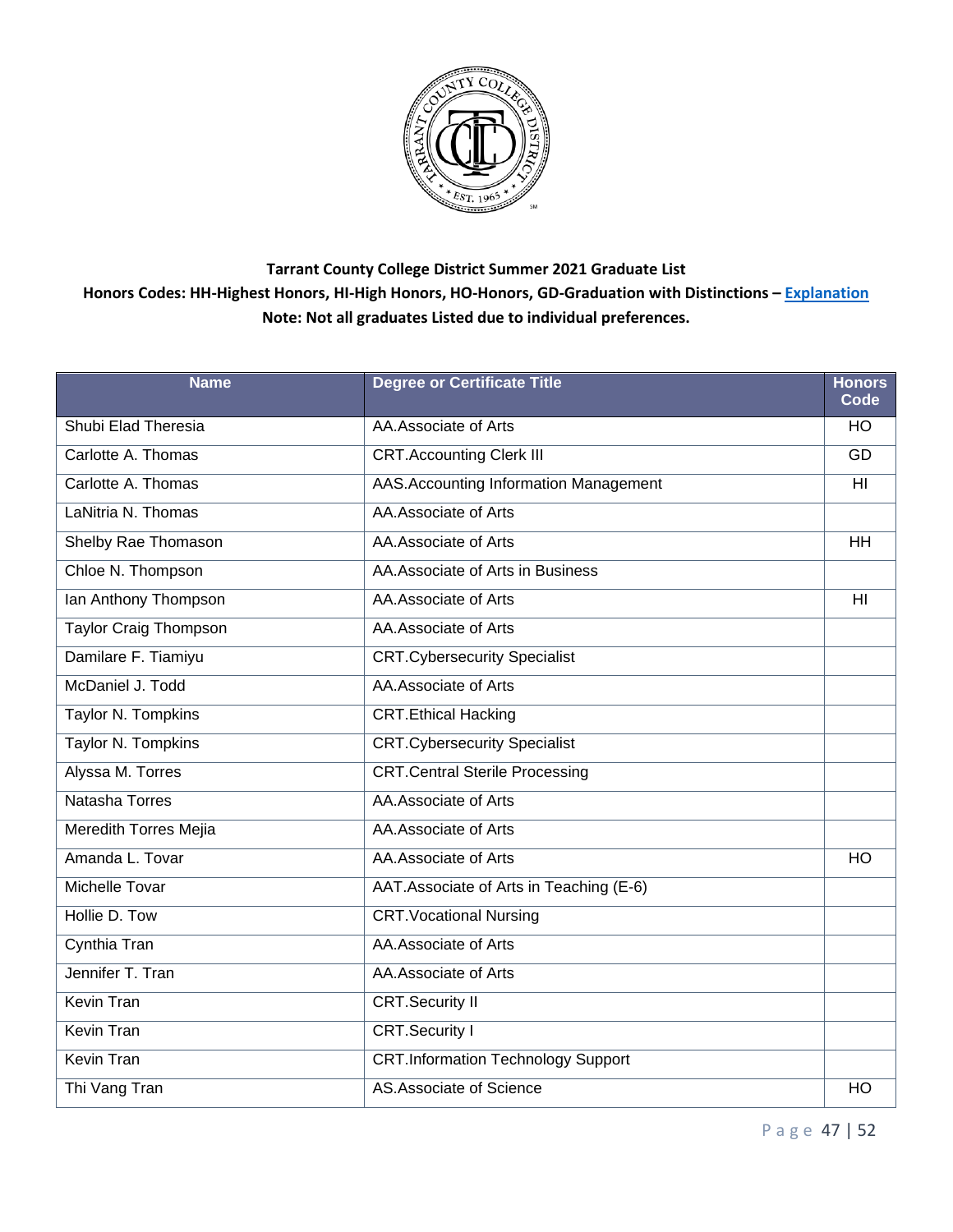

| <b>Name</b>                                  | <b>Degree or Certificate Title</b>        | <b>Honors</b><br>Code |
|----------------------------------------------|-------------------------------------------|-----------------------|
| Thi Vang Truc Tran                           | AS.Associate of Science                   | HO.                   |
| Vy Tran                                      | AA.Associate of Arts                      | HO                    |
| Felipe Alexander Trejo                       | AA.Associate of Arts                      |                       |
| Mariana D. Trevino                           | AA.Associate of Arts                      |                       |
| Abigaile Lee Tucker                          | AA.Associate of Arts                      |                       |
| David J. Tucker                              | <b>AAS.Emergency Medical Services</b>     |                       |
| Nicole Joanna Elizabeth Tummings-<br>Antoine | AA.Associate of Arts                      |                       |
| Haleigh R. Turner                            | AA.Associate of Arts                      |                       |
| Nathaniel T. Turner                          | <b>AAS.Professional Pilot</b>             | HI                    |
| Ramsey Kenneth Turner                        | AA. Associate of Arts in Kinesiology      |                       |
| <b>Grace Marie Twilley</b>                   | AA.Associate of Arts                      |                       |
| <b>Emmanuel Ugbekile</b>                     | <b>CRT.Information Technology Support</b> | GD                    |
| <b>Muhammad Umair</b>                        | AA.Associate of Arts                      |                       |
| <b>Hillary Elizabeth Umholtz</b>             | AAT. Associate of Arts in Teaching (E-6)  | H <sub>l</sub>        |
| Brianna M. Underwood                         | AA.Associate of Arts                      |                       |
| Gabriela Guadalupe Urbina                    | AA.Associate of Arts                      |                       |
| Courtlynn Breann Vail                        | AA.Associate of Arts - Cornerstone.NW     | <b>HH</b>             |
| Gabriel A. Valdez                            | AAS. Physical Therapist Assistant         | HO                    |
| Erika Alejandra Valencia                     | AA.Associate of Arts                      |                       |
| Diana C. Valenzuela Davila                   | AS.Associate of Science                   | $\overline{H}$        |
| Nicholas H. Van Collie                       | AA.Associate of Arts                      | <b>HO</b>             |
| Anthony David Vargas                         | AA.Associate of Arts                      | H <sub>l</sub>        |
| Dalia Vargas                                 | AA.Associate of Arts                      | HO                    |
| Madalyne B. Vargas                           | AA.Associate of Arts                      | HO                    |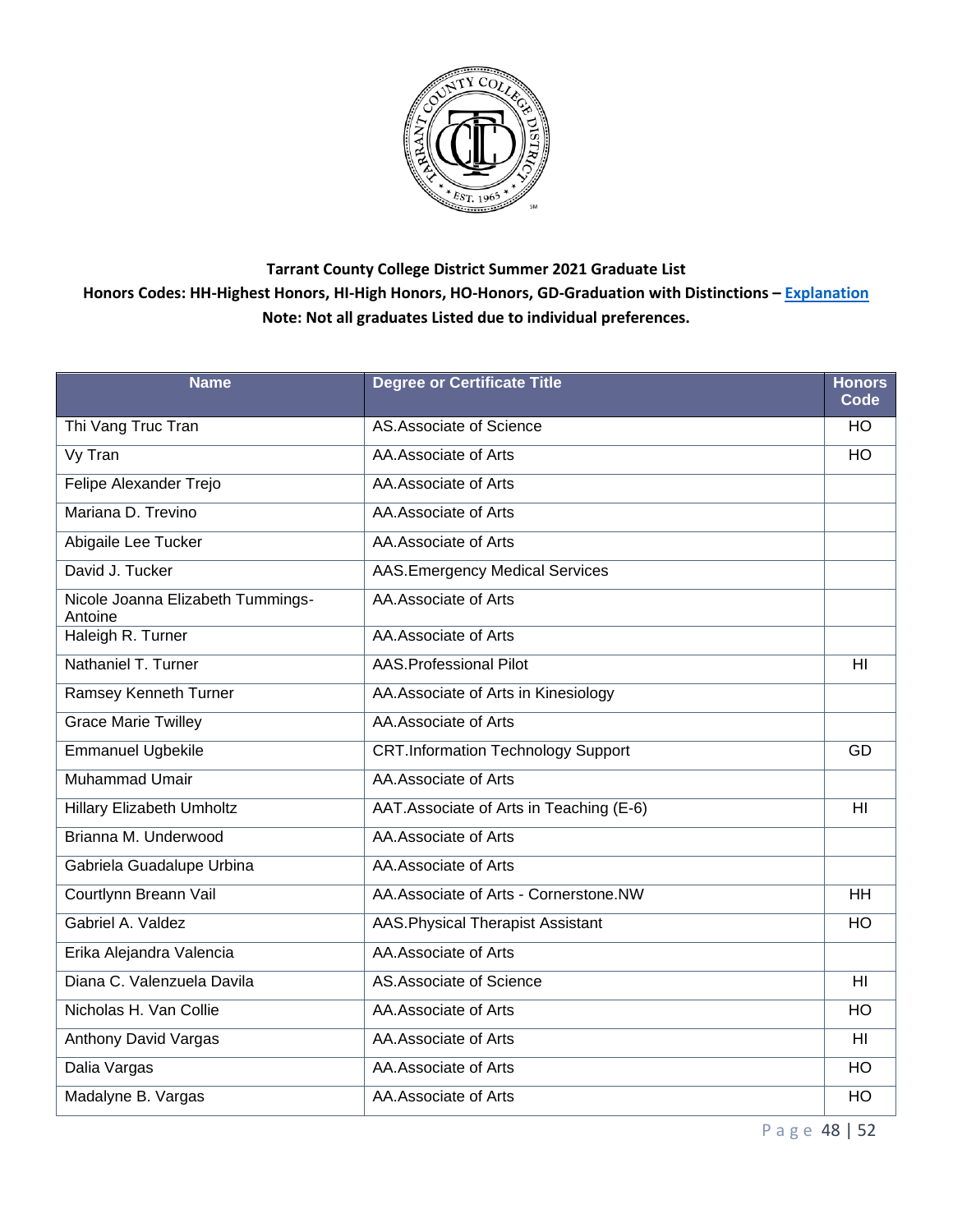

| <b>Name</b>                   | <b>Degree or Certificate Title</b>         | <b>Honors</b><br>Code |
|-------------------------------|--------------------------------------------|-----------------------|
| Elise Saline Varnado          | AA.Associate of Arts                       |                       |
| Andre Karl Vasquez            | AA.Associate of Arts                       | HO                    |
| Justin John Vaughan           | <b>CRT.Heavy Line Technician</b>           | GD                    |
| Justin John Vaughan           | AAS.Automotive Service Technology          | H <sub>II</sub>       |
| Vanesa Vega                   | CRT. Human Resources Specialist I          | GD                    |
| Juanita Velazco               | AA.Associate of Arts                       |                       |
| Aileen Vera                   | AAS.Dietetic Technician                    |                       |
| Lucas M. Victory              | AS.Associate of Science                    |                       |
| Alma Gisell Vidal Santiago    | AA.Associate of Arts                       |                       |
| Alejandro M. Vieyra, Jr       | AA.Associate of Arts                       |                       |
| Jennifer Vigil                | AA.Associate of Arts                       |                       |
| Fils K. Vilangani             | AAS.Information Technology-Network Support |                       |
| Genesis Villalobos            | AA.Associate of Arts                       |                       |
| San Juana Villanueva          | AA.Associate of Arts                       |                       |
| Antoinette Madylen Villegas   | AA.Associate of Arts                       |                       |
| <b>Addison Ranay Viol</b>     | AA.Associate of Arts                       |                       |
| Truong Thinh Vo               | <b>CRT.Information Technology Support</b>  |                       |
| Edgar Volfson                 | AA.Associate of Arts                       | HI                    |
| Glory Vrazo                   | AA.Associate of Arts                       |                       |
| Truc Pham Thanh Vuong         | AA.Associate of Arts                       |                       |
| Carrie Ann Wade               | AA.Associate of Arts                       |                       |
| Noor U. Wafayee               | <b>CRT. Vocational Nursing</b>             |                       |
| Katelynn Elizabeth Wagner     | AA.Associate of Arts                       | H <sub>l</sub>        |
| Abdulmuizzz Abiodun Wahab, Jr | AA.Associate of Arts                       |                       |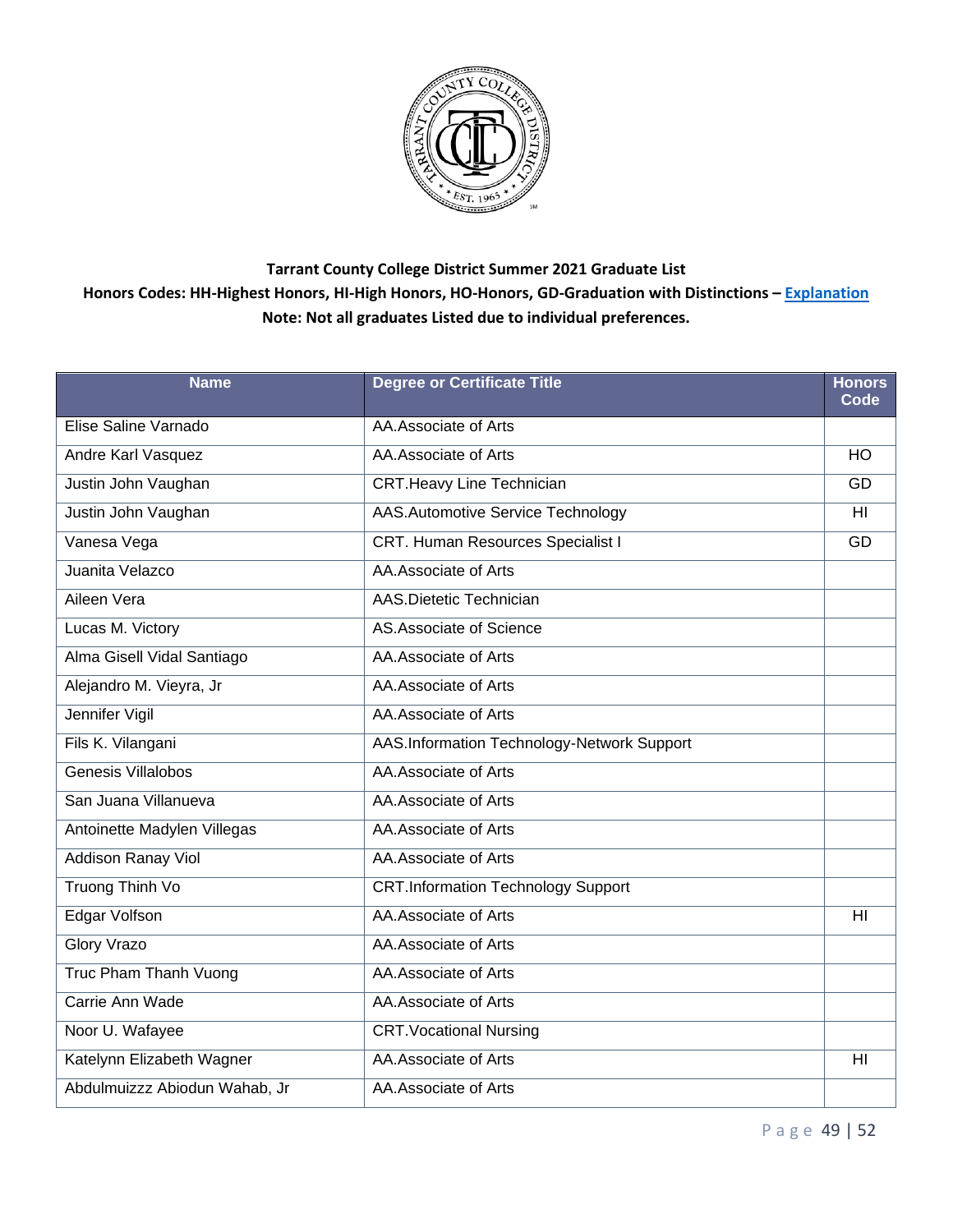

| <b>Name</b>                        | <b>Degree or Certificate Title</b>       | <b>Honors</b><br>Code |
|------------------------------------|------------------------------------------|-----------------------|
| Mohammad Azmi I Wahdan             | AS.Associate of Science                  |                       |
| Robin Joseph Wall                  | AA.Associate of Arts                     |                       |
| <b>Emilee Grace Wallace</b>        | AA.Associate of Arts                     |                       |
| McKenzie S. Wallace                | AA.Associate of Arts                     |                       |
| Chadwick R. Walther                | AAS.Construction Management Technology   | HO                    |
| <b>Clara Danielle Walton</b>       | AA.Associate of Arts                     | HH                    |
| Clara D. Walton                    | AAS.Human Resources Management           | <b>HH</b>             |
| Clara D. Walton                    | CRT. Human Resources Specialist II       | GD                    |
| Anna Kathryn Ware                  | AA.Associate of Arts                     |                       |
| <b>Cameron Ronnell Warren</b>      | AA.Associate of Arts                     |                       |
| <b>Brittine Nichole Washington</b> | AA.Associate of Arts                     |                       |
| Neshawnia L. Washington            | AA.Associate of Arts                     |                       |
| <b>Brisa Wattleworth</b>           | AA.Associate of Arts                     | H <sub>l</sub>        |
| <b>Brandon James Weaver</b>        | AA.Associate of Arts                     |                       |
| Franklin B. Webb                   | AA.Associate of Arts                     |                       |
| <b>Kamille Grace Webb</b>          | AA.Associate of Arts                     | HO                    |
| Jacob B. Weedman                   | AA.Associate of Arts                     |                       |
| <b>Brittany Lynn Welborn</b>       | AAT. Associate of Arts in Teaching (E-6) |                       |
| Jaela M. Wells                     | AS.Associate of Science                  | HO                    |
| <b>Keaira Denise Wells</b>         | AA.Associate of Arts                     | HO                    |
| Jaymie L. Wenner                   | AA.Associate of Arts                     |                       |
| Modesta N. Wepngong                | AAS.Nursing                              | HO                    |
| <b>Brooke Allison White</b>        | AA.Associate of Arts                     |                       |
| Debbie Orakpo-White                | AA.Associate of Arts                     |                       |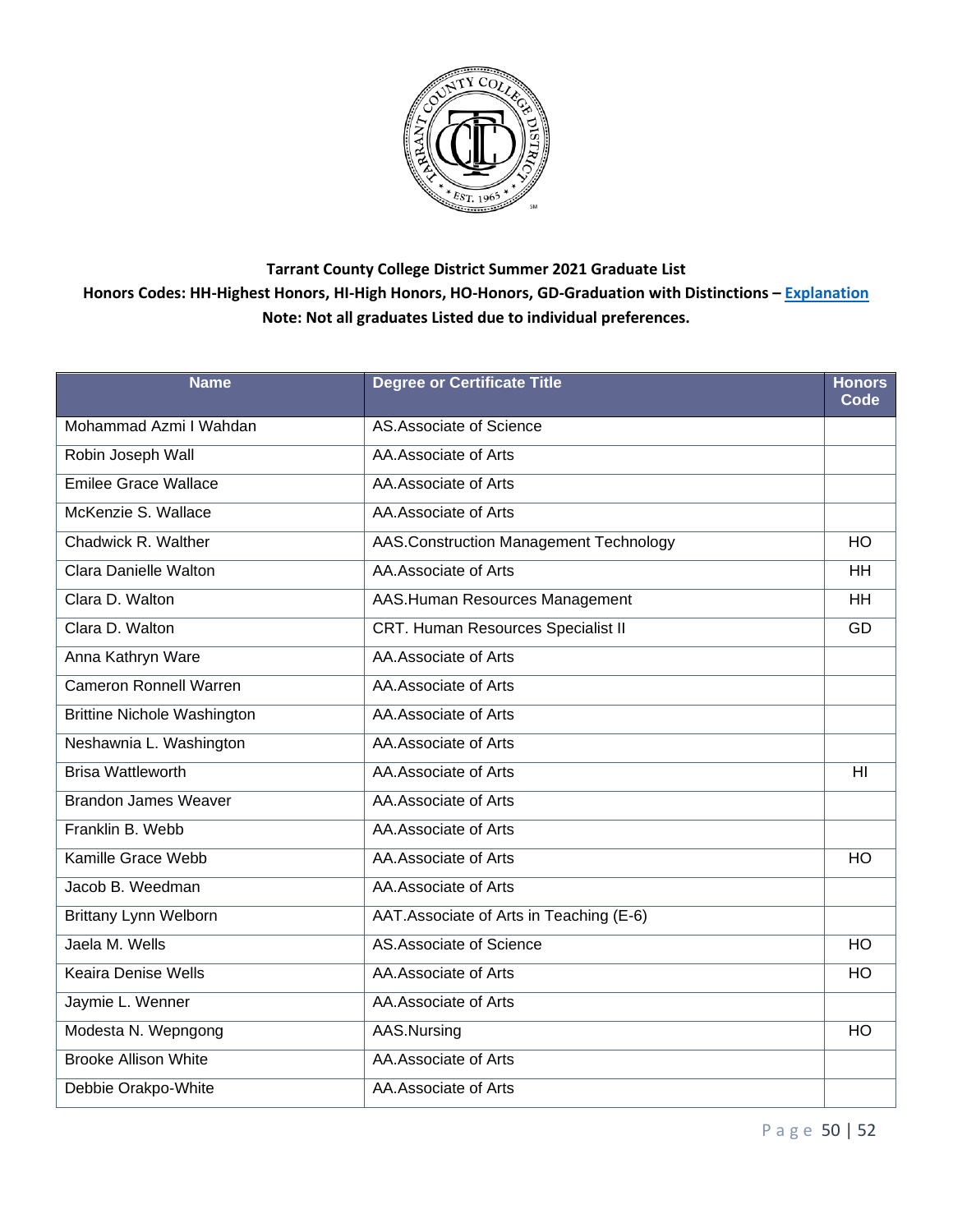

| <b>Name</b>                  | <b>Degree or Certificate Title</b>                 | <b>Honors</b><br>Code |
|------------------------------|----------------------------------------------------|-----------------------|
| <b>Griffin Payne White</b>   | AA.Associate of Arts                               |                       |
| Teuna D. White               | CRT.Entrepreneurship & Small Business Management I | GD                    |
| Kelly Marie Whited           | AA.Associate of Arts                               |                       |
| Kyler C. Whittaker           | AA.Associate of Arts                               | HO                    |
| Amanda N. Wigley             | AA.Associate of Arts                               |                       |
| Seth David Wilkerson         | AAS.Information Technology-Programming             | H <sub>II</sub>       |
| <b>Blake J. Williams</b>     | AA.Associate of Arts                               |                       |
| Charles Edward Williams, III | <b>CRT.Basic Firefighter Certification</b>         | GD                    |
| Edinah H. Williams           | AA.Associate of Arts                               |                       |
| Ella P. Williams             | <b>CRT.Sign Language Communicator</b>              |                       |
| Ereanna Aulese Williams      | AA.Associate of Arts                               |                       |
| Freda S. Williams            | AAS.Nursing                                        | H <sub>l</sub>        |
| Hailee E. Williams           | AS. Associate of Science in Mathematics            |                       |
| Kathryn A. Williams          | AA.Associate of Arts                               |                       |
| Shalonda Michelle Willie     | AA.Associate of Arts                               |                       |
| Daniel A. Wilson             | AA.Associate of Arts                               |                       |
| Dorothy Ann Wilson           | AA.Associate of Arts                               |                       |
| Douglas D. Wilson            | AA.Associate of Arts                               |                       |
| <b>Christina Winston</b>     | AA. Associate of Arts in Business                  | H <sub>II</sub>       |
| <b>Matthew Wisdom</b>        | <b>CRT.Basic Firefighter Certification</b>         | GD                    |
| <b>Charles Wise</b>          | <b>CRT.Emergency Medical Technician</b>            |                       |
| Katie Margaret Witaszak      | AAS. Physical Therapist Assistant                  | $\overline{HH}$       |
| Taylor D. Witt               | <b>CRT.Accounting Assistant I</b>                  | GD                    |
| Jacob Alexander Wolfe        | AA.Associate of Arts                               |                       |